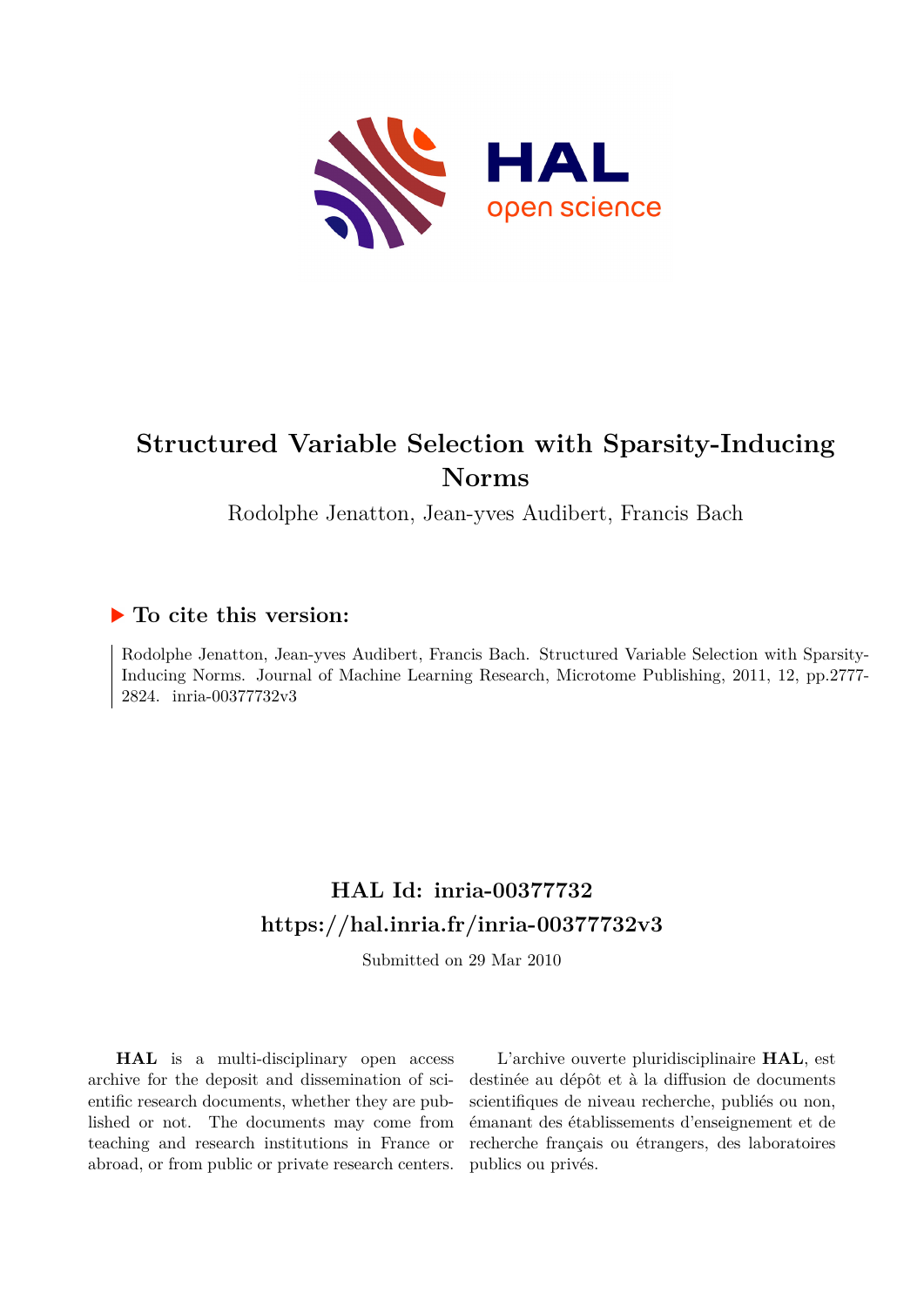## **Structured Variable Selection with Sparsity-Inducing Norms**

**Rodolphe Jenatton** RODOLPHE.JENATTON@INRIA.FR

*INRIA - WILLOW Project-team, Laboratoire d'Informatique de l'Ecole Normale Superieure (INRIA/ENS/CNRS UMR 8548), ´ 23, avenue d'Italie, 75214 Paris, France*

#### **Jean-Yves Audibert** AUDIBERT@CERTIS.ENPC.FR

*Imagine (ENPC/CSTB), Universite Paris-Est, ´ Laboratoire d'Informatique de l'Ecole Normale Superieure (INRIA/ENS/CNRS UMR 8548), ´ 6 avenue Blaise Pascal, 77455 Marne-la-Vallee, France ´*

**Francis Bach** FRANCIS.BACH **EXECUTE IN EXAMPLE 2008** FRANCIS.BACH **CONSUMISTION** 

*INRIA - WILLOW Project-team, Laboratoire d'Informatique de l'Ecole Normale Superieure (INRIA/ENS/CNRS UMR 8548), ´ 23, avenue d'Italie, 75214 Paris, France*

**Editor:**

### **Abstract**

We consider the empirical risk minimization problem for linear supervised learning, with regularization by structured sparsity-inducing norms. These are defined as sums of Euclidean norms on certain subsets of variables, extending the usual  $\ell_1$ -norm and the group  $\ell_1$ -norm by allowing the subsets to overlap. This leads to a specific set of allowed nonzero patterns for the solutions of such problems. We first explore the relationship between the groups defining the norm and the resulting nonzero patterns, providing both forward and backward algorithms to go back and forth from groups to patterns. This allows the design of norms adapted to specific prior knowledge expressed in terms of nonzero patterns. We also present an efficient active set algorithm, and analyze the consistency of variable selection for least-squares linear regression in low and high-dimensional settings.

**Keywords:** sparsity, consistency, variable selection, convex optimization, active set algorithm

### **1. Introduction**

Sparse linear models have emerged as a powerful framework to deal with various supervised estimation tasks, in machine learning as well as in statistics and signal processing. These models basically seek to predict an output by linearly combining only a small subset of the features describing the data. To simultaneously address this variable selection and the linear model estimation,  $\ell_1$ -norm regularization has become a popular tool, that benefits both from efficient algorithms (see, e.g., [Efron et al.](#page-44-0), [2004](#page-44-0); [Lee et al., 2007](#page-45-0); [Yuan et al., 2009](#page-46-0), and multiple references therein) and well-developed theory for generalization properties and variable selection consistency (Zhao and Yu, [2006](#page-46-0); [Wainwright](#page-46-0), [2009](#page-46-0); [Bickel et al., 2009;](#page-44-0) [Zhang, 2009\)](#page-46-0).

When regularizing by the  $\ell_1$ -norm, sparsity is yielded by treating each variable individually, regardless of its position in the input feature vector, so that existing relationships and structures between the variables (e.g., spatial, hierarchical or related to the physics of the problem at hand)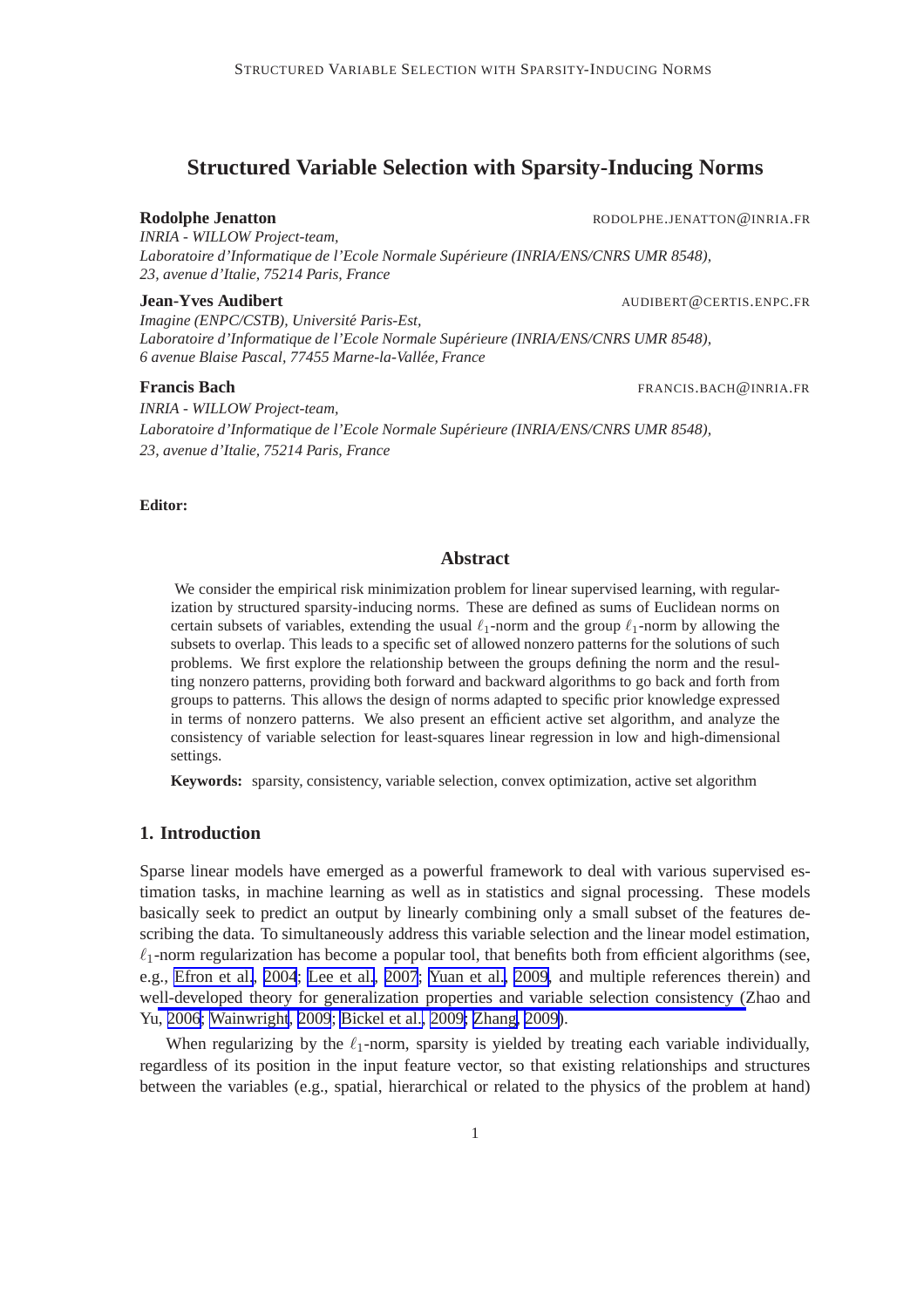are merely disregarded. However, many practical situations could benefit from this type of prior knowledge, potentially both for interpretability purposes and for improved predictive performance.

For instance, in neuroimaging, one is interested in localizing areas in functional magnetic resonance imaging (fMRI) or magnetoencephalography (MEG) signals that are discriminative to distinguish between different brain states ([Gramfort and Kowalski](#page-44-0), [2009;](#page-44-0) [Xiang et al., 2009](#page-46-0), and references therein). More precisely, fMRI responses consist in voxels whose three-dimensional spatial arrangement respects the anatomy of the brain. The discriminative voxels are thus expected to have a specific localized spatial organization ([Xiang et al., 2009\)](#page-46-0), which is important for the subsequent identification task performed by neuroscientists. In this case, regularizing by a plain  $\ell_1$ -norm to deal with the ill-conditionedness of the problem (typically only a few fMRI responses described by tens of thousands of voxels) would ignore this spatial configuration, with a potential loss in interpretability and performance.

Similarly, in face recognition, robustness to occlusions can be increased by considering as features, sets of pixels that form small convex regions on the face images ([Jenatton et al.](#page-45-0), [2010\)](#page-45-0). Again, a plain  $\ell_1$ -norm regularization fails to encode this specific spatial locality constraint [\(Jenatton et al.](#page-45-0), [2010\)](#page-45-0). Still in computer vision, object and scene recognition generally seek to extract bounding boxes in either images [\(Harzallah et al.](#page-45-0), [2009\)](#page-45-0) or videos ([Dalal et al., 2006](#page-44-0)). These boxes concentrate the predictive power associated with the considered object/scene class, and have to be found by respecting the spatial arrangement of the pixels over the images. In videos, where series of frames are studied over time, the temporal coherence also has to be taken into account. An unstructured sparsity-inducing penalty that would disregard this spatial and temporal information is therefore not adapted to select such boxes.

Another example of the need for higher-order prior knowledge comes from bioinformatics. Indeed, for the diagnosis of tumors, the profiles of array-based comparative genomic hybridization (arrayCGH) can be used as inputs to feed a classifier ([Rapaport et al.](#page-45-0), [2008](#page-45-0)). These profiles are characterized by plenty of variables, but only a few samples of such profiles are available, prompting the need for variable selection. Because of the specific spatial organization of bacterial artificial chromosomes along the genome, the set of discriminative features is expected to have specific contiguous patterns. Using this prior knowledge on top of a standard sparsity-inducing method leads to improvement in classification accuracy [\(Rapaport et al., 2008\)](#page-45-0). In the context of multi-task regression, a genetic problem of interest is to find a mapping between a small subset of single nucleotide polymorphisms (SNP's) that have a phenotypic impact on a given family of genes [\(Kim and Xing](#page-45-0), [2009\)](#page-45-0). This target family of genes has its own structure, where some genes share common genetic characteristics, so that these genes can be embedded into a underlying hierarchy [\(Kim and Xing](#page-45-0), [2009\)](#page-45-0). Exploiting directly this hierarchical information in the regularization term outperforms the unstructured approach with a standard  $\ell_1$ -norm. Such hierarchical structures have been likewise useful in the context of wavelet regression [\(Zhao et al., 2009](#page-46-0)) or kernel-based non linear variable selection [\(Bach](#page-44-0), [2009b\)](#page-44-0).

These real world examples motivate the need for the design of sparsity-inducing regularization schemes, capable of encoding more sophisticated prior knowledge about the expected sparsity patterns.

As mentioned above, the  $\ell_1$ -norm focuses only on *cardinality* and cannot easily specify side information about the patterns of nonzero coefficients ("nonzero patterns") induced in the solution, since they are all theoretically possible. Group  $\ell_1$ -norms ([Yuan and Lin](#page-46-0), [2006; Roth and Fischer](#page-46-0), [2008;](#page-46-0) [Huang and Zhang](#page-45-0), [2009\)](#page-45-0) consider a partition of all variables into a certain number of subsets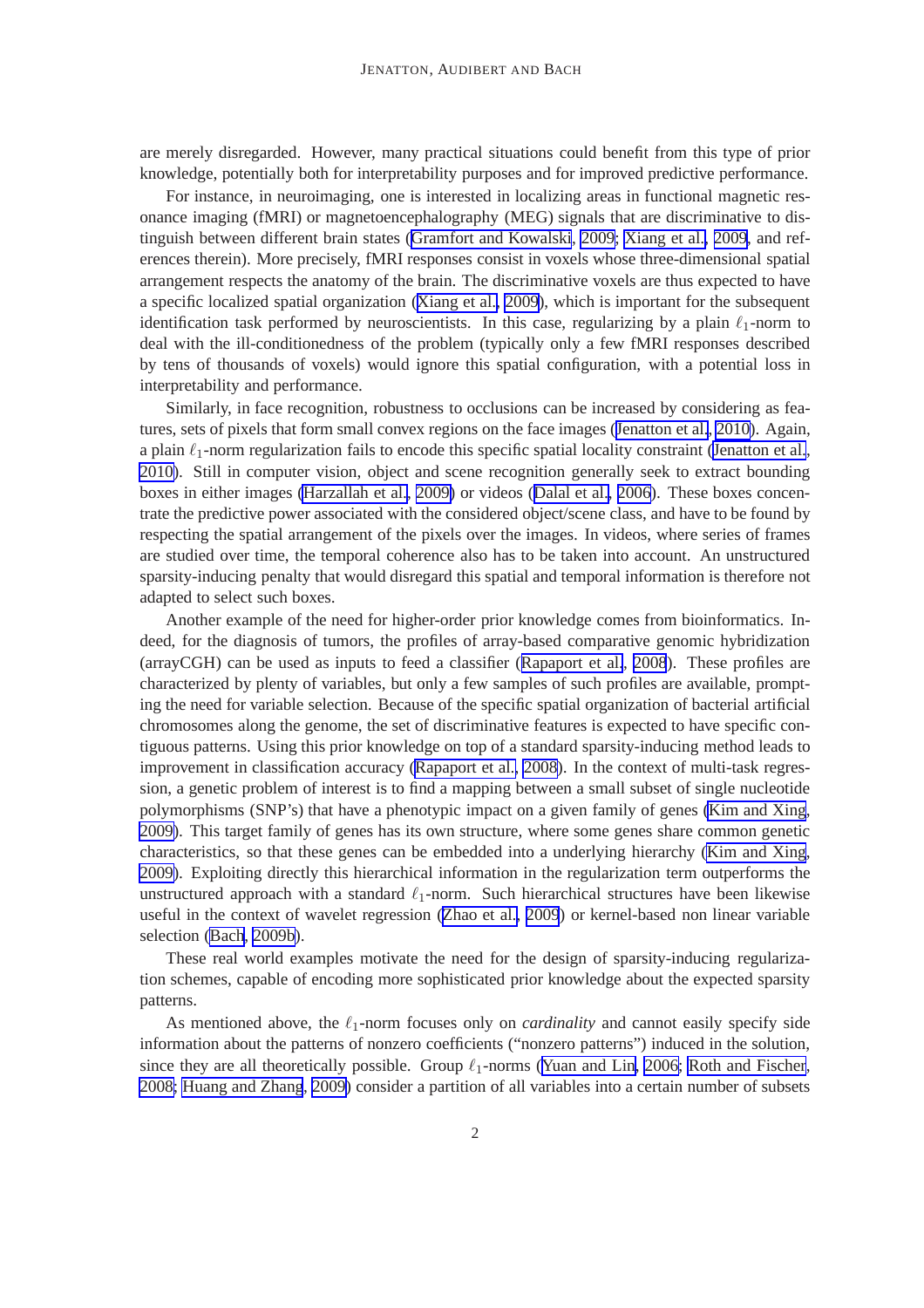<span id="page-3-0"></span>and penalize the sum of the Euclidean norms of each one, leading to selection of groups rather than individual variables. Moreover, recent works have considered overlapping but nested groups in constrained situations such as trees and directed acyclic graphs ([Zhao et al.](#page-46-0), [2009;](#page-46-0) [Bach, 2009b;](#page-44-0) [Kim and Xing](#page-45-0), [2009\)](#page-45-0).

In this paper, we consider all possible sets of groups and characterize exactly what type of prior knowledge can be encoded by considering sums of norms of overlapping groups of variables. Before describing how to go from groups to nonzero patterns (or equivalently zero patterns), we show that it is possible to "reverse-engineer" a given set of nonzero patterns, i.e., to build the unique minimal set of groups that will generate these patterns. This allows the automatic design of sparsityinducing norms, adapted to target sparsity patterns. We give in Section [3](#page-4-0) some interesting examples of such designs in specific geometric and structured configurations, which covers the type of prior knowledge available in the real world applications described previously.

As will be shown in Section [3](#page-4-0), for each set of groups, a notion of hull of a nonzero pattern may be naturally defined. For example, in the particular case of the two-dimensional planar grid considered in this paper, this hull is exactly the axis-aligned bounding box or the regular convex hull. We show that, in our framework, the allowed nonzero patterns are exactly those equal to their hull, and that the hull of the relevant variables is consistently estimated under certain conditions, both in low and high-dimensional settings. Moreover, we present in Section [4](#page-12-0) an efficient active set algorithm that scales well to high dimensions. Finally, we illustrate in Section [6](#page-21-0) the behavior of our norms with synthetic examples on specific geometric settings, such as lines and two-dimensional grids.

**Notation.** For  $x \in \mathbb{R}^p$  and  $q \in [1, \infty)$ , we denote by  $||x||_q$  its  $\ell_q$ -norm defined as  $(\sum_{j=1}^p |x_j|^q)^{1/q}$ and  $||x||_{\infty} = \max_{j \in \{1, ..., p\}} |x_j|$ . Given  $w \in \mathbb{R}^p$  and a subset J of  $\{1, ..., p\}$  with cardinality  $|J|$ ,  $w_J$  denotes the vector in  $\mathbb{R}^{|J|}$  of elements of w indexed by J. Similarly, for a matrix  $M \in \mathbb{R}^{p \times m}$ ,  $M_{IJ} \in \mathbb{R}^{|I| \times |J|}$  denotes the sub-matrix of M reduced to the rows indexed by I and the columns indexed by J. For any finite set A with cardinality |A|, we also define the |A|-tuple  $(y^a)_{a \in A} \in$  $\mathbb{R}^{p\times|A|}$  as the collection of p-dimensional vectors  $y^a$  indexed by the elements of A. Furthermore, for two vectors x and y in  $\mathbb{R}^p$ , we denote by  $x \circ y = (x_1y_1, \dots, x_py_p)^\top \in \mathbb{R}^p$  the elementwise product of  $x$  and  $y$ .

#### **2. Regularized Risk Minimization**

We consider the problem of predicting a random variable  $Y \in \mathcal{Y}$  from a (potentially non random) vector  $X \in \mathbb{R}^p$ , where  $\mathcal Y$  is the set of responses, typically a subset of  $\mathbb{R}$ . We assume that we are given *n* observations  $(x_i, y_i) \in \mathbb{R}^p \times \mathcal{Y}$ ,  $i = 1, \ldots, n$ . We define the *empirical risk* of a loading vector  $w \in \mathbb{R}^p$  as  $L(w) = \frac{1}{n} \sum_{i=1}^n \ell(y_i, w^\top x_i)$ , where  $\ell : \mathcal{Y} \times \mathbb{R} \mapsto \mathbb{R}^+$  is a loss function. We assume that ℓ is *convex and continuously differentiable* with respect to the second parameter. Typical examples of loss functions are the square loss for least squares regression, i.e.,  $\ell(y, \hat{y}) = \frac{1}{2}(y - \hat{y})^2$ with  $y \in \mathbb{R}$ , and the logistic loss  $\ell(y, \hat{y}) = \log(1 + e^{-y\hat{y}})$  for logistic regression, with  $y \in \{-1, 1\}$ .

We focus on a general family of sparsity-inducing norms that allow the penalization of subsets of variables grouped together. Let us denote by G a subset of the power set of  $\{1, \ldots, p\}$  such that  $\bigcup_{G\in\mathcal{G}}G = \{1,\ldots,p\}$ , i.e., a spanning set of subsets of  $\{1,\ldots,p\}$ . Note that  $\mathcal G$  does not necessarily define a partition of  $\{1, \ldots, p\}$ , and therefore, *it is possible for elements of G to overlap*.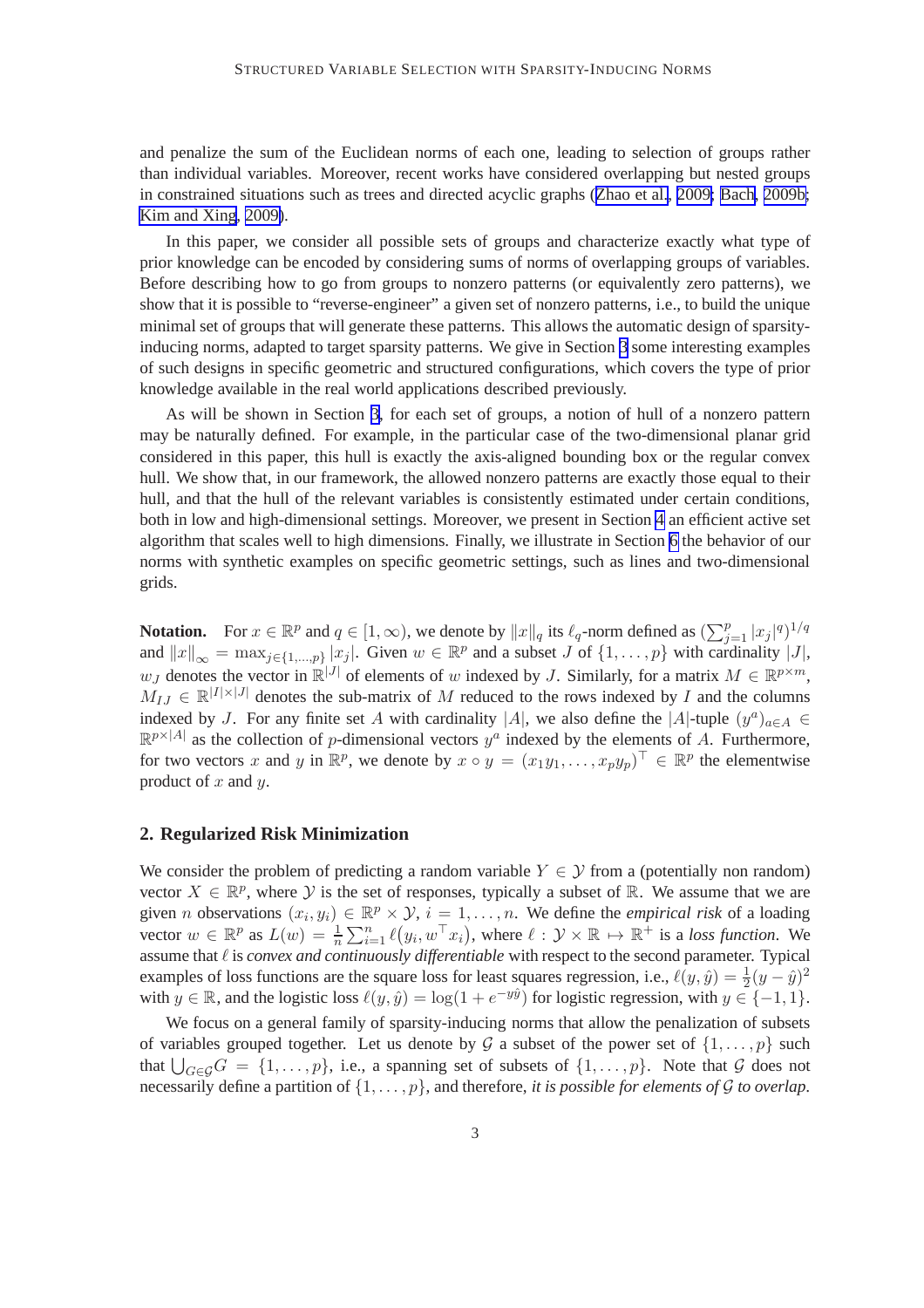<span id="page-4-0"></span>We consider the norm  $\Omega$  defined by

$$
\Omega(w) = \sum_{G \in \mathcal{G}} \left( \sum_{j \in G} (d_j^G)^2 |w_j|^2 \right)^{\frac{1}{2}} = \sum_{G \in \mathcal{G}} ||d^G \circ w||_2, \tag{1}
$$

where  $(d^G)_{G \in \mathcal{G}}$  is a | $\mathcal{G}$ |-tuple of p-dimensional vectors such that  $d_j^G > 0$  if  $j \in G$  and  $d_j^G = 0$ otherwise. A same variable  $w_j$  belonging to two different groups  $G_1, G_2 \in \mathcal{G}$  is allowed to be weighted differently in  $G_1$  and  $G_2$  (by respectively  $d_j^{G_1}$  and  $d_j^{G_2}$ ). We do not study the more general setting where each  $d^G$  would be a (non-diagonal) positive-definite matrix, which we defer to future work. Note that a larger family of penalties with similar properties may be obtained by replacing the  $\ell_2$ -norm in Eq. (1) by other  $\ell_q$ -norm,  $q > 1$  [\(Zhao et al., 2009](#page-46-0)). Moreover, non-convex alternatives to Eq. (1) with quasi-norms in place of norms may also be interesting, in order to yield sparsity more aggressively (see, e.g., [Jenatton et al.](#page-45-0), [2010\)](#page-45-0).

This general formulation has several important sub-cases that we present below, the goal of this paper being to go beyond these, and to consider norms capable to incorporate richer prior knowledge.

- $\ell_2$ **-norm**:  $\mathcal{G}$  is composed of one element, the full set  $\{1, \ldots, p\}$ .
- $\ell_1$ **-norm**: G is the set of all singletons, leading to the Lasso [\(Tibshirani, 1996](#page-46-0)) for the square loss.
- $\ell_2$ **-norm and**  $\ell_1$ **-norm**:  $\mathcal{G}$  is the set of all singletons and the full set  $\{1, \ldots, p\}$ , leading (up) to the squaring of the  $\ell_2$ -norm) to the Elastic net [\(Zou and Hastie, 2005](#page-46-0)) for the square loss.
- **Group**  $\ell_1$ -norm:  $\mathcal{G}$  is any partition of  $\{1, \ldots, p\}$ , leading to the group-Lasso for the square loss ([Yuan and Lin](#page-46-0), [2006](#page-46-0)).
- **Hierarchical norms**: when the set  $\{1, \ldots, p\}$  is embedded into a tree ([Zhao et al., 2009](#page-46-0)) or more generally into a directed acyclic graph [\(Bach, 2009b\)](#page-44-0), then a set of  $p$  groups, each of them composed of descendants of a given variable, is considered.

We study the following regularized problem:

$$
\min_{w \in \mathbb{R}^p} \frac{1}{n} \sum_{i=1}^n \ell(y_i, w^\top x_i) + \mu \Omega(w), \tag{2}
$$

where  $\mu \geq 0$  is a regularization parameter. Note that a non-regularized constant term could be included in this formulation, but it is left out for simplicity. We denote by  $\hat{w}$  any solution of Eq. (2). Regularizing by linear combinations of (non-squared)  $\ell_2$ -norms is known to induce sparsity in  $\hat{w}$  [\(Zhao et al., 2009\)](#page-46-0); our grouping leads to specific patterns that we describe in the next section.

### **3. Groups and Sparsity Patterns**

We now study the relationship between the norm  $\Omega$  defined in Eq. (1) and the nonzero patterns the estimated vector  $\hat{w}$  is allowed to have. We first characterize the set of nonzero patterns, then we provide forward and backward procedures to go back and forth from groups to patterns.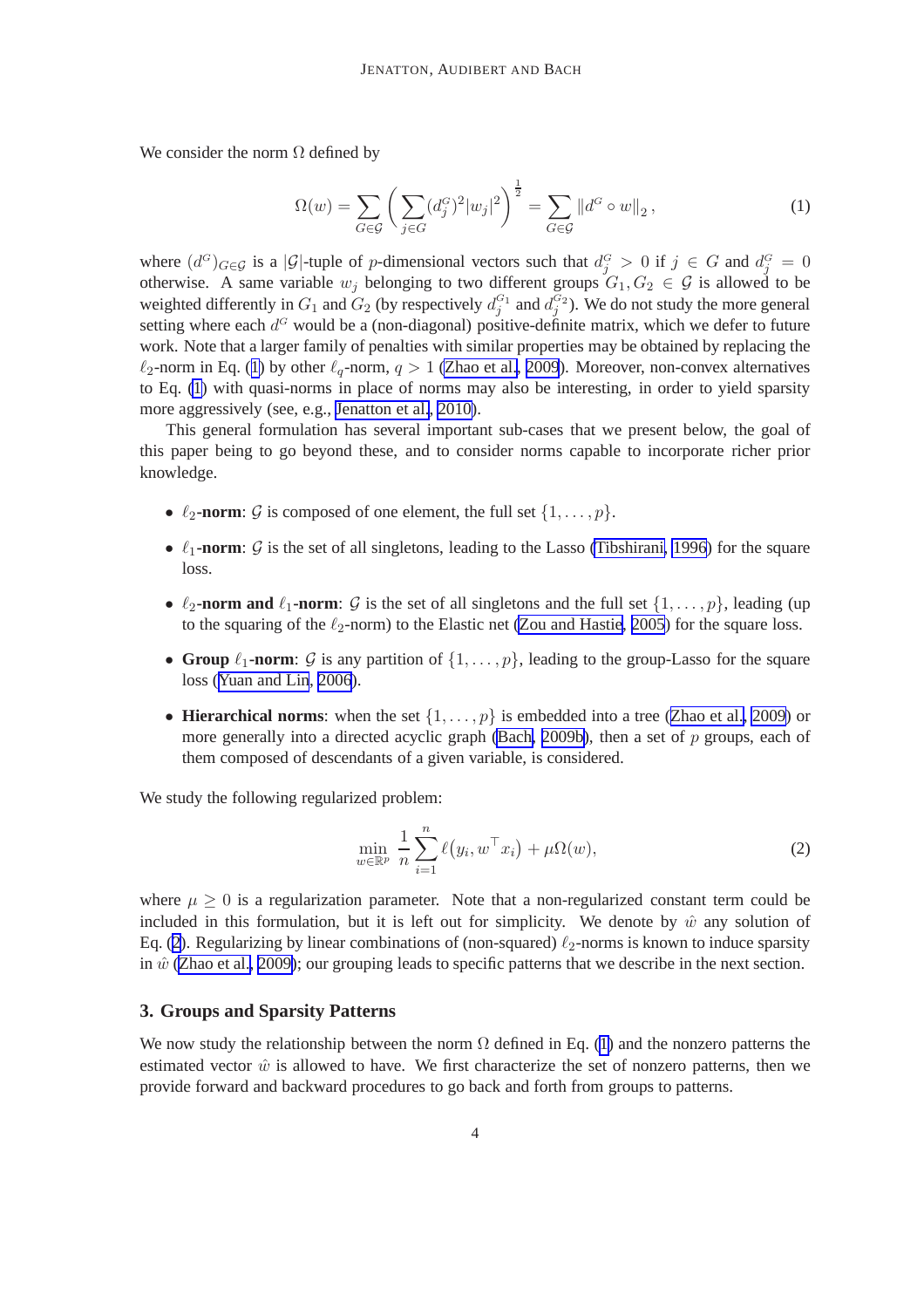<span id="page-5-0"></span>

Figure 1: Groups and induced nonzero pattern: three sparsity-inducing groups (middle and right, denoted by  $\{G_1, G_2, G_3\}$  with the associated nonzero pattern which is the complement of the union of groups, i.e.,  $(G_1 \cup G_2 \cup G_3)^c$  (left, in black).

#### **3.1 Stable Patterns Generated by** G

The regularization term  $\Omega(w) = \sum_{G \in \mathcal{G}} ||d^G \circ w||_2$  is a mixed  $(\ell_1, \ell_2)$ -norm [\(Zhao et al., 2009\)](#page-46-0). At the group level, it behaves like an  $\ell_1$ -norm and therefore,  $\Omega$  induces group sparsity. In other words, each  $d^G \circ w$ , and equivalently each  $w_G$  (since the support of  $d^G$  is exactly G), is encouraged to go to zero. On the other hand, within the groups  $G \in \mathcal{G}$ , the  $\ell_2$ -norm does not promote sparsity. Intuitively, for a certain subset of groups  $\mathcal{G}' \subseteq \mathcal{G}$ , the vectors  $w_G$  associated with the groups  $G \in \mathcal{G}'$ will be exactly equal to zero, leading to a set of zeros which is the union of these groups,  $\bigcup_{G \in \mathcal{G}'} G$ . Thus, the set of allowed zero patterns should be the *union-closure* of G, i.e. (see Figure 1 for an example):

$$
\mathcal{Z} = \left\{ \bigcup_{G \in \mathcal{G}'} G; \, \mathcal{G}' \subseteq \mathcal{G} \right\}.
$$
 (3)

The situation is however slightly more subtle as some zeros can be created by chance (just as regularizing by the  $\ell_2$ -norm may lead, though it is unlikely, to some zeros). Nevertheless, Theorem [2](#page-6-0) shows that, under mild conditions, the previous intuition about the set of zero patterns is correct. Note that instead of considering the set of zero patterns  $Z$ , it is also convenient to manipulate nonzero patterns, and we define

$$
\mathcal{P} = \left\{ \bigcap_{G \in \mathcal{G}'} G^c; \, \mathcal{G}' \subseteq \mathcal{G} \right\} = \left\{ Z^c; \, Z \in \mathcal{Z} \right\}.
$$
\n(4)

We can equivalently use  $\mathcal P$  or  $\mathcal Z$  by taking the complement of each element of these sets.

The following two results characterize the solutions of the problem ([2\)](#page-4-0). We first gives sufficient conditions under which this problem has a unique solution. We then formally prove the aforementioned intuition about the zero patterns of the solutions of [\(2\)](#page-4-0), namely they should belong to  $Z$ . In the following two results (see proofs in [A](#page-28-0)ppendix A and Appendix [B\)](#page-28-0), we assume that  $\ell : (y, y') \mapsto \ell(y, y')$  is nonnegative, twice continuously differentiable with positive second derivative with respect to the second variable and non-vanishing mixed derivative, i.e., for any  $y, y'$  in  $\mathbb{R}$ ,  $\frac{\partial^2 \ell}{\partial y'^2}(y, y') > 0$  and  $\frac{\partial^2 \ell}{\partial y \partial y'}(y, y') \neq 0$ .

**Proposition 1** Let Q denote the Gram matrix  $\frac{1}{n} \sum_{i=1}^{n} x_i x_i^{\top}$ . We consider the optimization problem *in Eq. [\(2\)](#page-4-0)* with  $\mu > 0$ . If Q is invertible or if  $\{1, \ldots, p\}$  belongs to G, then the problem in Eq. ([2](#page-4-0)) *admits a unique solution.*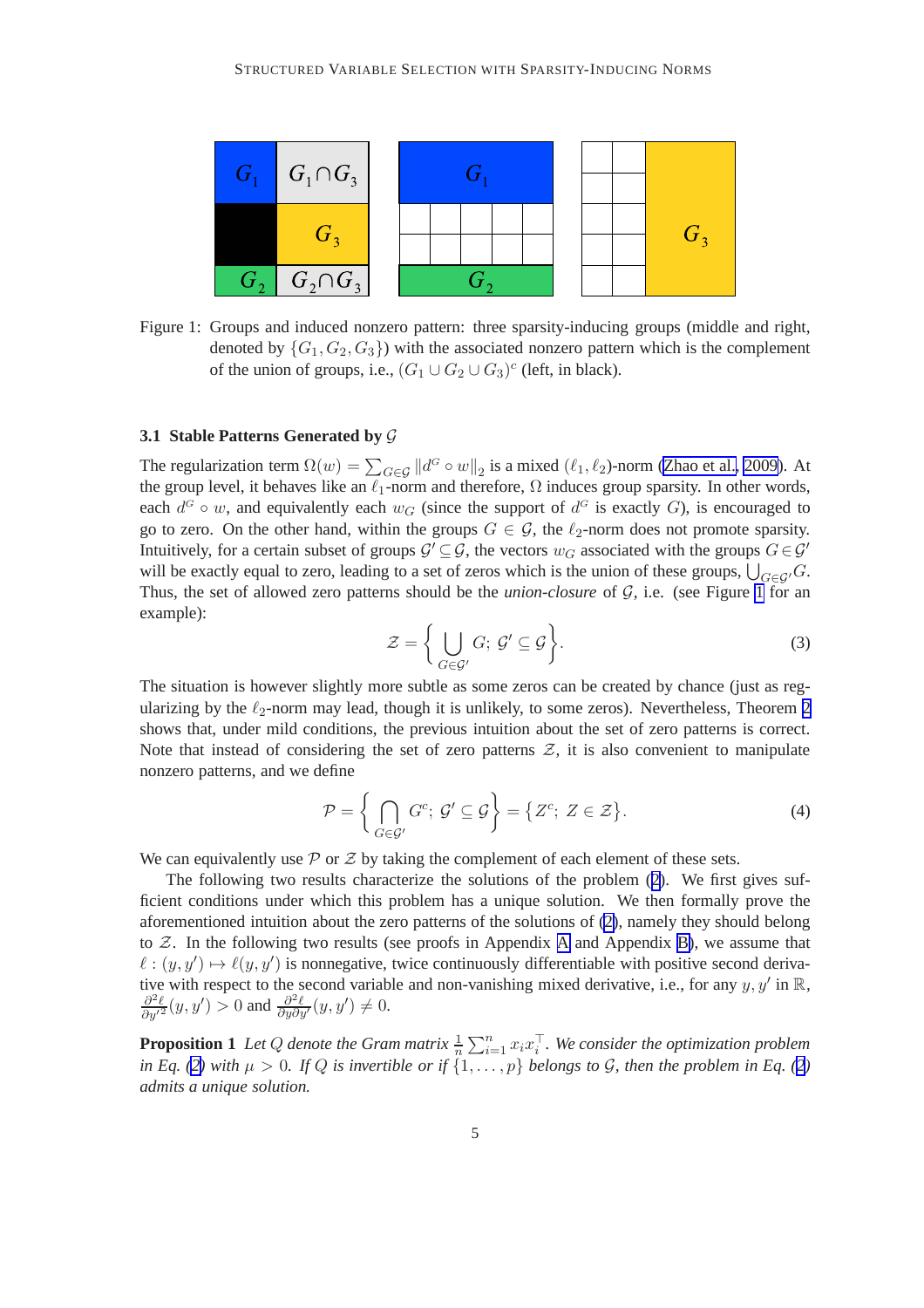<span id="page-6-0"></span>Note that the invertibility of the matrix Q requires  $p \leq n$ . For high-dimensional settings, the uniqueness of the solution will hold when  $\{1, \ldots, p\}$  belongs to G, or as further discussed at the end of the proof, as soon as for any  $j, k \in \{1, \ldots, p\}$ , there exists a group  $G \in \mathcal{G}$  which contains both j and k. Adding the group  $\{1, \ldots, p\}$  to G will in general not modify P (and Z), but it will cause  $G$  to lose its minimality (in a sense introduced in the next subsection). Furthermore, adding the full group  $\{1,\ldots,p\}$  has to be put in parallel with the equivalent (up to the squaring)  $\ell_2$ -norm term in the elastic-net penalty ([Zou and Hastie, 2005\)](#page-46-0), whose effect is to notably ensure strong convexity. For more sophisticated uniqueness conditions that we have not explored here, we refer the readers to [Osborne et al.](#page-45-0) [\(2000](#page-45-0), Theorem 1, 4 and 5), [Rosset et al.](#page-45-0) [\(2004,](#page-45-0) Theorem 5) or [Dossal](#page-44-0) [\(2007,](#page-44-0) Theorem 3) in the Lasso case, and [Roth and Fischer](#page-46-0) ([2008](#page-46-0)) for the group Lasso setting. We now turn to the result about the zero patterns of the solution of the problem in Eq. [\(2\)](#page-4-0):

**Theorem 2** Assume that  $Y = (y_1, \ldots, y_n)^\top$  is a realization of an absolutely continuous probability *distribution. Let k be the maximal number such that any k rows of the matrix*  $(x_1, \ldots, x_n) \in \mathbb{R}^{p \times n}$ *are linearly independent. For*  $\mu > 0$ *, any solution of the problem in Eq. [\(2\)](#page-4-0) with at most*  $k - 1$ *nonzero coefficients has a zero pattern in*  $\mathcal{Z} = \bigcup_{G \in \mathcal{G}'} G; \ \mathcal{G}' \subseteq \mathcal{G} \big\}$  *almost surely.* 

In other words, when  $Y = (y_1, \dots, y_n)^\top$  is a realization of an absolutely continuous probability distribution, the sparse solutions have a zero pattern in  $\mathcal{Z} = \{\bigcup_{G \in \mathcal{G}'} G; \ \mathcal{G}' \subseteq \mathcal{G}\}\$ almost surely. As a corollary of our two results, if the Gram matrix  $Q$  is invertible, the problem in Eq. [\(2\)](#page-4-0) has a unique solution, whose zero pattern belongs to  $Z$  almost surely. Note that with the assumption made on  $Y$ , Theorem 2 is not directly applicable to the classification setting. Based on these previous results, we can look at the following usual special cases from Section [2](#page-3-0) (we give more examples in Section [3.5](#page-10-0)):

- $\ell_2$ -**norm**: the set of allowed nonzero patterns is composed of the empty set and the full set  $\{1, \ldots, p\}.$
- $\ell_1$ -norm:  $\mathcal P$  is the set of all possible subsets.
- $\ell_2$ **-norm and**  $\ell_1$ **-norm**:  $\mathcal{P}$  is also the set of all possible subsets.
- **Group**  $\ell_1$ **-norm**:  $\mathcal{P} = \mathcal{Z}$  is the set of all possible unions of the elements of the partition defining G.
- **Hierarchical norms**: the set of patterns  $P$  is then all sets  $J$  for which all ancestors of elements in J are included in J [\(Bach, 2009b](#page-44-0)).

Two natural questions now arise: (1) starting from the groups  $G$ , is there an efficient way to generate the set of nonzero patterns  $P$ ; (2) conversely, and more importantly, given  $P$ , how can the groups G—and hence the norm  $\Omega(w)$ —be designed?

#### **3.2 General Properties of** G**,** Z **and** P

We now study the different properties of the set of groups  $G$  and its corresponding sets of patterns  $Z$  and  $P$ .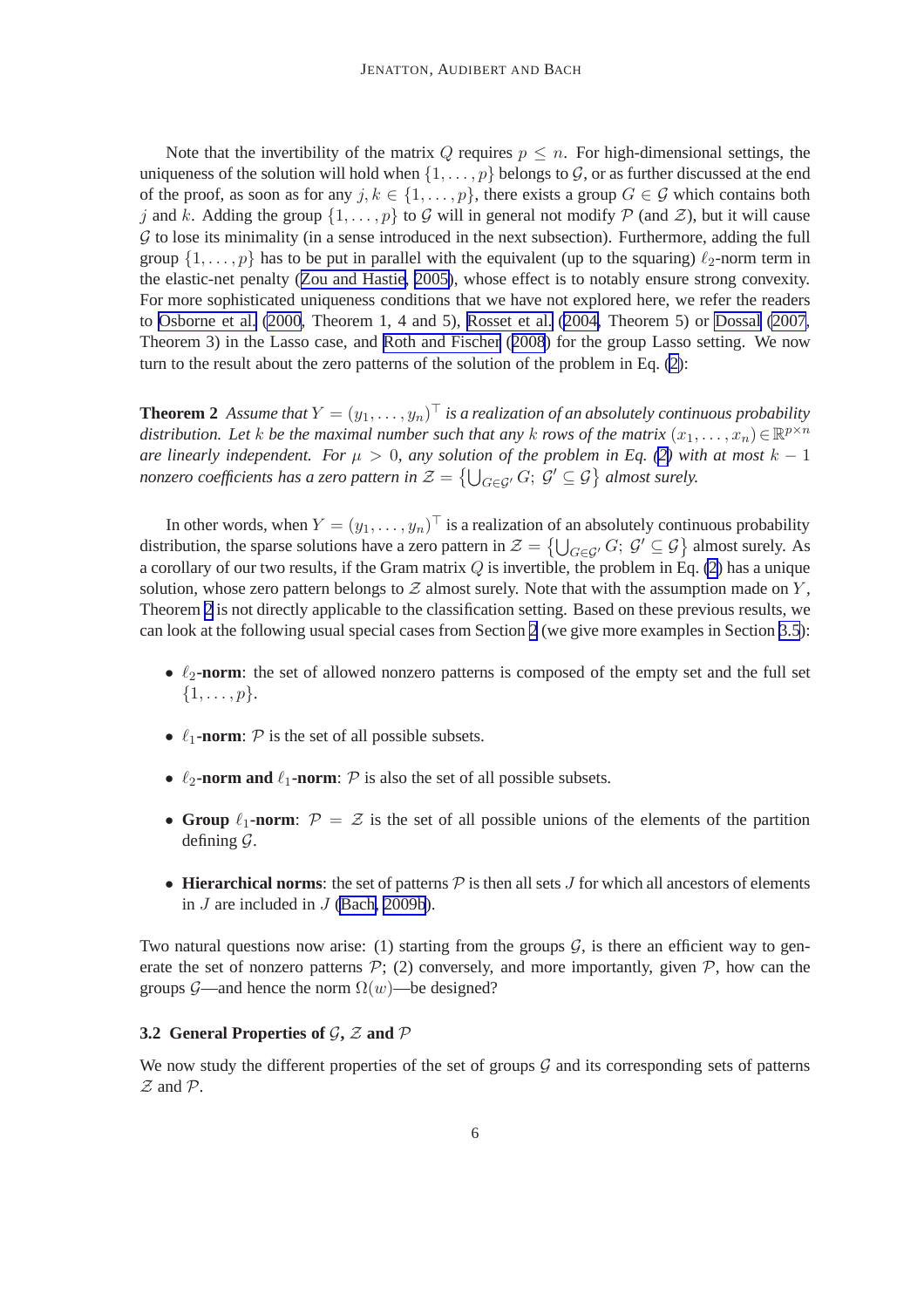

Figure 2: G-adapted hull: the pattern of variables I (left and middle, in red) and its hull (left and right, hatched square) that is defined by the complement of the union of groups that do not intersect *I*, i.e.,  $(G_1 \cup G_2 \cup G_3)^c$ .

**Closedness.** The set of zero patterns  $Z$  (respectively, the set of nonzero patterns  $P$ ) is closed under union (respectively, intersection), that is, for all  $K \in \mathbb{N}$  and all  $z_1, \ldots, z_K \in \mathcal{Z}$ ,  $\bigcup_{k=1}^K z_k \in \mathcal{Z}$ (respectively,  $p_1, \ldots, p_K \in \mathcal{P}, \bigcap_{k=1}^K p_k \in \mathcal{P}$ ). This implies that when "reverse-engineering" the set of nonzero patterns, we have to assume it is closed under intersection. Otherwise, the best we can do is to deal with its intersection-closure. For instance, if we consider a sequence (see Figure [4\)](#page-10-0), we cannot take  $P$  to be the set of contiguous patterns with length two, since the intersection of such two patterns may result in a singleton (that does not belong to  $P$ ).

**Minimality.** If a group in  $\mathcal G$  is the union of other groups, it may be removed from  $\mathcal G$  without changing the sets  $\mathcal Z$  or  $\mathcal P$ . This is the main argument behind the pruning backward algorithm in Section [3.3](#page-8-0). Moreover, this leads to the notion of a *minimal* set  $G$  of groups, which is such that for all  $\mathcal{G}' \subseteq \mathcal{Z}$  whose union-closure spans  $\mathcal{Z}$ , we have  $\mathcal{G} \subseteq \mathcal{G}'$ . The existence and uniqueness of a minimal set is a consequence of classical results in set theory ([Doignon and Falmagne](#page-44-0), [1998\)](#page-44-0). The elements of this minimal set are usually referred to as the *atoms* of Z.

Minimal sets of groups are attractive in our setting because they lead to a smaller number of groups and lower computational complexity—for example, for 2 dimensional-grids with rectangular patterns, we have a quadratic possible number of rectangles, i.e.,  $|\mathcal{Z}| = O(p^2)$ , that can be generated by a minimal set G whose size is  $|\mathcal{G}| = O(\sqrt{p}).$ 

**Hull.** Given a set of groups G, we can define for any subset  $I \subseteq \{1, \ldots, p\}$  the G-adapted hull, or simply *hull*, as:

$$
\mathrm{Hull}(I) = \bigg\{\bigcup_{G \in \mathcal{G},\; G \cap I = \varnothing} \bigg\}^c,
$$

which is the smallest set in P containing I (see Figure 2); we always have  $I \subseteq Hull(I)$  with equality if and only if  $I \in \mathcal{P}$ . The hull has a clear geometrical interpretation for specific sets  $\mathcal{G}$ of groups. For instance, if the set  $G$  is formed by all vertical and horizontal half-spaces when the variables are organized in a 2 dimensional-grid (see Figure [5\)](#page-11-0), the hull of a subset  $I \subset \{1, \ldots, p\}$ is simply the axis-aligned bounding box of I. Similarly, when  $G$  is the set of all half-spaces with all possible orientations (e.g., orientations  $\pm \pi/4$  are shown in Figure [6\)](#page-11-0), the hull becomes the regular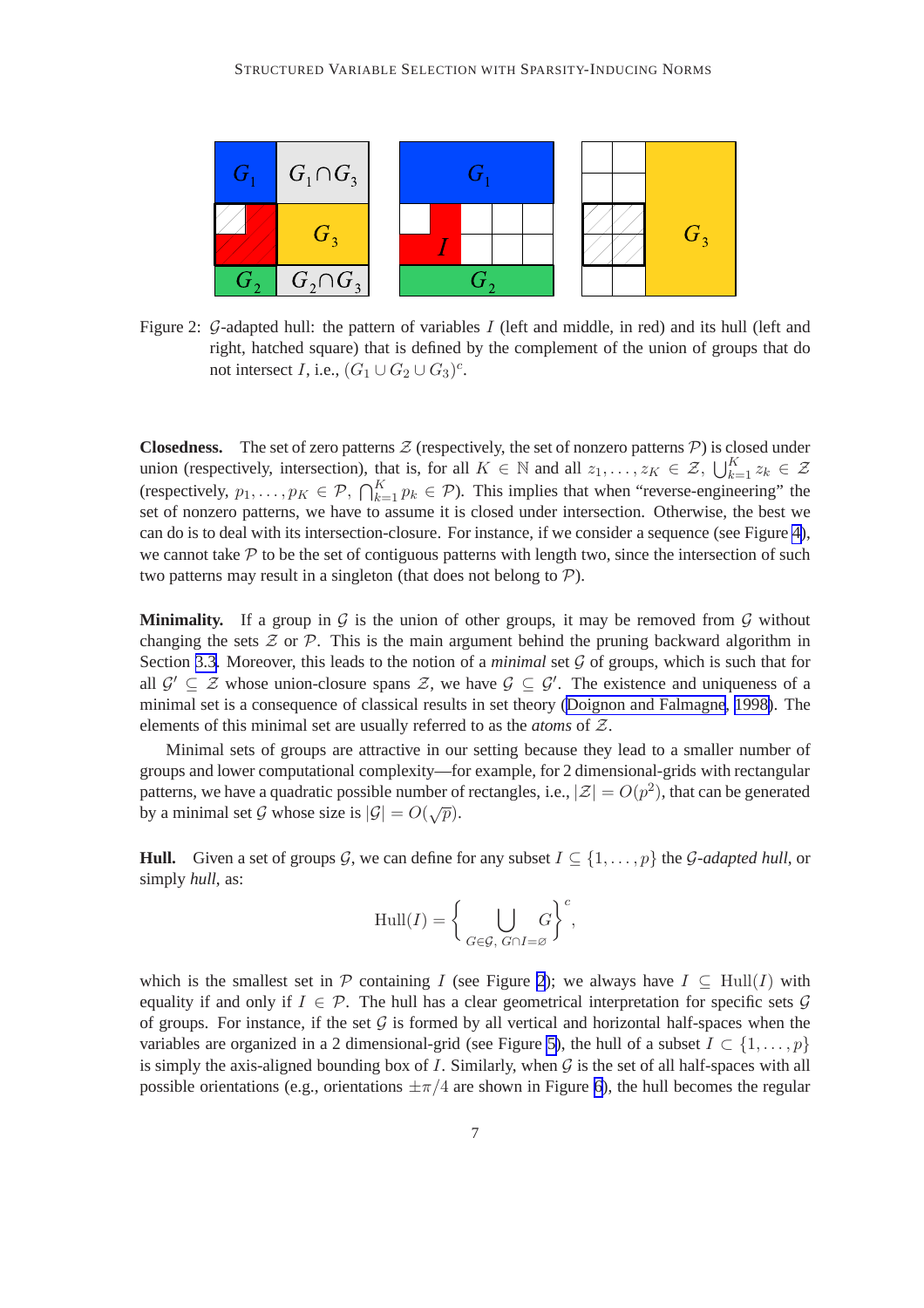<span id="page-8-0"></span>

Figure 3: The DAG for the set Z associated with the  $2 \times 2$ -grid. The members of Z are the complement of the areas hatched in black. The elements of  $G$  (i.e., the atoms of  $\mathcal Z$ ) are highlighted by bold edges.

convex hull<sup>1</sup>. Note that those interpretations of the hull are possible and valid only when we have geometrical information at hand about the set of variables.

**Graphs of patterns.** We consider the directed acyclic graph (DAG) stemming from the *Hasse diagram* ([Cameron, 1994\)](#page-44-0) of the partially ordered set (poset) ( $G$ ,  $\supset$ ). By definition, the nodes of this graph are the elements G of G and there is a directed edge from  $G_1$  to  $G_2$  if and only if  $G_1 \supset G_2$  and there exists no  $G \in \mathcal{G}$  such that  $G_1 \supset G \supset G_2$  [\(Cameron](#page-44-0), [1994\)](#page-44-0). We can also build the corresponding DAG for the set of zero patterns  $Z \supset Q$ , which is a super-DAG of the DAG of groups (see Figure 3 for examples). Note that we obtain also the isomorphic DAG for the nonzero patterns P, although it corresponds to the poset  $(P, \subset)$ : this DAG will be used in the active set algorithm presented in Section [4.](#page-12-0)

Prior works with nested groups ([Zhao et al.](#page-46-0), [2009](#page-46-0); [Bach, 2009b](#page-44-0); [Kim and Xing, 2009](#page-45-0)) have also used a similar DAG structure, with the slight difference that in these works, the corresponding hierarchy of variables is built from the prior knowledge about the problem at hand (e.g., the tree of wavelets in [Zhao et al.](#page-46-0) [\(2009\)](#page-46-0), the decomposition of kernels in [Bach](#page-44-0) ([2009b\)](#page-44-0) or the hierarchy of genes in [Kim and Xing](#page-45-0) ([2009\)](#page-45-0)). The DAG we introduce here on the set of groups naturally and always comes up, with no assumption on the variables themselves (for which no DAG is defined in general).

#### **3.3 From Patterns to Groups**

We now assume that we want to impose a priori knowledge on the sparsity structure of a solution  $\hat{w}$ of our regularized problem in Eq. [\(2\)](#page-4-0). This information can be exploited by restricting the patterns allowed by the norm  $\Omega$ . Namely, from an intersection-closed set of zero patterns  $\mathcal{Z}$ , we can build back a minimal set of groups G by iteratively pruning away in the DAG corresponding to  $Z$ , all sets which are unions of their parents. See Algorithm [1](#page-9-0). This algorithm can be found under a

<sup>1.</sup> We use the term *convex* informally here. It can however be made precise with the notion of convex subgraphs ([Chung,](#page-44-0) [1997\)](#page-44-0).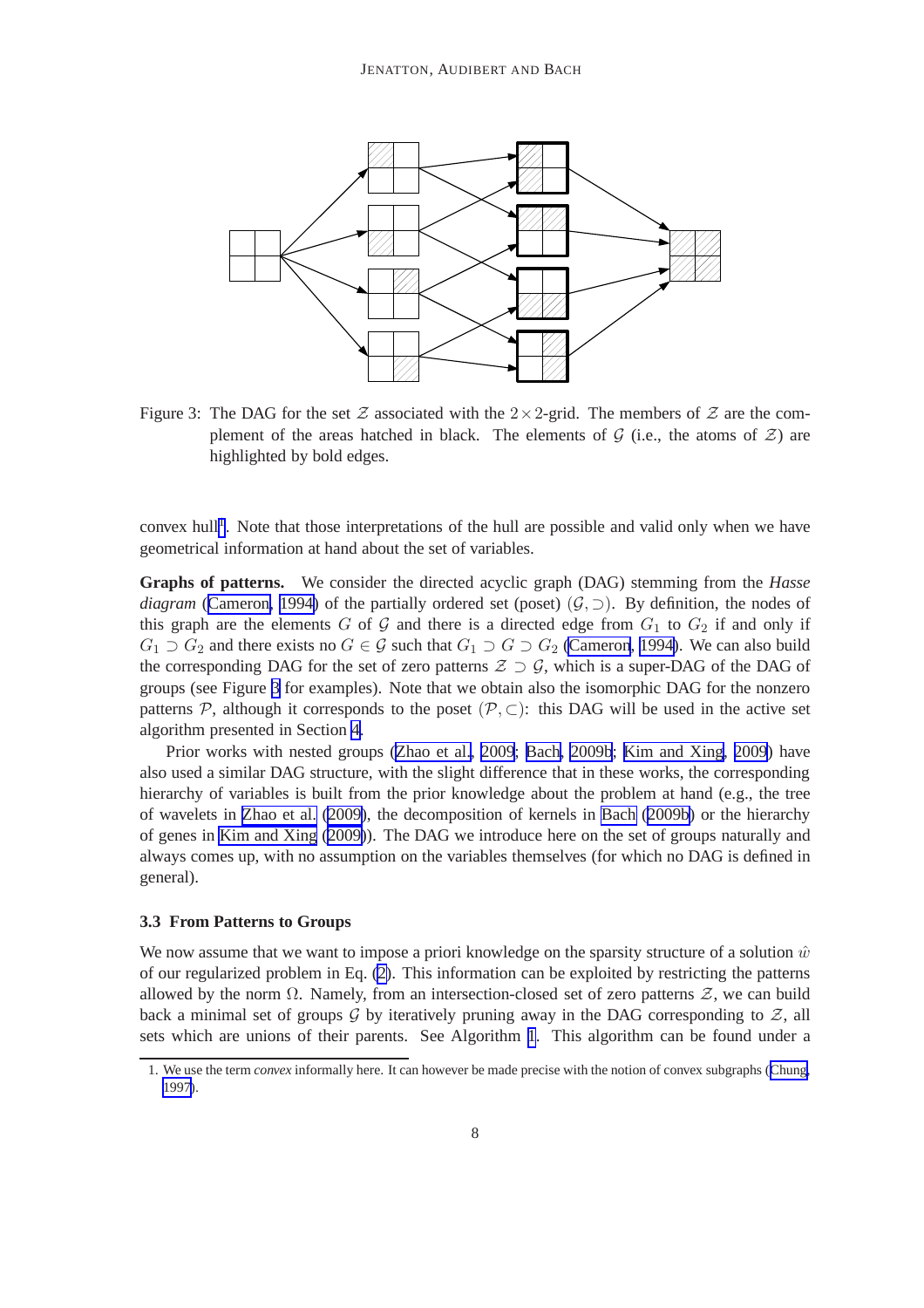<span id="page-9-0"></span>different form in [Doignon and Falmagne](#page-44-0) [\(1998](#page-44-0))—we present it through a pruning algorithm on the DAG, which is natural in our context (the proof of the minimality of the procedure can be found in Appendix [C\)](#page-30-0). The complexity of Algorithm 1 is  $O(p|\mathcal{Z}|^2)$ . The pruning may reduce significantly the number of groups necessary to generate the whole set of zero patterns, sometimes from exponential in p to polynomial in p (e.g., the  $\ell_1$ -norm). In Section [3.5,](#page-10-0) we give other examples of interest where | $\mathcal{G}$ | (and  $|\mathcal{P}|$ ) is also polynomial in p.

| <b>Algorithm 1 Backward procedure</b>                                                                            |
|------------------------------------------------------------------------------------------------------------------|
| <b>Input:</b> Intersection-closed family of nonzero patterns $P$ .                                               |
| <b>Output:</b> Set of groups $\mathcal{G}$ .                                                                     |
| <b>Initialization:</b> Compute $\mathcal{Z} = \{P^c; P \in \mathcal{P}\}\$ and set $\mathcal{G} = \mathcal{Z}$ . |
| Build the Hasse diagram for the poset $(\mathcal{Z}, \supset)$ .                                                 |
| for $t = \min_{G \in \mathcal{Z}}  G $ to $\max_{G \in \mathcal{Z}}  G $ do                                      |
| <b>for</b> each node $G \in \mathcal{Z}$ such that $ G  = t$ <b>do</b>                                           |
| if $\left(\bigcup_{C \in \text{Children}(G)} C = G\right)$ then                                                  |
| <b>if</b> $(Parents(G) \neq \emptyset)$ then                                                                     |
| Connect children of $G$ to parents of $G$ .                                                                      |
| end if                                                                                                           |
| Remove G from $\mathcal{G}$ .                                                                                    |
| end if                                                                                                           |
| end for                                                                                                          |
| end for                                                                                                          |

|  |  |  | <b>Algorithm 2 Forward procedure</b> |
|--|--|--|--------------------------------------|
|--|--|--|--------------------------------------|

**Input:** Set of groups  $\mathcal{G} = \{G_1, \ldots, G_M\}.$ **Output:** Collection of zero patterns  $Z$  and nonzero patterns  $P$ . **Initialization:**  $\mathcal{Z} = \{\emptyset\}.$ **for**  $m = 1$  **to**  $M$  **do**  $C = \{\varnothing\}$ **for each**  $Z \in \mathcal{Z}$  **do if**  $(G_m \not\subseteq Z)$  **and**  $(\forall G \in \{G_1, \ldots, G_{m-1}\}, G \subseteq Z \cup G_m \Rightarrow G \subseteq Z)$  **then**  $C \leftarrow C \cup \{Z \cup G_m\}$ . **end if end for**  $\mathcal{Z} \leftarrow \mathcal{Z} \cup C.$ **end for**  $\mathcal{P} = \{Z^c; Z \in \mathcal{Z}\}.$ 

#### **3.4 From Groups to Patterns**

The *forward* procedure presented in Algorithm 2, taken from [Doignon and Falmagne](#page-44-0) [\(1998\)](#page-44-0), allows the construction of  $Z$  from  $G$ . It iteratively builds the collection of patterns by taking unions, and has complexity  $O(p|\mathcal{Z}||\mathcal{G}|^2)$ . The general scheme is straightforward. Namely, by considering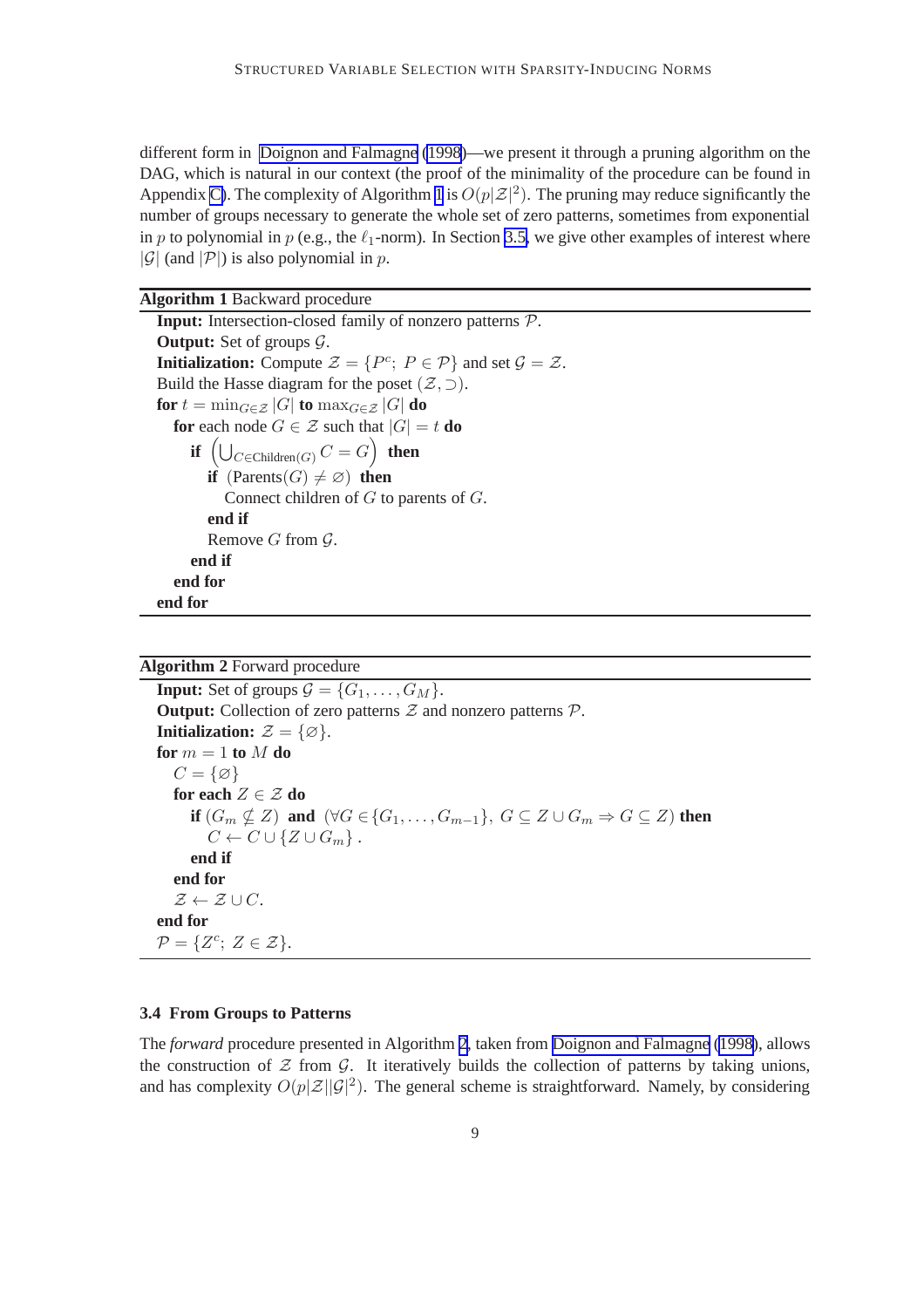<span id="page-10-0"></span>increasingly larger sub-families of  $G$  and the collection of patterns already obtained, all possible unions are formed. However, some attention needs to be paid while checking we are not generating a pattern already encountered. Such a verification is performed by the *if* condition within the inner loop of the algorithm. Indeed, we do not have to scan the whole collection of patterns already obtained (whose size can be exponential in  $|\mathcal{G}|$ ), but we rather use the fact that G generates Z. Note that in general, it is not possible to upper bound the size of  $|\mathcal{Z}|$  by a polynomial term in p, even when G is very small (indeed,  $|\mathcal{Z}| = 2^p$  and  $|\mathcal{G}| = p$  for the  $\ell_1$ -norm).

#### **3.5 Examples**

We now present several examples of sets of groups  $G$ , especially suited to encode geometric and temporal prior information.

**Sequences.** Given p variables organized in a sequence, if we want only contiguous nonzero patterns, the backward algorithm will lead to the set of groups which are intervals  $[1, k]_{k \in \{1,\dots,p-1\}}$  and  $[k, p]_{k \in \{2,\dots,p\}}$ , with both  $|\mathcal{Z}| = O(p^2)$  and  $|\mathcal{G}| = O(p)$  (see Figure 4). Imposing the contiguity of the nonzero patterns is for instance relevant for the diagnosis of tumors, based on the profiles of arrayCGH ([Rapaport et al., 2008\)](#page-45-0).



Figure 4: (Left) The set of blue groups to penalize in order to select contiguous patterns in a sequence. (Right) In red, an example of such a nonzero pattern with its corresponding zero pattern (hatched area).

**Two-dimensional grids.** In Section [6,](#page-21-0) we notably consider for  $P$  the set of all rectangles in two dimensions, leading by the previous algorithm to the set of axis-aligned half-spaces for  $G$  (see Figure [5\)](#page-11-0), with  $|\mathcal{Z}| = O(p^2)$  and  $|\mathcal{G}| = O(\sqrt{p})$ . This type of structure is encountered in object or scene recognition, where the selected rectangle would correspond to a certain box inside an image, that concentrates the predictive power for a given class of object/scene ([Harzallah et al., 2009](#page-45-0)).

Larger set of convex patterns can be obtained by adding in  $G$  half-planes with other orientations than vertical and horizontal. For instance, if we use planes with angles that are multiples of  $\pi/4$ , the nonzero patterns of  $P$  can have polygonal shapes with up to 8 faces. In this sense, if we keep on adding half-planes with finer orientations, the nonzero patterns of  $P$  can be described by polygonal shapes with an increasingly larger number of faces. The standard notion of convexity defined in  $\mathbb{R}^2$  would correspond to the situation where an infinite number of orientations is considered ([Soille](#page-46-0), [2003\)](#page-46-0). See Figure [6](#page-11-0). The number of groups is linear in  $\sqrt{p}$  with constant growing linearly with the number of angles, while  $|\mathcal{Z}|$  grows more rapidly (typically non-polynomially in the number of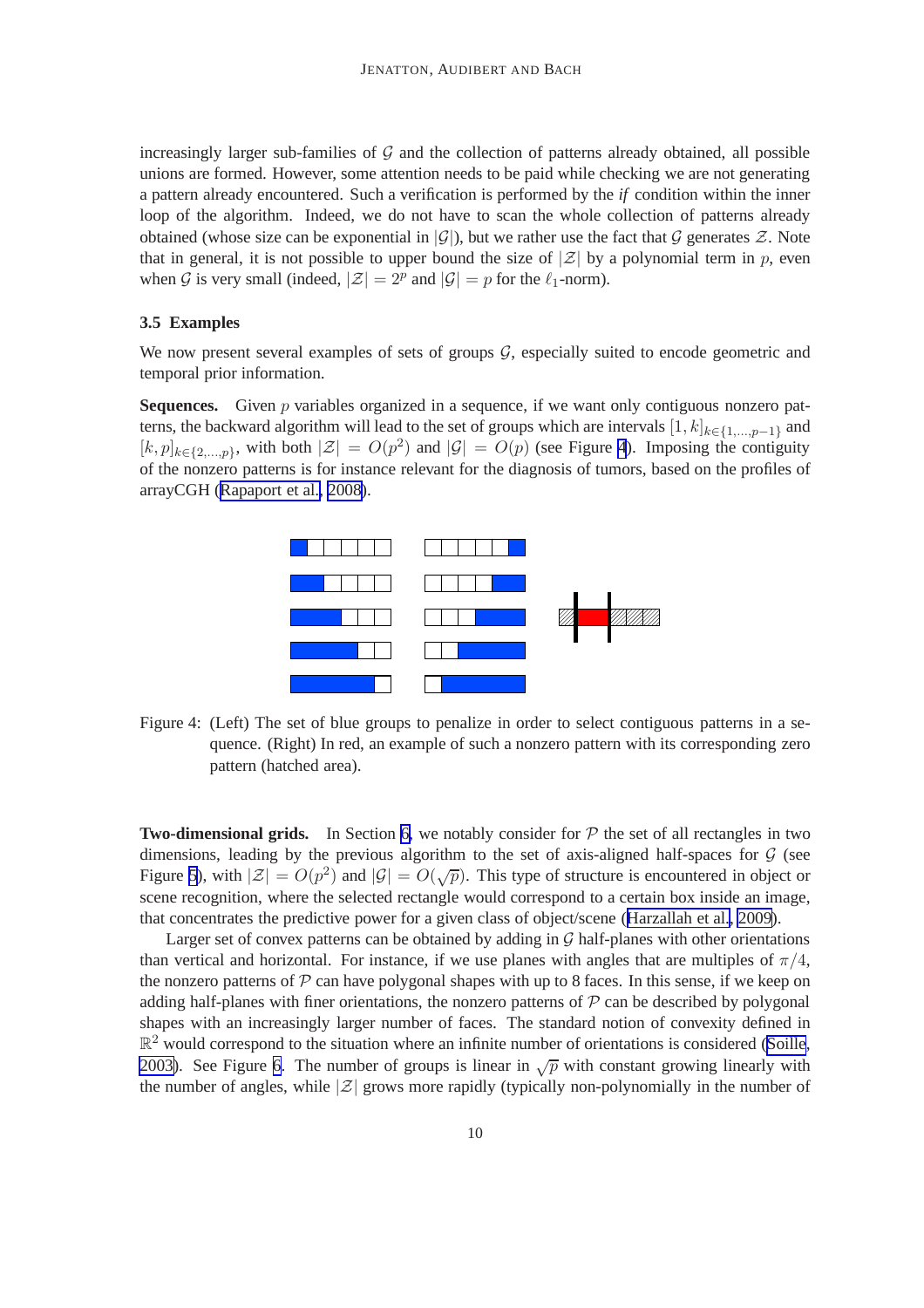<span id="page-11-0"></span>angles). Imposing such convex-like regions turns out to be useful in computer vision. For instance, in face recognition, it enables the design of localized features that improve upon the robustness to occlusions [\(Jenatton et al., 2010\)](#page-45-0).



Figure 5: Vertical and horizontal groups: (Left) the set of blue and green groups with their (not displayed) complements to penalize in order to select rectangles. (Right) In red, an example of nonzero pattern recovered in this setting, with its corresponding zero pattern (hatched area).



Figure 6: Groups with  $\pm \pi/4$  orientations: (Left) the set of blue and green groups with their (not displayed) complements to penalize in order to select diamond-shaped patterns. (Right) In red, an example of nonzero pattern recovered in this setting, with its corresponding zero pattern (hatched area).

**Extensions.** The sets of groups presented above can be straightforwardly extended to more complicated topologies, such as three-dimensional spaces discretized in cubes or spherical volumes discretized in slices. Similar properties hold for such settings. For instance, if all the axis-aligned half-spaces are considered for  $G$  in a three-dimensional space, then  $P$  is the set of all possible rectangular boxes with  $|\mathcal{P}| = O(p^2)$  and  $|\mathcal{G}| = O(p^{1/3})$ . Such three-dimensional structures may be interesting to retrieve discriminative and local sets of voxels from fMRI/MEEG responses (Gramfort and Kowalski, [2009](#page-44-0); [Xiang et al., 2009\)](#page-46-0). Moreover, while the two-dimensional rectangular patterns described previously are adapted to find bounding boxes in static images [\(Harzallah et al., 2009](#page-45-0)), scene recognition in videos requires to deal with a third temporal dimension [\(Dalal et al.](#page-44-0), [2006](#page-44-0)). This may be achieved by designing appropriate sets of groups, embedded in the three-dimensional space obtained by tracking the frames over time.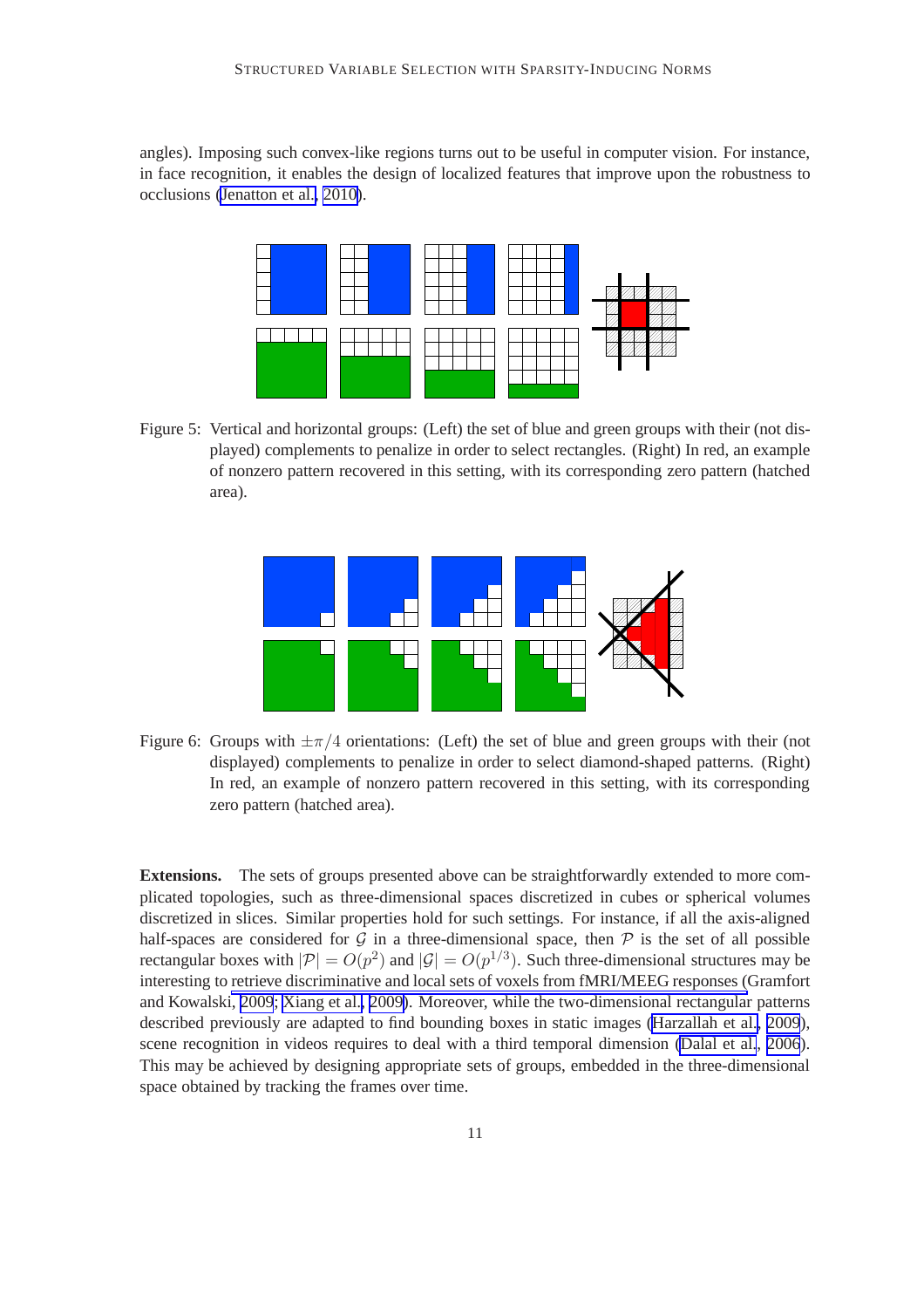<span id="page-12-0"></span>**Representation and computation of**  $G$ **. The sets of groups described so far can actually be rep**resented in a same form, that lends itself well to the analysis of the next section. When dealing with a discrete sequence of length  $l$  (see Figure [4\)](#page-10-0), we have

$$
\mathcal{G} = \{g^k_{-}; k \in \{1, ..., l-1\}\} \cup \{g^k_{+}; k \in \{2, ..., l\}\},
$$
  
=  $\mathcal{G}_{left} \cup \mathcal{G}_{right}$ ,

with  $g^k_-=\{i; 1 \le i \le k\}$  and  $g^k_+=\{i; l \ge i \ge k\}$ . In other words, the set of groups  $\mathcal G$  can be rewritten as a partition<sup>2</sup> in two sets of nested groups,  $\mathcal{G}_{left}$  and  $\mathcal{G}_{right}$ .

The same goes for a two-dimensional grid, with dimensions  $h \times l$  (see Figure [5](#page-11-0) and Figure [6\)](#page-11-0). In this case, the nested groups we consider are defined based on the following groups of variables

$$
g^{k,\theta} = \{(i,j) \in \{1,\ldots,l\} \times \{1,\ldots,h\}; \cos(\theta)i + \sin(\theta)j \leq k\},\
$$

where  $k \in \mathbb{Z}$  is taken in an appropriate range.

The nested groups we obtain in this way are therefore parameterized by an angle<sup>3</sup>  $\theta$ ,  $\theta \in$  $(-\pi; \pi]$ . We refer to this angle as an *orientation*, since it defines the normal vector  $\binom{\cos(\theta)}{\sin(\theta)}$  to the line  $\{(i, j) \in \mathbb{R}^2; \cos(\theta)i + \sin(\theta)j = k\}$ . In the example of the rectangular groups (see Fig-ure [5](#page-11-0)), we have four orientations, with  $\theta \in \{0, \pi/2, -\pi/2, \pi\}$ . More generally, if we denote by  $\Theta$ the set of the orientations, we have

$$
\mathcal{G} = \bigcup_{\theta \in \Theta} \mathcal{G}_\theta,
$$

where  $\theta \in \Theta$  indexes the partition of G in sets  $\mathcal{G}_{\theta}$  of nested groups of variables. Although we have not detailed the case of  $\mathbb{R}^3$ , we likewise end up with a similar partition of  $\mathcal{G}$ .

#### **4. Optimization and Active Set Algorithm**

For moderate values of  $p$ , one may obtain a solution for Eq. [\(2](#page-4-0)) using generic toolboxes for secondorder cone programming (SOCP) whose time complexity is equal to  $O(p^{3.5} + |\mathcal{G}|^{3.5})$  (Boyd and Vandenberghe, [2004\)](#page-44-0), which is not appropriate when p or  $|\mathcal{G}|$  are large. This time complexity corresponds to the computation of Eq. ([2](#page-4-0)) for a single value of the regularization parameter  $\mu$ .

We present in this section an *active set algorithm* (Algorithm [3](#page-17-0)) that finds a solution for Eq. ([2](#page-4-0)) by considering increasingly larger active sets and checking global optimality at each step. When the rectangular groups are used, the total complexity of this method is in  $O(s \max\{p^{1.75}, s^{3.5}\})$ , where s is the size of the active set at the end of the optimization. Here, the sparsity prior is exploited for computational advantages. Our active set algorithm needs an underlying *black-box* SOCP solver; in this paper, we consider both a first order approach (see Appendix [H\)](#page-39-0) and a SOCP method<sup>4</sup> — in our experiments, we use SDPT3 (Toh et al., 1999; Tütüncü et al., 2003). Our active set algorithm extends to general overlapping groups the work of [Bach](#page-44-0) [\(2009b](#page-44-0)), by further assuming that it is computationally possible to have a time complexity polynomial in the number of variables  $p$ .

We primarily focus here on finding an efficient active set algorithm; we defer to future work the design of specific SOCP solvers, e.g., based on proximal techniques (see, e.g., [Tseng](#page-46-0), [2009](#page-46-0), and numerous references therein), adapted to such non-smooth sparsity-inducing penalties.

<sup>2.</sup> Note the subtlety: the sets  $\mathcal{G}_{\theta}$  are disjoint, that is  $\mathcal{G}_{\theta} \cap \mathcal{G}_{\theta'} = \emptyset$  for  $\theta \neq \theta'$ , but groups in  $\mathcal{G}_{\theta}$  and  $\mathcal{G}_{\theta'}$  can overlap.

<sup>3.</sup> Due to the discrete nature of the underlying geometric structure of G, angles  $\theta$  that are not multiple of  $\pi/4$  (i.e., such that  $tan(\theta) \notin \mathbb{Z}$ ) are dealt with by rounding operations.

<sup>4.</sup> The C++/Matlab code used in the experiments may be downloaded from the authors website.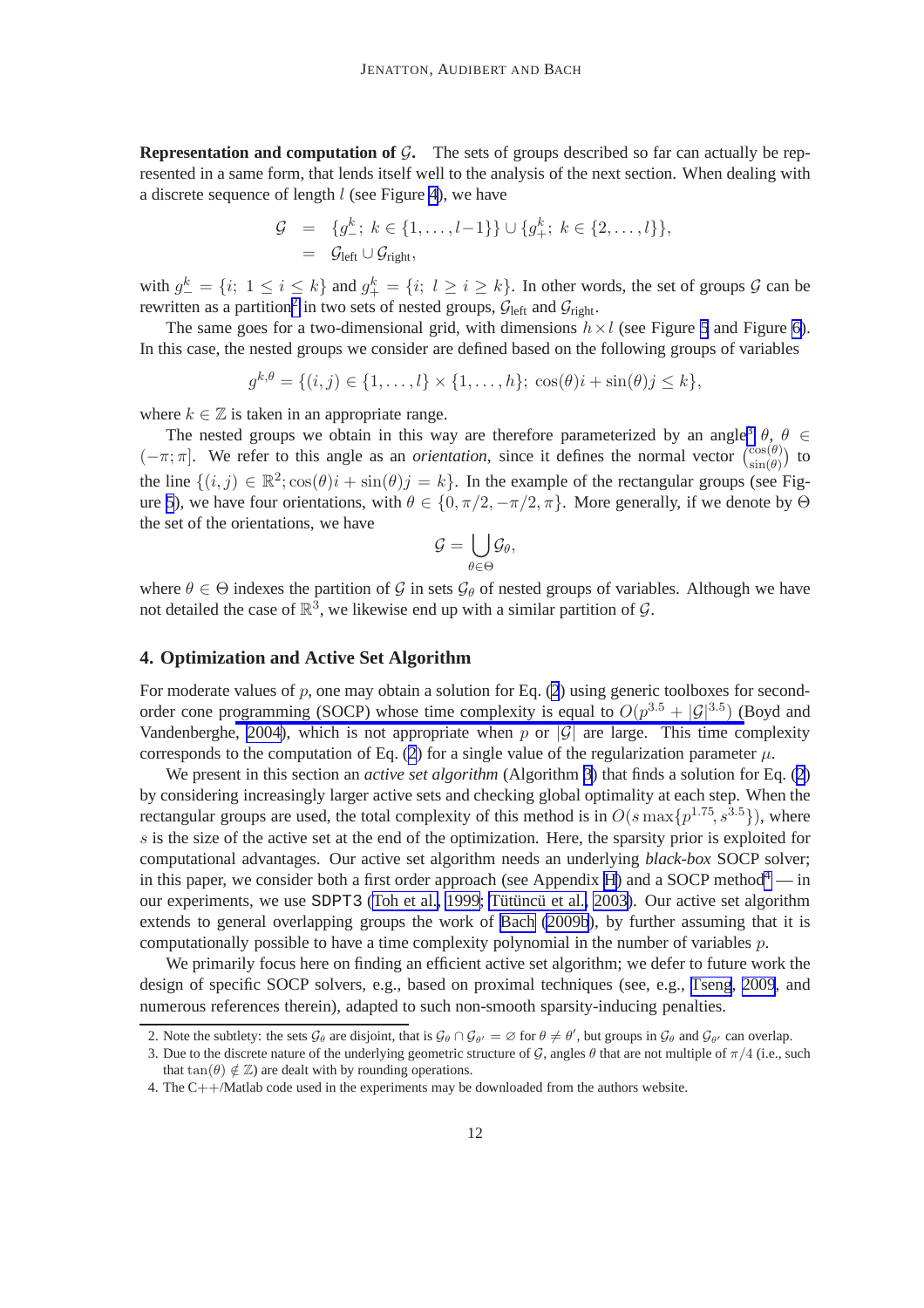#### <span id="page-13-0"></span>**4.1 Optimality Conditions: from Reduced Problems to Full Problems**

It is simpler to derive the algorithm for the following regularized optimization problem<sup>5</sup> which has the same solution set as the regularized problem of Eq. [\(2](#page-4-0)) when  $\mu$  and  $\lambda$  are allowed to vary ([Borwein and Lewis, 2006,](#page-44-0) see Section 3.2):

$$
\min_{w \in \mathbb{R}^p} \frac{1}{n} \sum_{i=1}^n \ell(y_i, w^\top x_i) + \frac{\lambda}{2} \left[ \Omega(w) \right]^2.
$$
 (5)

In active set methods, the set of nonzero variables, denoted by  $J$ , is built incrementally, and the problem is solved only for this reduced set of variables, adding the constraint  $w_{Jc} = 0$  to Eq. (5). In the subsequent analysis, we will use arguments based on duality to monitor the optimality of our active set algorithm. We denote by  $L(w) = \frac{1}{n} \sum_{i=1}^{n} \ell(y_i, w^\top x_i)$  the empirical risk (which is by assumption convex and continuously differentiable) and by L ∗ its *Fenchel-conjugate*, defined as ([Boyd and Vandenberghe](#page-44-0), [2004; Borwein and Lewis, 2006\)](#page-44-0):

$$
L^*(u) = \sup_{w \in \mathbb{R}^p} \{ w^\top u - L(w) \}.
$$

The restriction of L to  $\mathbb{R}^{|J|}$  is denoted  $L_J(w_J) = L(\tilde{w})$  for  $\tilde{w}_J = w_J$  and  $\tilde{w}_{J^c} = 0$ , with Fenchelconjugate  $L_J^*$ . Note that, as opposed to L, we do not have in general  $L_J^*(\kappa J) = L^*(\tilde{\kappa})$  for  $\tilde{\kappa} J = \kappa J$ and  $\tilde{\kappa}_{Je} = 0$ .

For a potential active set  $J \subset \{1, \ldots, p\}$  which belongs to the set of allowed nonzero patterns  $\mathcal{P}$ , we denote by  $\mathcal{G}_J$  the set of active groups, i.e., the set of groups  $G \in \mathcal{G}$  such that  $G \cap J \neq \emptyset$ . We consider the reduced norm  $\Omega_J$  defined on  $\mathbb{R}^{|J|}$  as

$$
\Omega_J(w_J) = \sum_{G \in \mathcal{G}} ||d_J^G \circ w_J||_2 = \sum_{G \in \mathcal{G}_J} ||d_J^G \circ w_J||_2,
$$

and its *dual norm*  $\Omega_J^*(\kappa_J) = \max_{\Omega_J(w_J) \leq 1} w_J^{\top} \kappa_J$ , also defined on  $\mathbb{R}^{|J|}$ . The next proposition (see proof in Appendix [D](#page-30-0)) gives the optimization problem dual to the reduced problem (Eq. (6) below):

**Proposition 3 (Dual Problems)** *Let*  $J \subseteq \{1, \ldots, p\}$ *. The following two problems* 

$$
\min_{w_J \in \mathbb{R}^{|J|}} L_J(w_J) + \frac{\lambda}{2} \left[ \Omega_J(w_J) \right]^2, \tag{6}
$$

$$
\max_{\kappa_J \in \mathbb{R}^{|J|}} -L_J^*(-\kappa_J) - \frac{1}{2\lambda} \left[ \Omega_J^*(\kappa_J) \right]^2, \tag{7}
$$

*are dual to each other and strong duality holds. The pair of primal-dual variables*  $\{w_J, \kappa_J\}$  *is optimal if and only if we have*

$$
\begin{cases} \kappa_J &= -\nabla L_J(w_J), \\ w_J^\top \kappa_J &= \frac{1}{\lambda} \left[ \Omega_J^*(\kappa_J) \right]^2 = \lambda \left[ \Omega_J(w_J) \right]^2. \end{cases}
$$

<sup>5.</sup> It is also possible to derive the active set algorithm for the constrained formulation  $\min_{w \in \mathbb{R}^p} \frac{1}{n} \sum_{i=1}^n \ell(y_i, w^\top x_i)$  such that  $\Omega(w) \leq \lambda$ . However, we empirically found it more difficult to select  $\lambda$  in this latter formulation.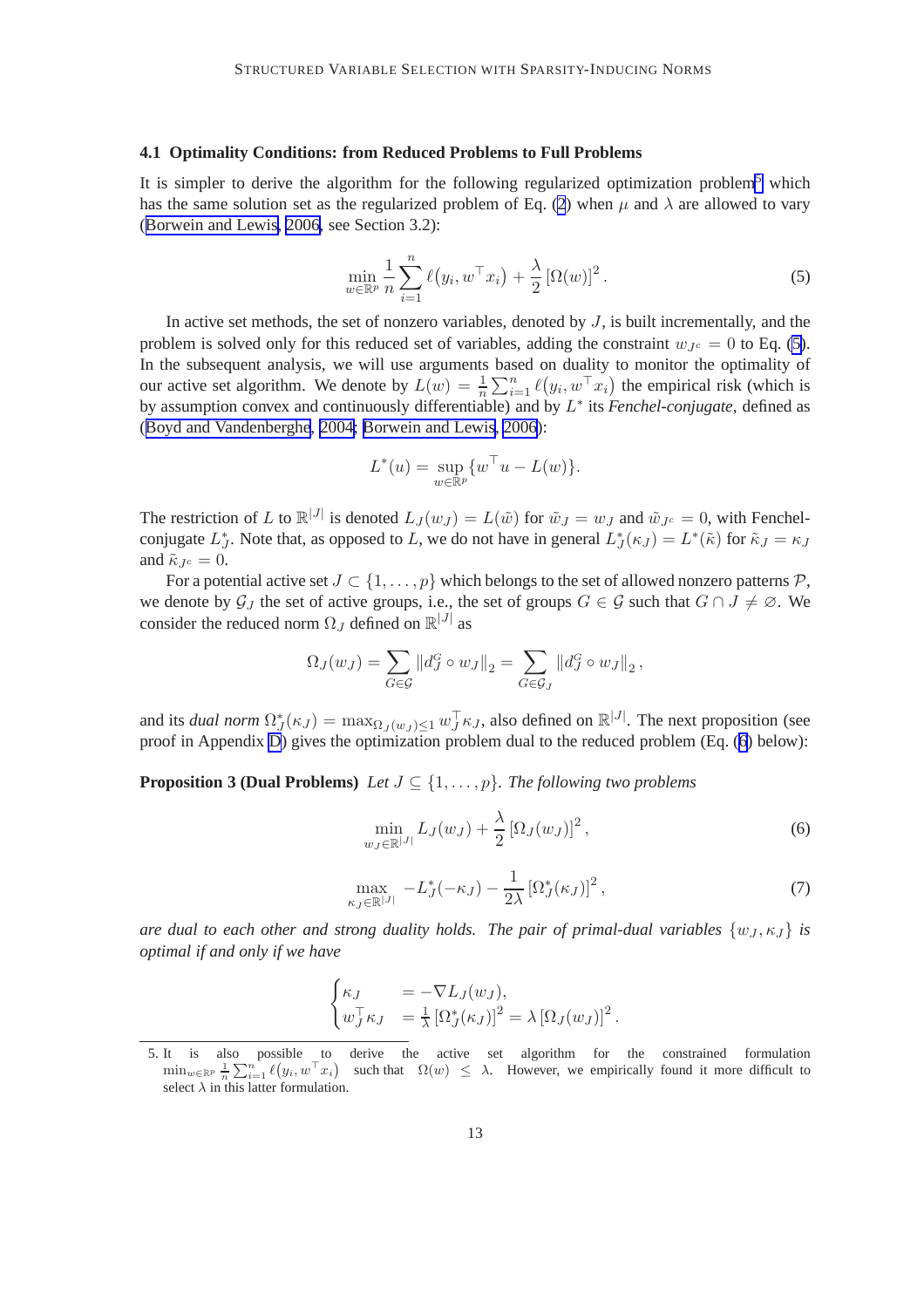As a brief reminder, the duality gap of a minimization problem is defined as the difference between the primal and dual objective functions, evaluated for a feasible pair of primal/dual variables (Boyd and Vandenberghe, [2004](#page-44-0), see Section 5.5). This gap serves as a certificate of (sub)optimality: if it is equal to zero, then the optimum is reached, and provided that strong duality holds, the converse is true as well ([Boyd and Vandenberghe](#page-44-0), [2004,](#page-44-0) see Section 5.5).

The previous proposition enables us to derive the duality gap for the optimization problem Eq. [\(6\)](#page-13-0), that is reduced to the active set of variables  $J$ . In practice, this duality gap will always vanish (up to the precision of the underlying SOCP solver), since we will sequentially solve Eq. ([6](#page-13-0)) for increasingly larger active sets J. We now study how, starting from the optimality of the problem in Eq. ([6\)](#page-13-0), we can control the optimality, or equivalently the duality gap, for the full problem Eq. [\(5\)](#page-13-0). More precisely, the duality gap of the optimization problem Eq. [\(6](#page-13-0)) is

$$
L_J(w_J) + L_J^*(-\kappa_J) + \frac{\lambda}{2} [\Omega_J(w_J)]^2 + \frac{1}{2\lambda} [\Omega_J^*(\kappa_J)]^2
$$
  
= 
$$
\left\{ L_J(w_J) + L_J^*(-\kappa_J) + w_J^\top \kappa_J \right\} + \left\{ \frac{\lambda}{2} [\Omega_J(w_J)]^2 + \frac{1}{2\lambda} [\Omega_J^*(\kappa_J)]^2 - w_J^\top \kappa_J \right\},
$$

which is a sum of two nonnegative terms, the nonnegativity coming from the Fenchel-Young inequality ([Borwein and Lewis, 2006](#page-44-0); [Boyd and Vandenberghe](#page-44-0), [2004](#page-44-0), Proposition 3.3.4 and Section 3.3.2 respectively). We can think of this duality gap as the sum of two duality gaps, respectively relative to  $L_J$  and  $\Omega_J$ . Thus, if we have a primal candidate  $w_J$  and we choose  $\kappa_J = -\nabla L_J(w_J)$ , the duality gap relative to  $L_J$  vanishes and the total duality gap then reduces to

$$
\frac{\lambda}{2} [\Omega_J(w_J)]^2 + \frac{1}{2\lambda} [\Omega_J^*(\kappa_J)]^2 - w_J^\top \kappa_J.
$$

In order to check that the reduced solution  $w<sub>J</sub>$  is optimal for the full problem in Eq. [\(5\)](#page-13-0), we pad w<sub>J</sub> with zeros on  $J^c$  to define w and compute  $\kappa = -\nabla L(w)$ , which is such that  $\kappa_J = -\nabla L_J(w_J)$ . For our given candidate pair of primal/dual variables  $\{w, \kappa\}$ , we then get a duality gap for the full problem in Eq. ([5\)](#page-13-0) equal to

$$
\frac{\lambda}{2} [\Omega(w)]^2 + \frac{1}{2\lambda} [\Omega^*(\kappa)]^2 - w^\top \kappa
$$
\n
$$
= \frac{\lambda}{2} [\Omega(w)]^2 + \frac{1}{2\lambda} [\Omega^*(\kappa)]^2 - w_J^\top \kappa_J
$$
\n
$$
= \frac{\lambda}{2} [\Omega(w)]^2 + \frac{1}{2\lambda} [\Omega^*(\kappa)]^2 - \frac{\lambda}{2} [\Omega_J(w_J)]^2 - \frac{1}{2\lambda} [\Omega_J^*(\kappa_J)]^2
$$
\n
$$
= \frac{1}{2\lambda} ([\Omega^*(\kappa)]^2 - [\Omega_J^*(\kappa_J)]^2)
$$
\n
$$
= \frac{1}{2\lambda} ([\Omega^*(\kappa)]^2 - \lambda w_J^\top \kappa_J).
$$

Computing this gap requires computing the dual norm which itself is as hard as the original problem, prompting the need for upper and lower bounds on  $\Omega^*$  (see Propositions [4](#page-16-0) and [5](#page-16-0) for more details).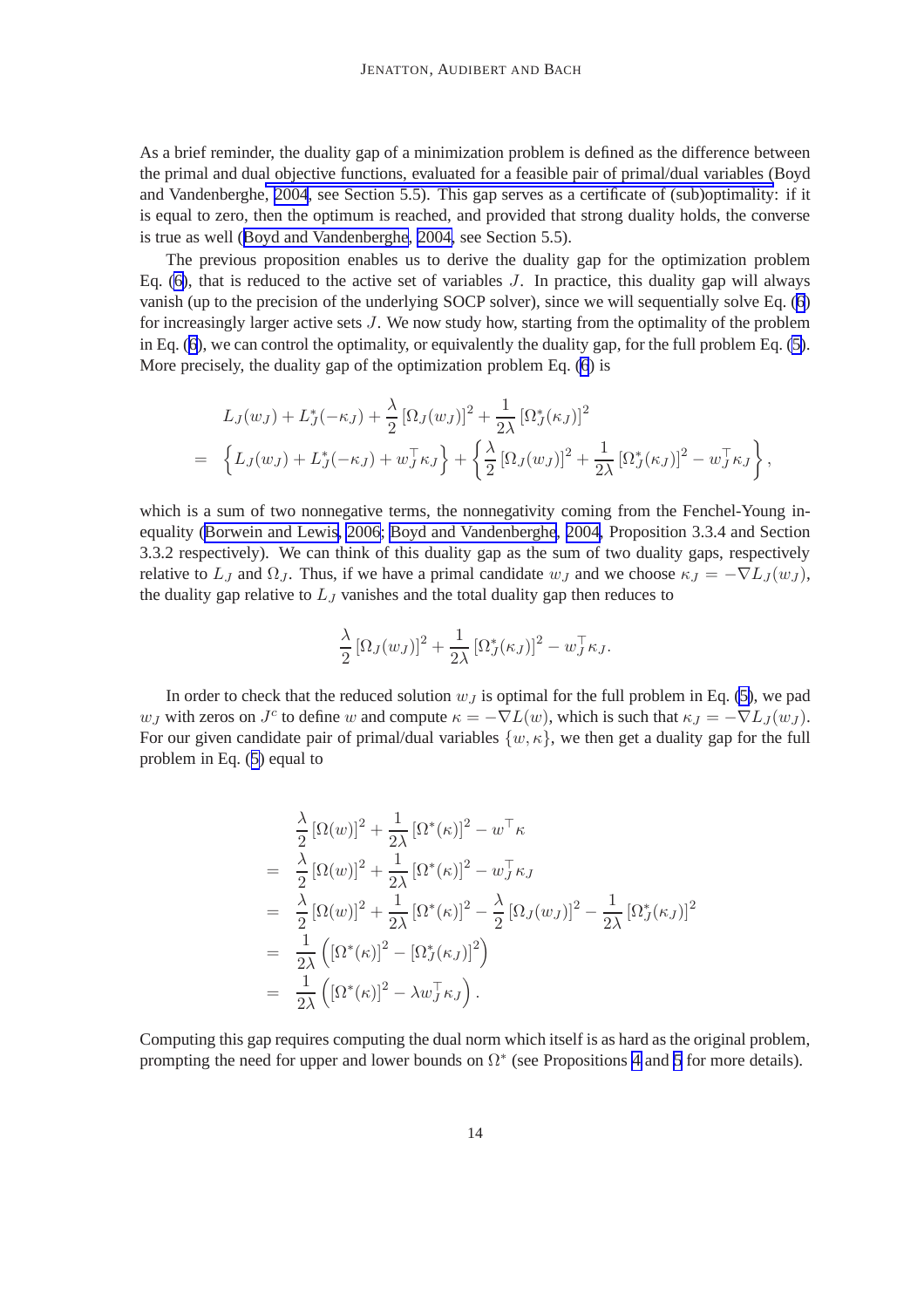<span id="page-15-0"></span>

Figure 7: The active set (black) and the candidate patterns of variables, i.e. the variables in  $K\setminus J$ (hatched in black) that can become active. The fringe groups are exactly the groups that have the hatched areas (i.e., here we have  $\mathcal{F}_J = \bigcup_{K \in \Pi_{\mathcal{P}}(J)} \mathcal{G}_K \backslash \mathcal{G}_J = \{G_1, G_2, G_3\}$ ).



Figure 8: The active set (black) and the candidate patterns of variables, i.e. the variables in  $K\setminus J$  (hatched in black) that can become active. The groups in red are those in  $\bigcup_{K\in\Pi_{\mathcal{P}}(J)}\mathcal{G}_K\backslash\mathcal{G}_J$ , while the blue group is in  $\mathcal{F}_J\backslash(\bigcup_{K\in\Pi_{\mathcal{P}}(J)}\mathcal{G}_K\backslash\mathcal{G}_J)$ . The blue group does not intersect with any patterns in  $\Pi_{\mathcal{P}}(J)$ .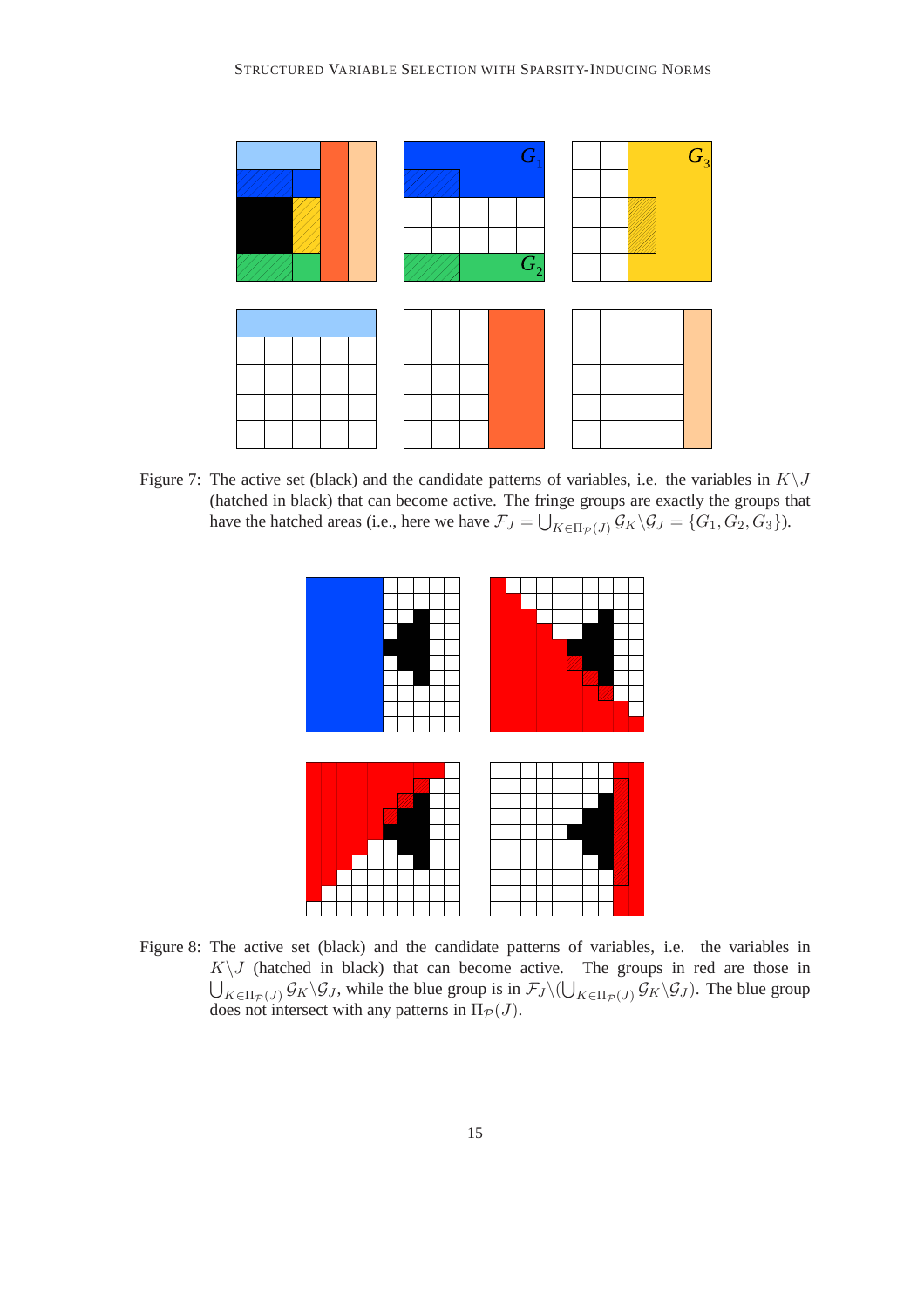#### <span id="page-16-0"></span>**4.2 Active set algorithm**

We can interpret the active set algorithm as a walk through the DAG of nonzero patterns allowed by the norm  $\Omega$ . The parents  $\Pi_{\mathcal{P}}(J)$  of J in this DAG are exactly the patterns containing the variables that may enter the active set at the next iteration of Algorithm [3.](#page-17-0) The groups that are exactly at the boundaries of the active set (referred to as the *fringe groups*) are  $\mathcal{F}_J = \{G \in (\mathcal{G}_J)^c : \nexists G' \in$  $(\mathcal{G}_J)^c$ ,  $G \subseteq G'$ , i.e., the groups that are not contained by any other inactive groups.

In simple settings, e.g., when  $G$  is the set of rectangular groups, the correspondence between groups and variables is straightforward since we have  $\mathcal{F}_J = \bigcup_{K \in \Pi_{\mathcal{P}}(J)} \mathcal{G}_K \backslash \mathcal{G}_J$  (see Figure [7\)](#page-15-0). However, in general, we just have the inclusion  $(\bigcup_{K\in\Pi_{\mathcal{P}}(J)}\mathcal{G}_K\backslash\mathcal{G}_J)\subseteq\mathcal{F}_J$  and some elements of  $\mathcal{F}_J$  might not correspond to any patterns of variables in  $\Pi_{\mathcal{P}}(J)$  (see Figure [8\)](#page-15-0).

We now present the optimality conditions (see proofs in Appendix [E](#page-31-0)) that monitor the progress of Algorithm [3](#page-17-0):

**Proposition 4 (Necessary condition)** *If* w *is optimal for the full problem in Eq. ([5\)](#page-13-0), then*

$$
\max_{K \in \Pi_{\mathcal{P}}(J)} \frac{\left\| \nabla L(w)_{K \setminus J} \right\|_{2}}{\sum_{H \in \mathcal{G}_{K} \setminus \mathcal{G}_{J}} \left\| d_{K \setminus J}^{H} \right\|_{\infty}} \leq \left\{ -\lambda w^{\top} \nabla L(w) \right\}^{\frac{1}{2}}.
$$
\n(N)

**Proposition 5 (Sufficient condition)** *If*

$$
\max_{G \in \mathcal{F}_J} \left\{ \sum_{k \in G} \left\{ \frac{\nabla L(w)_k}{\sum_{H \ni k, H \in (\mathcal{G}_J)^c} d_k^H} \right\}^2 \right\}^{\frac{1}{2}} \leq \left\{ \lambda (2\varepsilon - w^\top \nabla L(w)) \right\}^{\frac{1}{2}}, \tag{S_{\varepsilon}}
$$

*then* w *is an approximate solution for Eq.* (*[5](#page-13-0)*) whose duality gap is less than  $\varepsilon \geq 0$ .

Note that for the Lasso, the conditions  $(N)$  and  $(S_0)$  (i.e., the sufficient condition taken with  $\varepsilon = 0$ ) are both equivalent (up to the squaring of  $\Omega$ ) to the condition  $\|\nabla L(w)_{J^c}\|_{\infty} \leq -w^\top \nabla L(w)$ , which is the usual optimality condition ([Wainwright, 2009;](#page-46-0) [Tibshirani, 1996\)](#page-46-0). Moreover, when they are not satisfied, our two conditions provide good heuristics for choosing which  $K \in \Pi_{\mathcal{P}}(J)$  should enter the active set.

More precisely, since the necessary condition (N) directly deals with the *variables* (as opposed to groups) that can become active at the next step of Algorithm [3](#page-17-0), it suffices to choose the pattern  $K \in \Pi_{\mathcal{P}}(J)$  that violates most the condition.

The heuristics for the sufficient condition  $(S_{\varepsilon})$  implies to go from groups to variables. We simply consider the group  $G \in \mathcal{F}_J$  that violates most the sufficient condition and then take all the patterns of variables  $K \in \Pi_{\mathcal{P}}(J)$  such that  $K \cap G \neq \emptyset$  to enter the active set. If  $G \cap (\bigcup_{K \in \Pi_{\mathcal{P}}(J)} K) = \emptyset$ , we look at all the groups  $H \in \mathcal{F}_J$  such that  $H \cap G \neq \emptyset$  and apply the scheme described before (see Algorithm [4\)](#page-17-0).

A direct consequence of this heuristics is that it is possible for the algorithm to *jump over* the right active set and to consider instead a (slightly) larger active set as optimal. However if the active set is larger than the optimal set, then (it can be proved that) the sufficient condition  $(S_0)$  is satisfied, and the reduced problem, which we solve exactly, will still output the correct nonzero pattern.

Moreover, it is worthwhile to notice that in Algorithm [3](#page-17-0), the active set may sometimes be increased only to make sure that the current solution is optimal (we only check a sufficient condition of optimality).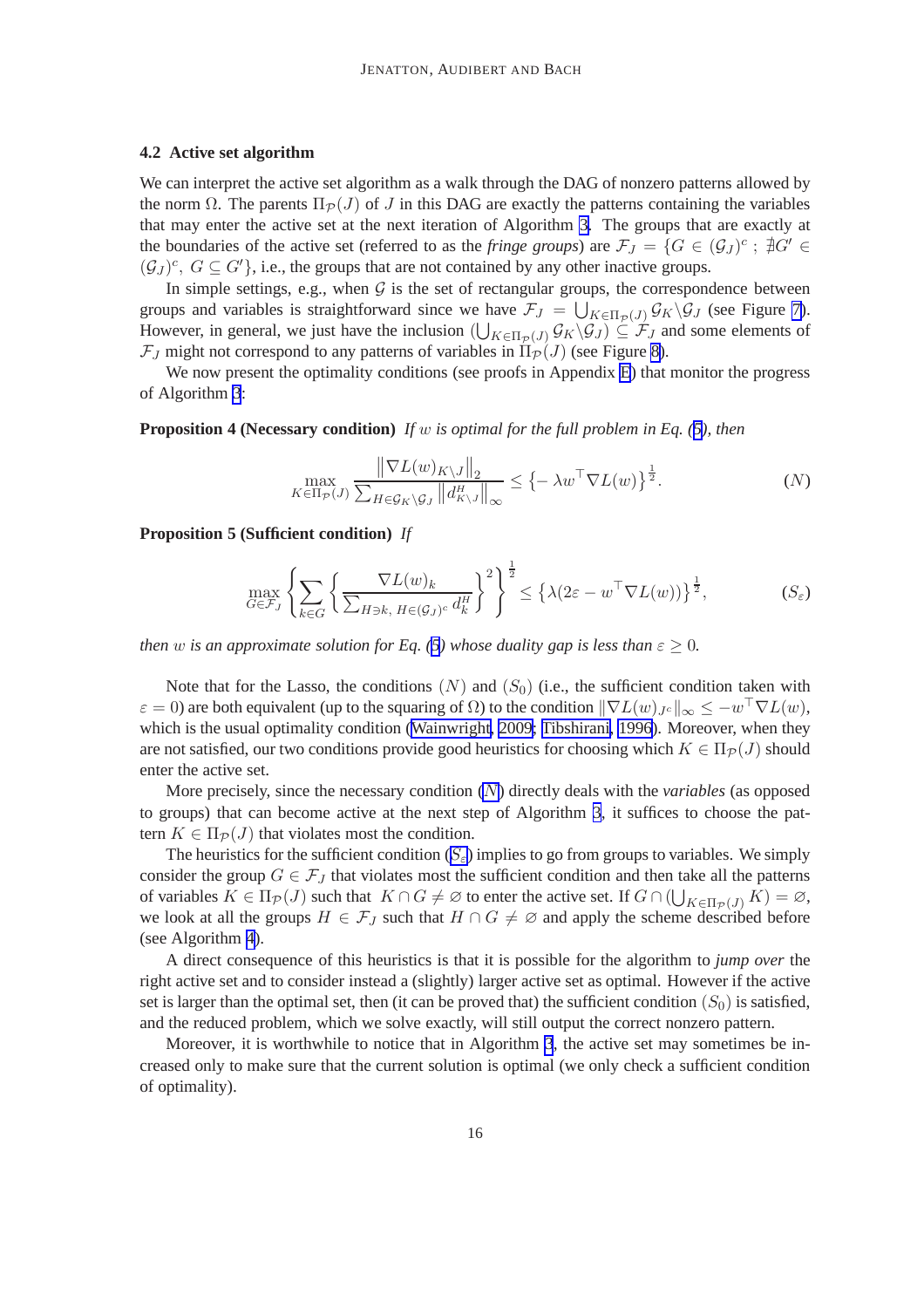<span id="page-17-0"></span>

| <b>Algorithm 3</b> Active set algorithm                                                                                       |
|-------------------------------------------------------------------------------------------------------------------------------|
| <b>Input:</b> Data $\{(x_i, y_i), i = 1, \ldots, n\}$ , regularization parameter $\lambda$ ,                                  |
| Duality gap precision $\varepsilon$ , maximum number of variables s.                                                          |
| <b>Output:</b> Active set $J$ , loading vector $\hat{w}$ .                                                                    |
| <b>Initialization:</b> $J = {\emptyset}$ , $\hat{w} = 0$ .                                                                    |
| while $(N)$ is not satisfied ) and $( J  \leq s)$ do                                                                          |
| Replace J by violating $K \in \Pi_{\mathcal{P}}(J)$ in (N).                                                                   |
| Solve the reduced problem $\min_{w_j \in \mathbb{R}^{ J }} L_J(w_j) + \frac{\lambda}{2} [\Omega_J(w_j)]^2$ to get $\hat{w}$ . |
| end while                                                                                                                     |
| while $(S_{\varepsilon})$ is not satisfied ) and $( J  \leq s)$ do                                                            |
| Update $J$ according to Algorithm 4.                                                                                          |
| Solve the reduced problem $\min_{w_i \in \mathbb{R}^{ J }} L_J(w_J) + \frac{\lambda}{2} [\Omega_J(w_J)]^2$ to get $\hat{w}$ . |
| end while                                                                                                                     |

**Convergence of the active set algorithm.** The procedure described in Algorithm 3 can terminate in two different states. If the procedure stops because of the limit on the number of active variables s, the solution might be suboptimal. Note that, in any case, we have at our disposal a upperbound on the duality gap.

Otherwise, the procedure always converges to an optimal solution, either (1) by validating both the necessary and sufficient conditions (see Propositions [4](#page-16-0) and [5](#page-16-0)), ending up with fewer than  $p$ active variables and a precision of (at least)  $\varepsilon$ , or (2) by running until the p variables become active, the precision of the solution being given by the underlying solver.

```
Algorithm 4 Heuristics for the sufficient condition S_{\varepsilon})
```

```
Let G \in \mathcal{F}_J be the group that violates S_{\varepsilon}) most.
if (G \cap (\bigcup_{K \in \Pi_{\mathcal{P}}(J)} K) \neq \varnothing) then
   for K \in \Pi_{\mathcal{P}}(J) such that K \cap G \neq \emptyset do
        J \leftarrow J \cup K.
   end for
else
   for H \in \mathcal{F}_I such that H \cap G \neq \emptyset do
       for K \in \Pi_{\mathcal{P}}(J) such that K \cap H \neq \emptyset do
           J \leftarrow J \cup K.
       end for
   end for
end if
```
**Algorithmic complexity.** We analyze in detail the time complexity of the active set algorithm when we consider sets of groups  $G$  such as those presented in the examples of Section [3.5](#page-10-0). We recall that we denote by  $\Theta$  the set of orientations in  $\mathcal G$  (for more details, see Section [3.5](#page-10-0)).

For such choices of  $G$ , the fringe groups  $\mathcal{F}_J$  reduces to the largest groups of each orientation and therefore  $|\mathcal{F}_J| \leq |\Theta|$ . We further assume that the groups in  $\mathcal{G}_\theta$  are sorted by cardinality, so that computing  $\mathcal{F}_J$  costs  $O(|\Theta|)$ .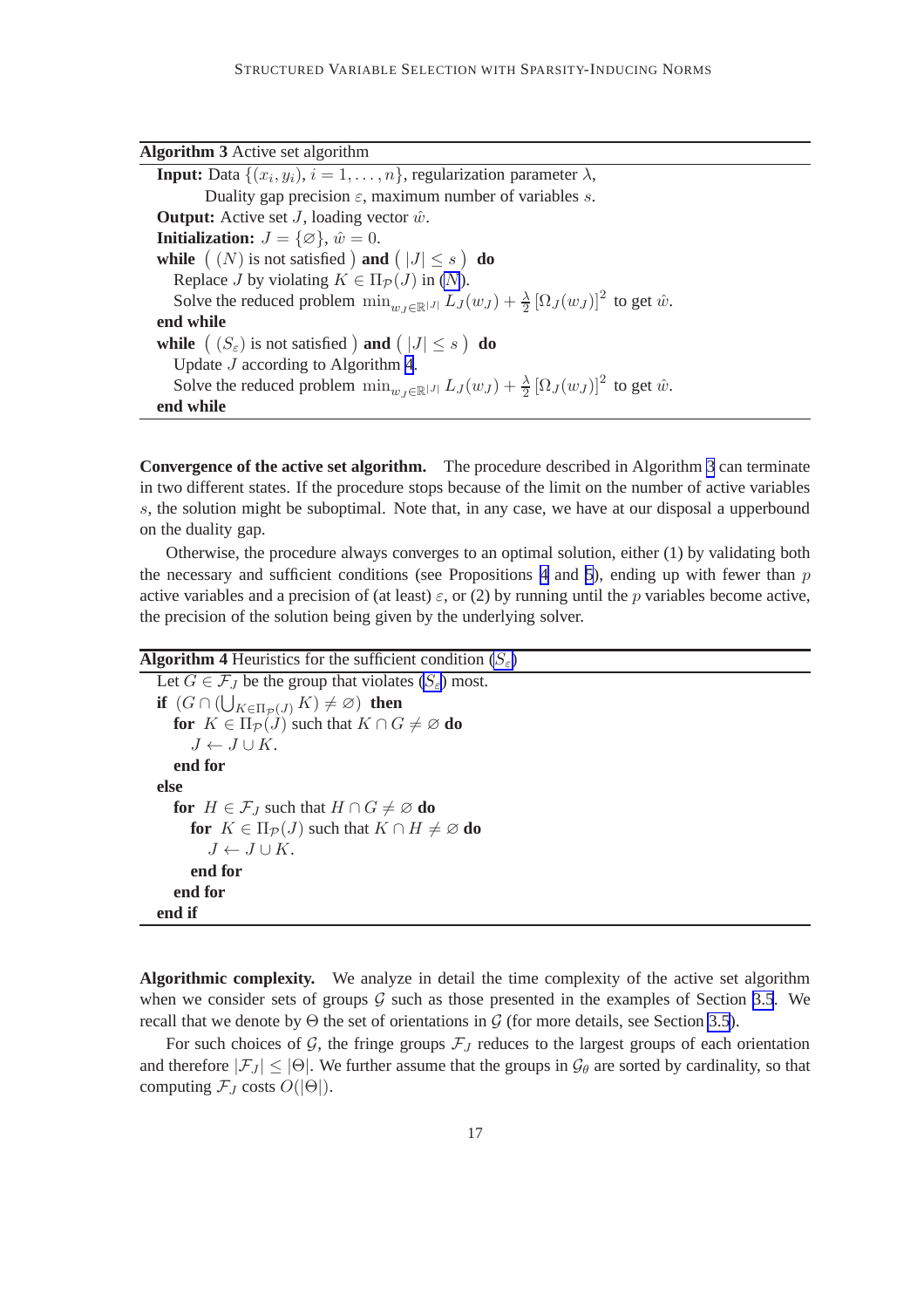<span id="page-18-0"></span>Given an active set  $J$ , both the necessary and sufficient conditions require to have access to the direct parents  $\Pi_{\mathcal{P}}(J)$  of J in the DAG of nonzero patterns. In simple settings, e.g., when G is the set of rectangular groups, this operation can be performed in  $O(1)$  (it just corresponds to scan the (up to) four patterns at the edges of the current rectangular hull).

However, for more general orientations, computing  $\Pi_{\mathcal{P}}(J)$  requires to find the smallest nonzero patterns that we can generate from the groups in  $\mathcal{F}_J$ , reduced to the stripe of variables around the current hull. This stripe of variables can be computed as  $\left[\bigcup_{G \in (G_J)^c \backslash \mathcal{F}_J} G\right]^c \backslash J$ , so that getting  $\Pi_{\mathcal{P}}(J)$  costs  $O(s2^{|\Theta|} + p|\mathcal{G}|)$  in total.

Thus, if the number of active variables is upper bounded by  $s \ll p$  (which is true if our target is actually sparse), the time complexity of Algorithm [3](#page-17-0) is the sum of:

- the computation of the gradient,  $O(snp)$  for the square loss.
- if the underlying solver called upon by the active set algorithm is a standard SOCP solver,  $O(s \max_{J \in \mathcal{P}, |J| \le s} |\mathcal{G}_J|^{3.5} + s^{4.5})$  (note that the term  $s^{4.5}$  could be improved upon by using warm-restart strategies for the sequence of reduced problems).
- $t_1$  times the computation of  $(N)$ , that is  $O(t_1(s2^{|\Theta|} + p|\mathcal{G}| + sn_\theta^2) + p|\mathcal{G}|) = O(t_1p|\mathcal{G}|)$ .

During the initialization (i.e.,  $J = \emptyset$ ), we have  $|\Pi_{\mathcal{P}}(\emptyset)| = O(p)$  (since we can start with any singletons), and  $|\mathcal{G}_K \backslash \mathcal{G}_J| = |\mathcal{G}_K| = |\mathcal{G}|$ , which leads to a complexity of  $O(p|\mathcal{G}|)$  for the sum  $\sum_{G \in \mathcal{G}_K \setminus \mathcal{G}_J} = \sum_{G \in \mathcal{G}_K}$ . Note however that this sum does not depend on J and can therefore be cached if we need to make several runs with the same set of groups  $G$ .

•  $t_2$  times the computation of  $(S_{\varepsilon})$ , that is  $O(t_2(s2^{|\Theta|}+p|\mathcal{G}|+|\Theta|^2+|\Theta|p+p|\mathcal{G}|)) = O(t_2p|\mathcal{G}|)$ , with  $t_1 + t_2 \leq s$ .

We finally get complexity with a leading term in  $O(sp|\mathcal{G}| + s \max_{J \in \mathcal{P}, |J| \leq s} |\mathcal{G}_J|^{3.5} + s^{4.5}),$ which is much better than  $O(p^{3.5} + |\mathcal{G}|^{3.5})$ , without an active set method. In the example of the two-dimensional grid (see Section [3.5\)](#page-10-0), we have  $|\mathcal{G}| = O(\sqrt{p})$  and  $O(s \max\{p^{1.75}, s^{3.5}\})$  as total complexity. The simulations of Section [6](#page-21-0) confirm that the active set strategy is indeed useful when s is much smaller than p. Moreover, the two extreme cases where  $s \approx p$  or  $p \ll 1$  are also shown not to be advantageous for the active set strategy, since either it is cheaper to use the SOCP solver directly on the  $p$  variables, or we uselessly pay the additional fixed-cost of the active set machinery (such as computing the optimality conditions). Note that we have derived here the *theoretical* complexity of the active set algorithm when we use a SOCP method as underlying solver. With the first order method presented in Appendix [H,](#page-39-0) we would instead get a total complexity in  $O(sp^{1.5})$ .

#### **4.3 Intersecting Nonzero Patterns**

We have seen so far how overlapping groups can encore prior information about a desired set of (non)zero patterns. In practice, controlling these overlaps may be delicate and hinges on the choice of the weights  $(d<sup>G</sup>)_{G \in \mathcal{G}}$  (see the experiments in Section [6](#page-21-0)). In particular, the weights have to take into account that some variables belonging to several overlapping groups are penalized multiple times.

However, it is possible to keep the benefit of overlapping groups whilst limiting their side effects, by taking up the idea of support intersection ([Bach](#page-44-0), [2008a;](#page-44-0) Meinshausen and Bühlmann, 2008).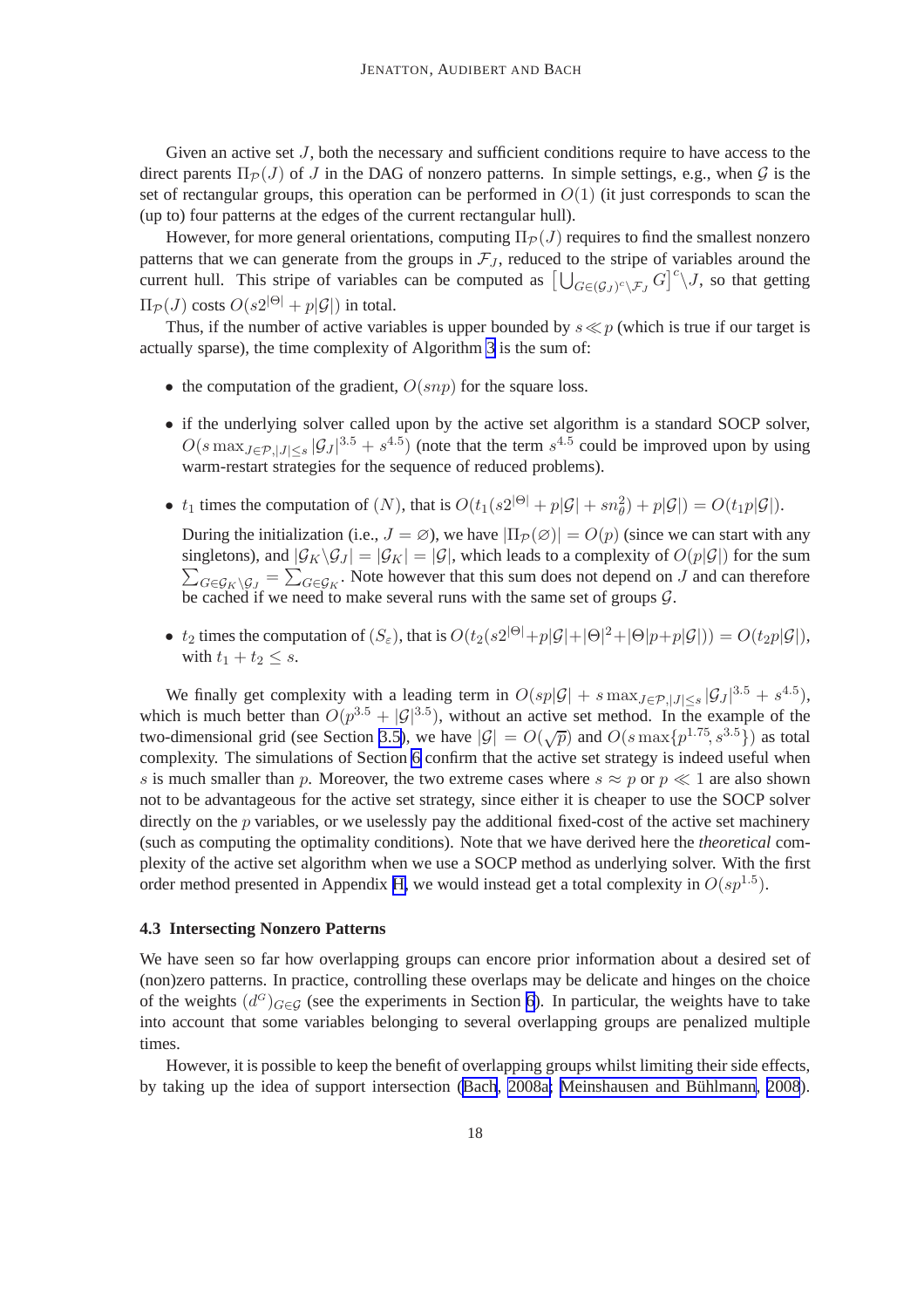<span id="page-19-0"></span>First introduced to stabilize the set of variables recovered by the Lasso, we reuse this technique in a different context, based on the fact that  $\mathcal Z$  is closed under union.

If we deal with the same sets of groups as those considered in Section [3.5,](#page-10-0) it is natural to rewrite G as  $\bigcup_{\theta \in \Theta} \mathcal{G}_{\theta}$ , where  $\Theta$  is the set of the orientations of the groups in G (for more details, see Section [3.5\)](#page-10-0). Let us denote by  $\hat{w}$  and  $\hat{w}^{\theta}$  the solutions of Eq. ([5](#page-13-0)), where the regularization term  $\Omega$  is respectively defined by the groups in  $G$  and by the groups<sup>6</sup> in  $\mathcal{G}_{\theta}$ .

The main point is that, since  $P$  is closed under intersection, the two procedures described below actually lead to the same set of allowed nonzero patterns:

- a) Simply considering the nonzero pattern of  $\hat{w}$ .
- b) Taking the *intersection* of the nonzero patterns obtained for each  $\hat{w}^{\theta}$ ,  $\theta$  in  $\Theta$ .

With the latter procedure, although the learning of several models  $\hat{w}^{\theta}$  is required (a number of times equals to the number of orientations considered, e.g., 2 for the sequence, 4 for the rectangular groups and more generally  $|\Theta|$  times), each of those learnings involves a smaller number of groups (that is, just the ones belonging to  $\mathcal{G}_{\theta}$ ). In addition, this procedure is a *variable selection* technique that therefore needs a second step for estimating the loadings (restricted to the selected nonzero pattern). In the experiments, we follow [Bach](#page-44-0) [\(2008a\)](#page-44-0) and we use an ordinary least squares (OLS). The simulations of Section [6](#page-21-0) will show the benefits of this variable selection approach.

#### **5. Pattern Consistency**

In this section, we analyze the model consistency of the solution of Eq. ([2](#page-4-0)) for the square loss. Considering the set of nonzero patterns  $P$  derived in Section [3,](#page-4-0) we can only hope to estimate the correct hull of the generating sparsity pattern, since Theorem [2](#page-6-0) states that other patterns occur with zero probability. We derive necessary and sufficient conditions for model consistency in a lowdimensional setting, and then consider a high-dimensional result.

We consider the square loss and a fixed-design analysis (i.e.,  $x_1, \ldots, x_n$  are fixed). The extension of the following consistency results to other loss functions is beyond the scope of the paper (see for instance [Bach](#page-44-0), [2009a\)](#page-44-0). We assume that for all  $i \in \{1, \ldots, n\}$ ,  $y_i = \mathbf{w}^\top x_i + \varepsilon_i$  where the vector  $\varepsilon$  is an i.i.d. vector with Gaussian distributions with mean zero and variance  $\sigma^2 > 0$ , and  $w \in \mathbb{R}^p$  is the population sparse vector; we denote by **J** the G-adapted hull of its nonzero pattern. Note that estimating the  $G$ -adapted hull of w is equivalent to estimating the nonzero pattern of w if and only if this nonzero pattern belongs to  $P$ . This happens when our prior information has led us to consider an appropriate set of groups  $G$ . Conversely, if  $G$  is misspecified, recovering the hull of the nonzero pattern of w may be irrelevant, which is for instance the case if  $w = \begin{pmatrix} w_1 \\ 0 \end{pmatrix} \in \mathbb{R}^2$  and  $G = \{\{1\}, \{1, 2\}\}\.$  Finding the appropriate structure of G directly from the data would therefore be interesting future work.

#### **5.1 Consistency Condition**

We begin with the low-dimensional setting where *n* is tending to infinity with *p fixed*. In addition, we also assume that the design is *fixed* and that the Gram matrix  $Q = \frac{1}{n}$  $\frac{1}{n} \sum_{i=1}^{n} x_i x_i^{\top}$  is invertible

<sup>6.</sup> To be more precise, in order to regularize every variable, we add the full group  $\{1, \ldots, p\}$  to  $\mathcal{G}_{\theta}$ , which does not modify P.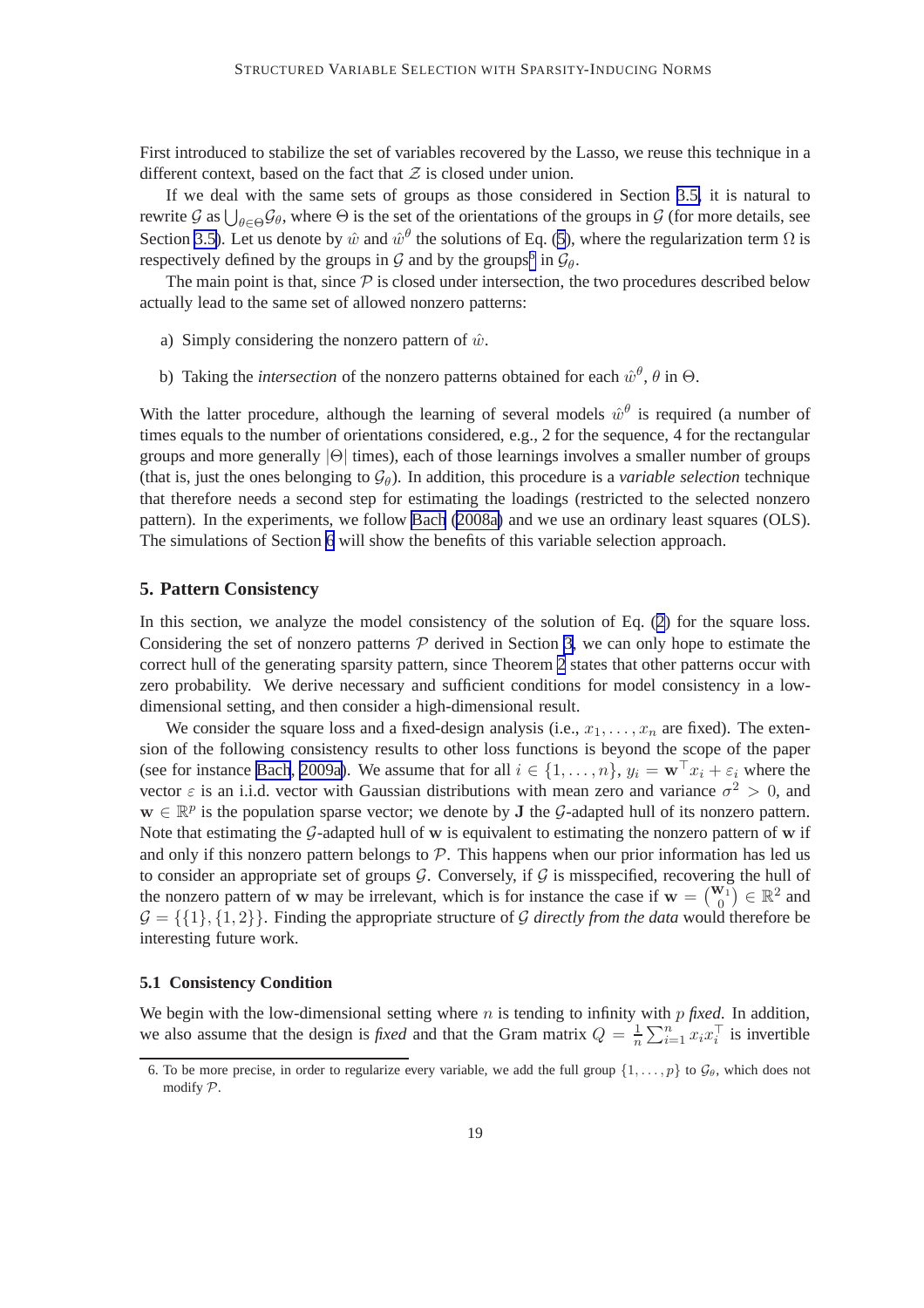<span id="page-20-0"></span>with positive-definite (i.e., invertible) limit

$$
\lim_{n\to\infty} Q = \mathbf{Q} \succ 0.
$$

In this setting, the noise is the only source of randomness. We denote by  $r<sub>J</sub>$  the vector defined as

$$
\forall j \in \mathbf{J}, \ \mathbf{r}_j = \mathbf{w}_j \bigg( \sum_{G \in \mathcal{G}_{\mathbf{J}}, G \ni j} (d_j^G)^2 \, \| d^G \circ \mathbf{w} \|_2^{-1} \bigg).
$$

In the Lasso and group Lasso setting, the vector  $r<sub>J</sub>$  is respectively the sign vector sign( $w<sub>J</sub>$ ) and the vector defined by the blocks  $\left(\frac{\mathbf{W}_G}{\|\mathbf{W}_G\|}\right)$  $\frac{\mathbf{W}_G}{\|\mathbf{W}_G\|_2}$ ) $G \in \mathcal{G}_\mathbf{J}$ .

We define  $\Omega_{\mathbf{J}}^c(w_{\mathbf{J}^c}) = \sum_{G \in (\mathcal{G}_{\mathbf{J}})^c} ||d_{\mathbf{J}^c}^G \circ w_{\mathbf{J}^c}||_2$  (which is the norm composed of inactive groups) with its dual norm  $(\Omega_{\mathbf{J}}^c)^*$ ; note the difference with the norm reduced to  $\mathbf{J}^c$ , defined as  $\Omega_{\mathbf{J}^c}(w_{\mathbf{J}^c})=$  $\sum_{G\in\mathcal{G}}\left\Vert d_{\mathbf{J}^{c}}^{G}\circ w_{\mathbf{J}^{c}}\right\Vert _{2}.$ 

The following Theorem gives the sufficient and necessary conditions under which the hull of the generating pattern is consistently estimated. Those conditions naturally extend the results of [Zhao and Yu](#page-46-0) [\(2006\)](#page-46-0) and [Bach](#page-44-0) ([2008b\)](#page-44-0) for the Lasso and the group Lasso respectively (see proof in Appendix [F\)](#page-33-0).

**Theorem 6 (Consistency condition)** *Assume*  $\mu \to 0$ ,  $\mu \sqrt{n} \to \infty$  *in Eq. ([2](#page-4-0)). If the hull is consistently estimated, then*  $(\Omega_J^c)^*[\mathbf{Q}_{\mathbf{J}^c\mathbf{J}}\mathbf{Q}_{\mathbf{J}\mathbf{J}}^{-1}\mathbf{r}_{\mathbf{J}}] \leq 1$ . Conversely, if  $(\Omega_J^c)^*[\mathbf{Q}_{\mathbf{J}^c\mathbf{J}}\mathbf{Q}_{\mathbf{J}\mathbf{J}}^{-1}\mathbf{r}_{\mathbf{J}}] < 1$ , then the *hull is consistently estimated, i.e.,*

$$
\mathbb{P}\left(\{j\in\{1,\ldots,p\},\hat{w}_j\neq 0\}=\mathbf{J}\right)\underset{n\to+\infty}{\longrightarrow}1.
$$

The two previous propositions bring into play the dual norm  $(\Omega_{J}^{c})^*$  that we cannot compute in closed form, but requires to solve an optimization problem as complex as the initial problem in Eq. ([5](#page-13-0)). However, we can prove bounds similar to those obtained in Propositions [4](#page-16-0) and [5](#page-16-0) for the necessary and sufficient conditions.

**Comparison with the Lasso and group Lasso.** For the  $\ell_1$ -norm, our two bounds lead to the usual consistency conditions for the Lasso, i.e., the quantity  $\|\mathbf{Q}_{\mathbf{J}^c\mathbf{J}}\mathbf{Q}_{\mathbf{JJ}}^{-1}\text{sign}(\mathbf{w}_{\mathbf{J}})\|_{\infty}$  must be less or strictly less than one. Similarly, when G defines a partition of  $\{1, \ldots, p\}$  and if all the weights equal one, our two bounds lead in turn to the consistency conditions for the group Lasso, i.e., the quantity  $\max_{G \in (G_J)^c} || \mathbf{Q}_{G \text{ Hull}(J)} \mathbf{Q}_{\text{Hull}(J) \text{ Hull}(J)}^{-1} (\frac{\mathbf{w}_G}{||\mathbf{w}_G||})$  $\frac{w_G}{\|W_G\|_2}$ ) $_{G \in \mathcal{G}_J}$  ||2 must be less or strictly less than one.

#### **5.2 High-Dimensional Analysis**

We prove a high-dimensional variable consistency result (see proof in Appendix [G](#page-34-0)) that extends the corresponding result for the Lasso [\(Zhao and Yu](#page-46-0), [2006; Wainwright, 2009\)](#page-46-0), by assuming that the consistency condition in Theorem 6 is satisfied.

**Theorem 7** Assume that Q has unit diagonal,  $\kappa = \lambda_{\min}(Q_{JJ}) > 0$  and  $(\Omega_{J}^{c})^* [Q_{J^cJ}Q_{JJ}^{-1}r_J] <$ 1 –  $\tau$ , with  $\tau > 0$ . If  $\tau \mu \sqrt{n} \geq \sigma C_3(\mathcal{G}, \mathbf{J})$ , and  $\mu |\mathbf{J}|^{1/2} \leq C_4(\mathcal{G}, \mathbf{J})$ , then the probability of *incorrect hull selection is upper bounded by:*

$$
\exp\left(-\frac{n\mu^2\tau^2C_1(\mathcal{G},\mathbf{J})}{2\sigma^2}\right) + 2|\mathbf{J}|\exp\left(-\frac{nC_2(\mathcal{G},\mathbf{J})}{2|\mathbf{J}|\sigma^2}\right),\,
$$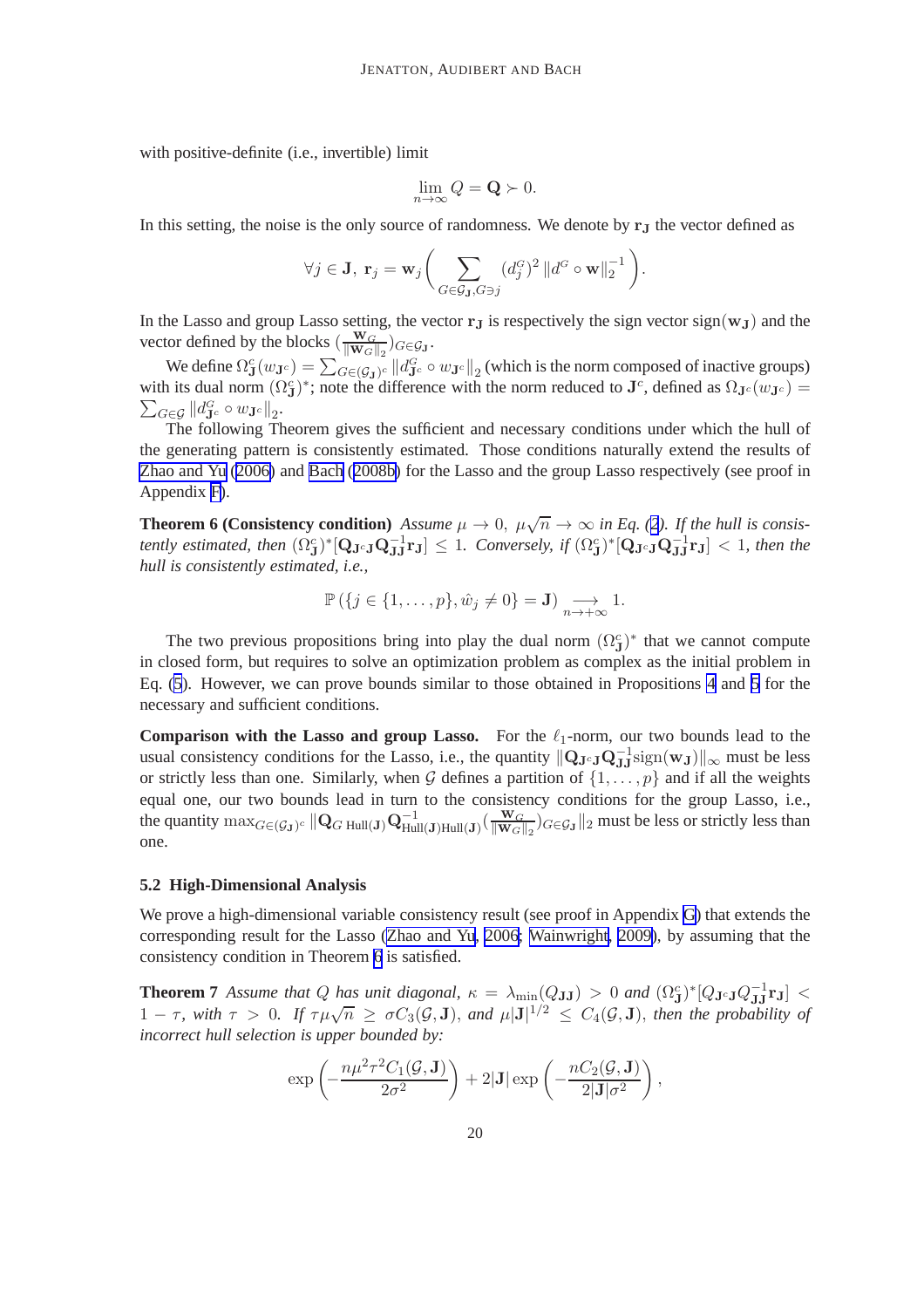<span id="page-21-0"></span>*where*  $C_1(\mathcal{G}, J)$ *,*  $C_2(\mathcal{G}, J)$ *,*  $C_3(\mathcal{G}, J)$  *and*  $C_4(\mathcal{G}, J)$  *are constants defined in Appendix [G](#page-34-0), which essentially depend on the groups, the smallest nonzero coefficient of* w *and how close the support*  ${j \in J : w_j \neq 0}$  *of* w *is to its hull* J, that *is the relevance of the prior information encoded by G.* 

In the Lasso case, we have  $C_1(\mathcal{G}, \mathbf{J}) = O(1)$ ,  $C_2(\mathcal{G}, \mathbf{J}) = O(|\mathbf{J}|^{-2})$ ,  $C_3(\mathcal{G}, \mathbf{J}) = O((\log p)^{1/2})$ and  $C_4(\mathcal{G}, J) = O(|J|^{-1})$ , leading to the usual scaling  $n \approx \log p$  and  $\mu \approx \sigma (\log p/n)^{1/2}$ .

We can also give the scaling of these constants in simple settings where groups overlap. For instance, let us consider that the variables are organized in a sequence (see Figure [4](#page-10-0)). Let us further assume that the weights  $(d<sup>G</sup>)<sub>G</sub> \in \mathcal{G}$  satisfy the following two properties:

a) The weights take into account the overlaps, that is,

$$
d_j^G = \beta(|\{H \in \mathcal{G}; H \ni j, H \subset G \text{ and } H \neq G\}|),
$$

with  $t \mapsto \beta(t) \in (0, 1]$  a non-increasing function such that  $\beta(0) = 1$ ,

b) The term

$$
\max_{j \in \{1, \dots, p\}} \sum_{G \ni j, G \in \mathcal{G}} d_j^G
$$

is upper bounded by a constant  $K$  independent of p.

Note that we consider such weights in the experiments (see Section 6). Based on these assumptions, some algebra directly leads to

$$
||u||_1\leq \Omega(u)\leq 2\mathcal{K}\,||u||_1\,,\, \text{ for all }u\in\mathbb{R}^p.
$$

We thus obtain a scaling similar to the Lasso (with, *in addition*, a control of the allowed nonzero patterns).

With stronger assumptions on the possible positions of **J**, we may have better scalings, but these are problem-dependent (a careful analysis of the group-dependent constants would still be needed in all cases).

#### **6. Experiments**

In this section, we carry out several experiments to illustrate the behavior of the sparsity-inducing norm Ω. We denote by *Structured-lasso*, or simply *Slasso*, the models regularized by the norm Ω. In addition, the procedure (introduced in Section [4.3](#page-18-0)) that consists in intersecting the nonzero patterns obtained for different models of Slasso will be referred to as *Intersected Structured-lasso*, or simply *ISlasso*.

Throughout the experiments, we consider noisy linear models  $Y = \mathbf{w}^\top X + \varepsilon$ , where  $\mathbf{w} \in \mathbb{R}^p$ is the generating loading vector and  $\varepsilon$  is a centered Gaussian noise with its variance set to satisfy  $\|\mathbf{w}^\top X\|_2 = 3 \|\varepsilon\|_2$ . This consequently leads to a fixed signal-to-noise ratio. We assume that the vector w is sparse, i.e., it has only a few nonzero components, that is,  $|J| \ll p$ . We further assume that these nonzero components are either organized on a sequence or on a two-dimensional grid (see Figure [9\)](#page-23-0). Moreover, we consider sets of groups  $G$  such as those presented in Section [3.5](#page-10-0). We also consider different choices for the weights  $(d^G)_{G \in \mathcal{G}}$  that we denote by **(W1)**, **(W2)** and **(W3)** (we will keep this notation in the following experiments):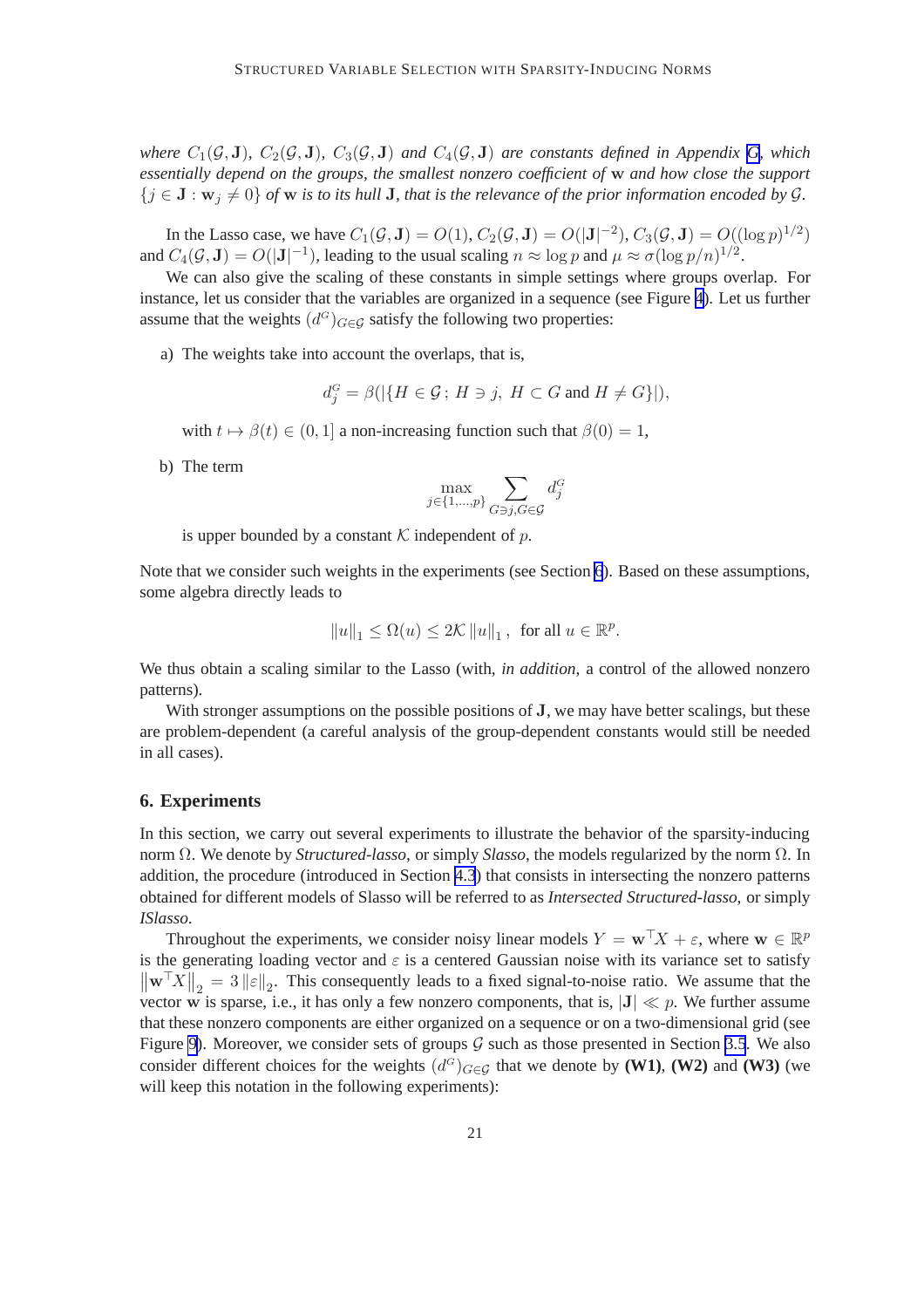**(W1)**: uniform weights,  $d_j^G = 1$ ,

- **(W2)**: weights depending on the size of the groups,  $d_j^G = |G|^{-2}$ ,
- **(W3)**: weights that take into account overlapping groups,  $d_j^G = \rho^{|\{H \in \mathcal{G} : H \ni j, H \subset G \text{ and } H \neq G\}|}$ , for some  $\rho \in (0,1)$ .

For each orientation in  $\mathcal{G}$ , the third type of weights **(W3)** aims at reducing the unbalance caused by the overlapping groups. Specifically, given a group  $G \in \mathcal{G}$  and a variable  $j \in G$ , the corresponding weight  $d_j^G$  is all the more small as the variable j already belongs to other groups with the same orientation.

Unless otherwise specified, we use the third type of weights **(W3)** with  $\rho = 0.5$ . In the following experiments, the loadings  $w_{\text{J}}$ , as well as the design matrices, are generated from a standard Gaussian distribution with identity covariance matrix. The positions of J are also random and are uniformly drawn.

**Prediction error and relevance of the structured prior.** We show in this experiment that the prior information we put through the norm  $\Omega$  improves upon the predictive power. We are looking at two situations where we can express a structural prior through  $\Omega$ , namely (1) the selection of a contiguous pattern on a sequence and (2) the selection of a convex pattern on a grid (see Figure [9](#page-23-0)).

In what follows, we consider  $p = 400$  variables with generating patterns w whose hulls have a constant size of  $|J| = 24$  variables. In order to evaluate the relevance of the contiguous (or convex) prior, we also vary the number of zero variables that are contained in the hull (see Figure [9](#page-23-0)). We then compute the prediction error for different sample sizes  $n \in \{250, 500, 1000\}$ . The prediction error is understood here as

$$
\frac{\|X^{\text{test}}(\mathbf{w} - \hat{w})\|_2^2}{\|X^{\text{test}}\mathbf{w}\|_2^2},
$$

where  $\hat{w}$  denotes the estimate of the OLS, performed on the nonzero pattern found by the model considered (i.e., either Lasso, Slasso or ISlasso)<sup>7</sup>. The regularization parameter is chosen by 5fold cross-validation and the test set consists of 500 samples. For each value of  $n$ , we display on Figure [11](#page-25-0) and Figure [12](#page-26-0) the median errors over 50 random settings  $\{J, w, X, \epsilon\}$ , for respectively the sequence and the grid.

First and foremost, the simulations highlight how important the weights  $(d<sup>G</sup>)<sub>G\in\mathcal{G}</sub>$  are. In particular, the uniform **(W1)** and size-dependent weights **(W2)** perform poorly since they do not take into account the overlapping groups. The models learned with such weights do not manage to recover the correct nonzero patterns (and even worse, they tend to select every variable—see the right column of Figure [11](#page-25-0)).

Although groups that moderately overlap do help (e.g., see the Slasso with the weights **(W3)** on the left column of Figure [11](#page-25-0)), it remains delicate to handle groups with many overlaps, even with an appropriate choice of  $(d^G)_{G \in \mathcal{G}}$  (e.g., see the right column of Figure [12](#page-26-0) where Slasso considers up to 8 overlaps on the grid). The ISlasso procedure does not suffer from this issue since it reduces the number of overlaps whilst keeping the desirable effects of overlapping groups. Another way to yield a better level of sparsity, even with many overlaps, would be to consider non-convex alternatives to  $\Omega$  (see, e.g., [Jenatton et al.](#page-45-0), [2010\)](#page-45-0). Naturally, the benefit of ISlasso is more significant on the grid

<sup>7.</sup> Even though we make comparisons based on prediction errors, the experiments illustrate the results from Section [5](#page-19-0) since we first use our method as a variable selection step.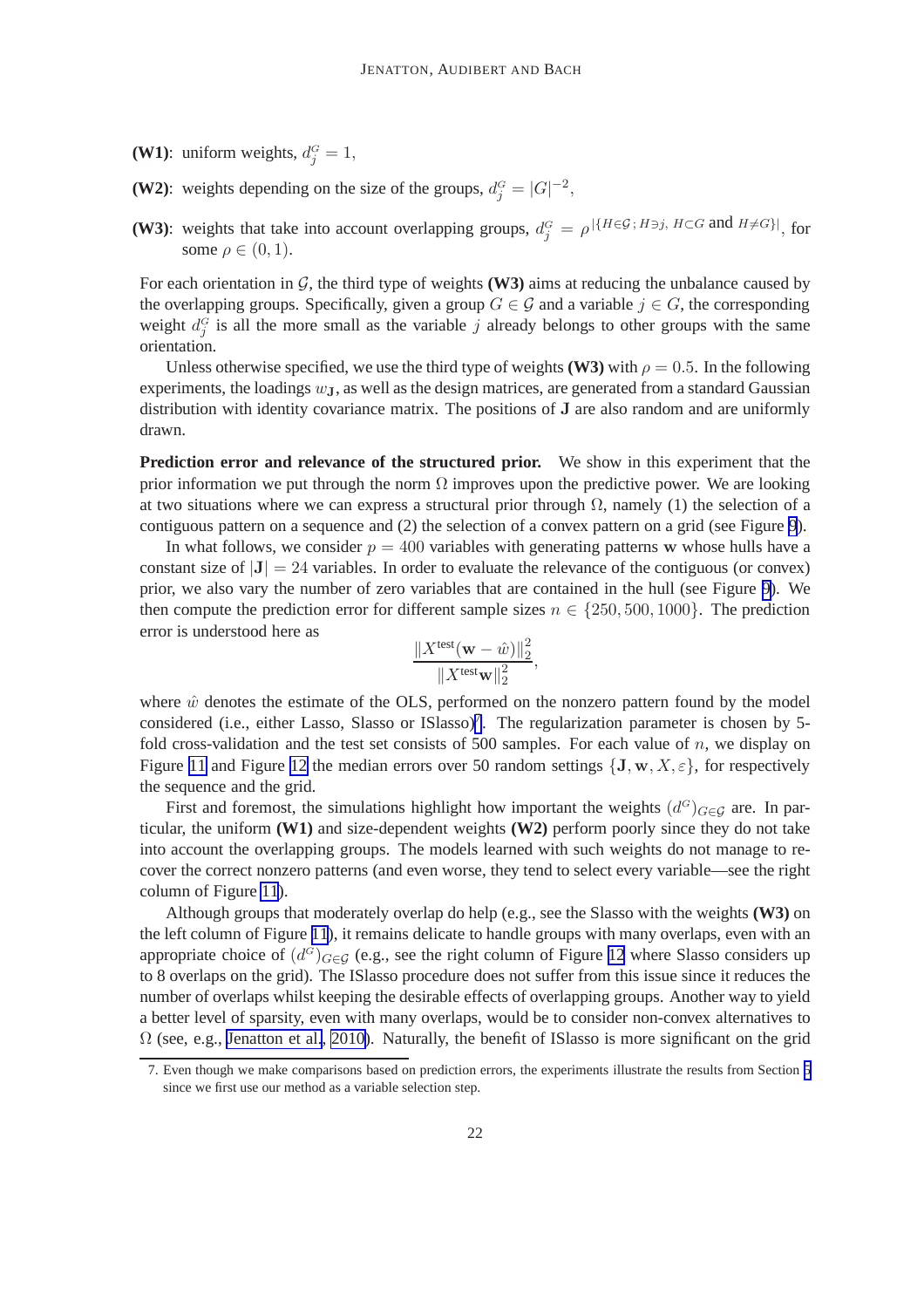<span id="page-23-0"></span>

Figure 9: Examples of generating patterns (the zero variables are represented in black, while the nonzero ones are in white): (Left column, in white) generating patterns that are used for the experiments on 400-dimensional sequences; those patterns all form the same hull of 24 variables (i.e., the contiguous sequence in the bottom left figure). (Right column, in white) generating patterns that we use for the 20×20-dimensional grid experiments; again, those patterns all form the same hull of 24 variables (i.e., the diamond-shaped convex in the bottom right figure). The positions of these generating patterns are randomly selected during the experiments. For the grid setting, the hull is defined based on the set of groups that are half-planes, with orientations that are multiple of  $\pi/4$  (see Section [3.5](#page-10-0)).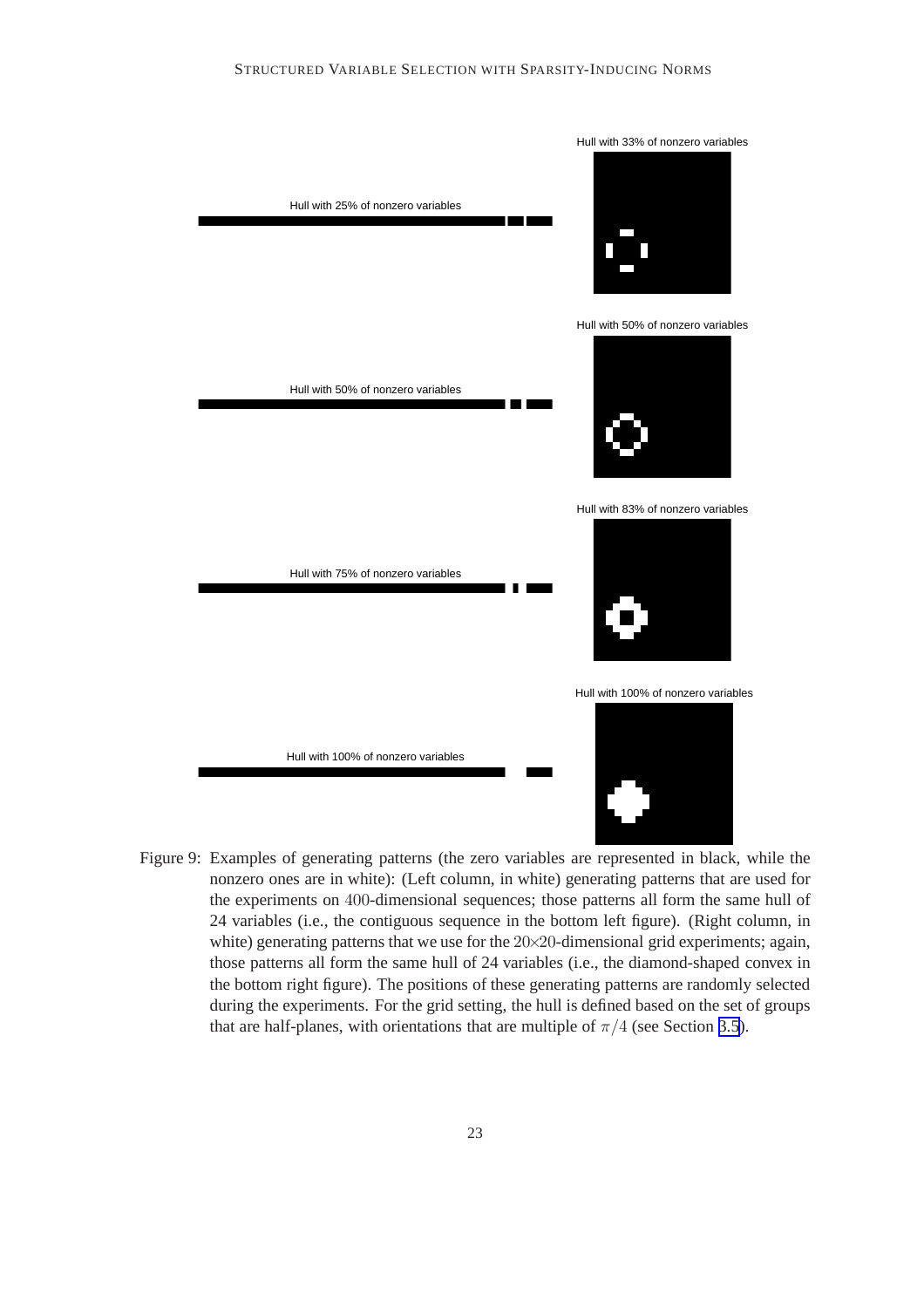<span id="page-24-0"></span>than on the sequence as the latter deals with fewer overlaps. Moreover, adding the  $\pm \pi/4$ -groups to the rectangular groups enables to recover a nonzero pattern closer to the generating pattern. This is illustrated on the left column of Figure [12](#page-26-0) where the error of ISlasso with only rectangular groups (in black) corresponds to the selection of the smallest rectangular box around the generating pattern.

On the other hand, and more importantly, the experiments show that if the prior about the generating pattern is relevant, then our structured approach performs better that the standard Lasso. Indeed, as displayed on the left columns of Figure [11](#page-25-0) and Figure [12,](#page-26-0) as soon as the hull of the generating pattern does not contain too many zero variables, Slasso/ISlasso outperform Lasso. In fact, the sample complexity of the Lasso depends on the number of nonzero variables in w as opposed to the size of the hull for Slasso/ISlasso. This also explains why the error for Slasso/ISlasso is almost constant with respect to the number of nonzero variables (since the hull has a constant size). Note finally that, even though our structured approach does not always dramatically outperform the standard unstructured approach in terms of prediction, it has the advantage of being more interpretable.



Figure 10: Computational benefit of the active set algorithm: CPU time (in seconds) versus the number of variables p, displayed in  $log-log$  scale. The points, the lower and upper error bars on the curves respectively represent the median, the first and third quartile. Two sets of groups G are considered, the rectangular groups with or without the  $\pm \pi/4$ -groups (denoted by  $(\pi/4)$  in the legend). Due to the computational burden, we could not obtain the SOCP's results for  $p = 2500$ .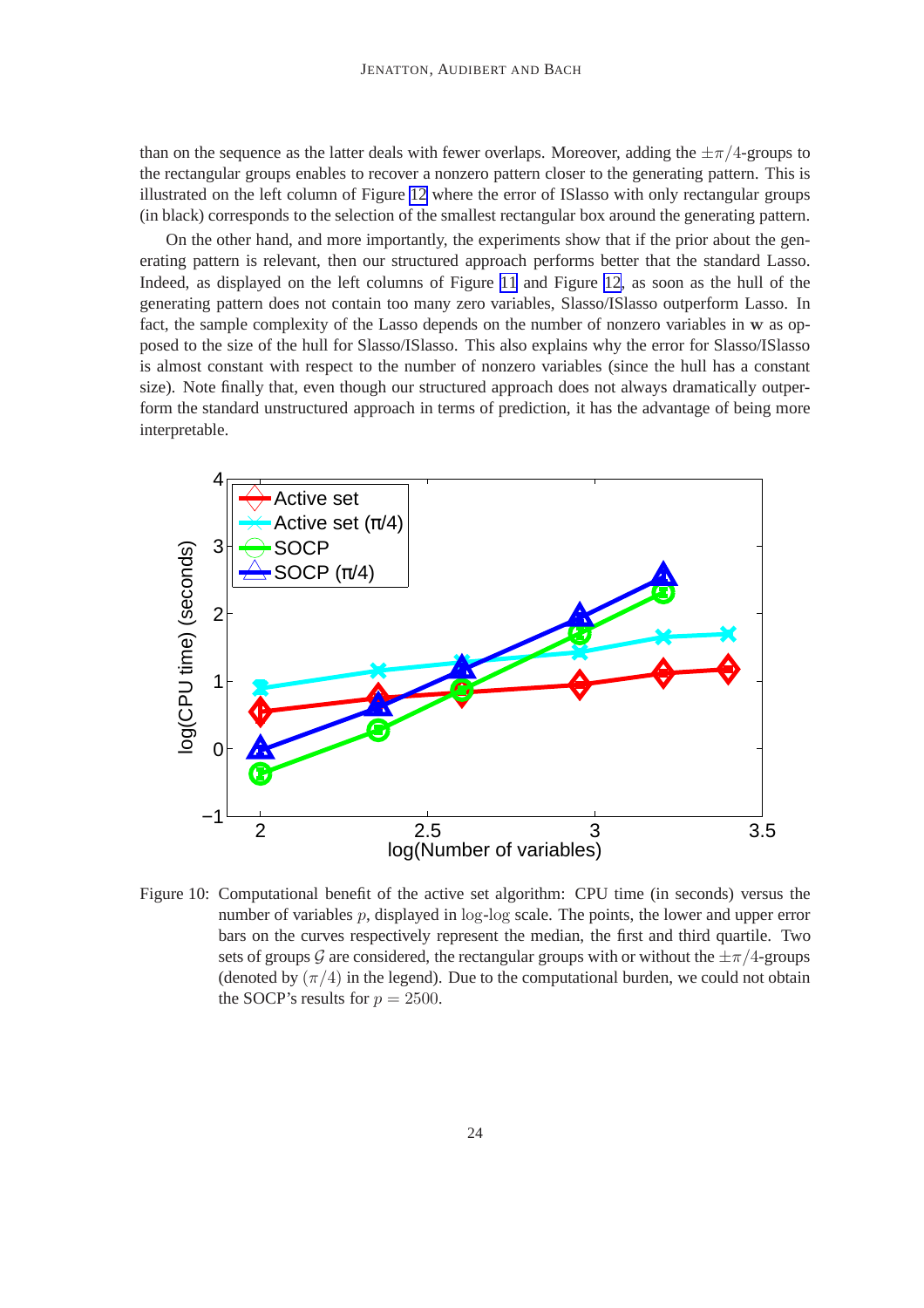<span id="page-25-0"></span>

Figure 11: Experiments on the sequence: for the sample sizes  $n \in \{250, 500, 1000\}$ , we plot the prediction error versus the proportion of nonzero variables in the hull of the generating pattern. We display the results on two different columns since the models obtain very heterogeneous performances (on the right column, the error is in log scale). The points, the lower and upper error bars on the curves respectively represent the median, the first and third quartile, based on 50 random settings  $\{J, w, X, \varepsilon\}.$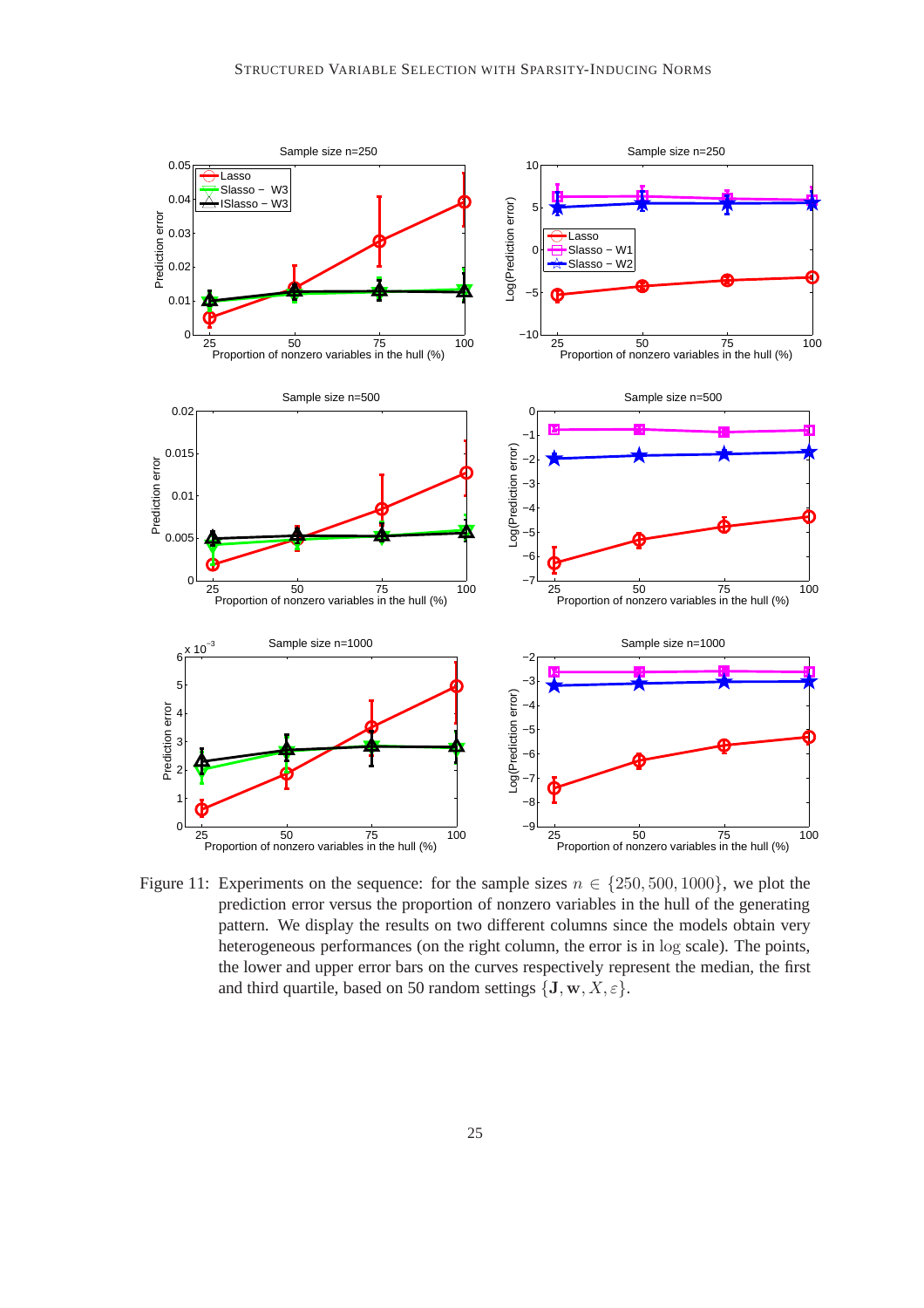<span id="page-26-0"></span>

Figure 12: Experiments on the grid: for the sample sizes  $n \in \{250, 500, 1000\}$ , we plot the prediction error versus the proportion of nonzero variables in the hull of the generating pattern. We display the results on two different columns since the models obtain very heterogeneous performances (on the right column, the error is in log scale). The points, the lower and upper error bars on the curves respectively represent the median, the first and third quartile, based on 50 random settings  $\{J, w, X, \varepsilon\}$ . Two sets of groups  $\mathcal G$ are considered, the rectangular groups with or without the  $\pm \pi/4$ -groups (denoted by  $(\pi/4)$  in the legend). In addition, we have dropped for clarity the models that performed already poorly on the sequence.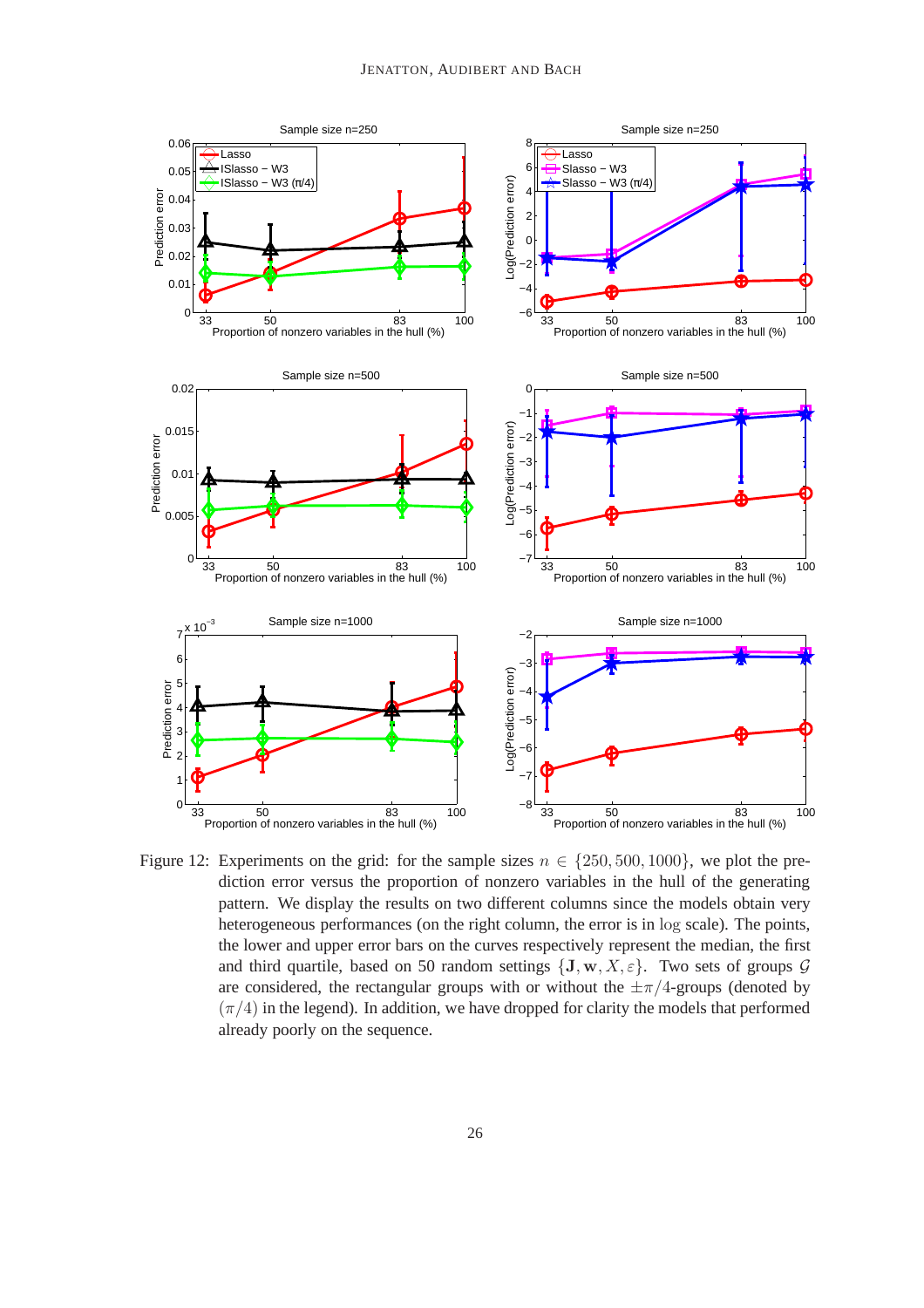Active set algorithm. We finally focus on the active set algorithm (see Section [4](#page-12-0)) and compare its time complexity to the SOCP solver when we are looking for a sparse structured target. More precisely, for a fixed level of sparsity  $|J| = 24$  and a fixed number of observations  $n = 3500$ , we analyze the complexity with respect to the number of variables p that varies in  $\{100, 225, 400, 900, 1600, 2500\}.$ 

We consider the same experimental protocol as above except that we display the median CPU time based only<sup>8</sup> on 5 random settings  $\{J, w, X, \varepsilon\}.$ 

We assume that we have a rough idea of the level of sparsity of the true vector and we set the stopping criterion  $s = 4|\mathbf{J}|$  (see Algorithm [3\)](#page-17-0), which is a rather conservative choice. We show on Figure [10](#page-24-0) that we considerably lower the computational cost for the same level of performance<sup>9</sup>. As predicted by the complexity analysis of the active set algorithm (see the end of Section [4\)](#page-12-0), considering the set of rectangular groups with or without the  $\pm \pi/4$ -groups results in the same complexity (up to constant terms). We empirically obtain an average complexity of  $\approx O(p^{2.13})$  for the SOCP solver and of  $\approx O(p^{0.45})$  for the active set algorithm.

Not surprisingly, for small values of  $p$ , the SOCP solver is faster than the active set algorithm, since the latter has to check its optimality by computing necessary and sufficient conditions (see Algorithm [3](#page-17-0) and the discussion in the algorithmic complexity paragraph of Section [4](#page-12-0)).

#### **7. Conclusion**

We have shown how to incorporate prior knowledge on the form of nonzero patterns for linear supervised learning. Our solution relies on a regularizing term which linearly combines  $\ell_2$ -norms of possibly overlapping groups of variables. Our framework brings into play intersection-closed families of nonzero patterns, such as all rectangles on a two-dimensional grid. We have studied the design of these groups, efficient algorithms and theoretical guarantees of the structured sparsityinducing method. Our experiments have shown to which extent our model leads to better prediction, depending on the relevance of the prior information.

A natural extension to this work is to consider bootstrapping since this may improve theoretical guarantees and result in better variable selection ([Bach](#page-44-0), [2008a;](#page-44-0) Meinshausen and Bühlmann, [2008](#page-45-0)). In order to deal with broader families of (non)zero patterns, it would be interesting to combine our approach with recent work on structured sparsity: for instance, [Baraniuk et al.](#page-44-0) [\(2008\)](#page-44-0); Jacob et al. ([2009](#page-45-0)) consider union-closed collections of nonzero patterns, [He and Carin](#page-45-0) [\(2009](#page-45-0)) exploit structure through a Bayesian prior while [Huang et al.](#page-45-0) [\(2009\)](#page-45-0) handle non-convex penalties based on information-theoretic criteria.

More generally, our regularization scheme could also be used for various learning tasks, as soon as prior knowledge on the structure of the sparse representation is available, e.g., for multiple kernel learning ([Micchelli and Pontil, 2006](#page-45-0)), multi-task learning ([Argyriou et al.](#page-44-0), [2008;](#page-44-0) [Obozinski et al.](#page-45-0), [2009; Kim and Xing](#page-45-0), [2009](#page-45-0)) and sparse matrix factorization problems [\(Mairal et al.](#page-45-0), [2010;](#page-45-0) Jenatton et al., [2010](#page-45-0)).

Finally, although we have mostly explored in this paper the algorithmic and theoretical issues related to these norms, this type of prior knowledge is of clear interest for the spatially and tempo-

<sup>8.</sup> Note that it already corresponds to several hundreds of runs for both the SOCP and the active set algorithms since we compute a 5-fold cross-validation for each regularization parameter of the (approximate) regularization path.

<sup>9.</sup> We have not displayed this second figure that is just the superposition of the error curves for the SOCP and the active set algorithms.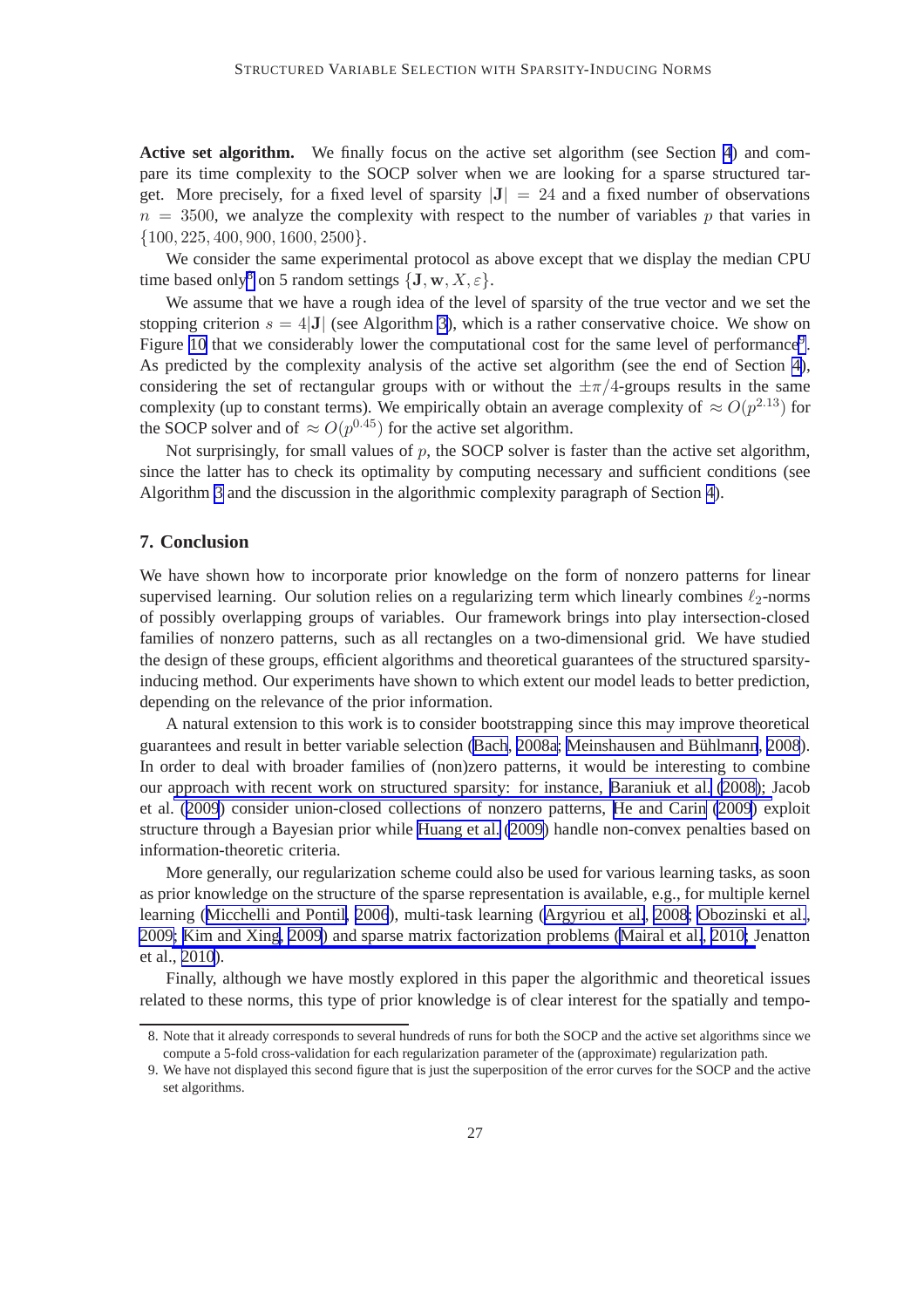<span id="page-28-0"></span>rally structured data typical in bioinformatics, computer vision and neuroscience applications (see, e.g., [Jenatton et al.](#page-45-0), [2010\)](#page-45-0).

#### **Acknowledgments**

We would like to thank the anonymous reviewers for their constructive comments that improve the clarity and the overall quality of the manuscript. We also thank Julien Mairal and Guillaume Obozinski for insightful discussions. This work was supported in part by a grant from the Agence Nationale de la Recherche (MGA Project) and a grant from the European Research Council (SIERRA Project).

#### **Appendix A. Proof of Proposition [1](#page-5-0)**

We recall that  $L(w) = \frac{1}{n} \sum_{i=1}^{n} \ell(y_i, w^\top x_i)$ . Since  $w \mapsto \Omega(w)$  is convex and goes to infinite when  $||w||_2$  $||w||_2$  goes to infinite, and since L is lower bounded, by Weierstrass' theorem, the problem in Eq. (2) admits at least one global solution.

•*First case:* Q *invertible.* The Hessian of L is

$$
\frac{1}{n} \sum_{i=1}^n x_i x_i^\top \frac{\partial^2 \ell}{\partial y'^2} (y_i, w^\top x_i).
$$

It is positive definite since Q is positive definite and  $\min_{i \in \{1,\dots,n\}} \frac{\partial^2 \ell}{\partial y'^2} (y_i, w^\top x_i) > 0$ . So L is strictly convex. Consequently the objective function  $L+\mu\Omega$  is strictly convex, hence the uniqueness of its minimizer.

•*Second case:*  $\{1, \ldots, p\}$  *belongs to G.* We prove the uniqueness by contradiction. Assume that the problem in Eq. ([2](#page-4-0)) admits two different solutions w and  $\tilde{w}$ . Then one of the two solutions is different from 0, say  $w \neq 0$ .

By convexity, it means that any point of the segment  $[w, \tilde{w}] = \{aw + (1 - a)\tilde{w}; a \in [0, 1]\}$ also minimizes the objective function  $L + \mu\Omega$ . Since both L and  $\mu\Omega$  are convex functions, it means that they are both linear when restricted to  $[w, \tilde{w}]$ .

Now,  $\mu\Omega$  is only linear on segments of the form  $[v, tv]$  with  $v \in \mathbb{R}^p$  and  $t > 0$ . So we necessarily have  $\tilde{w} = tw$  for some positive t. We now show that L is strictly convex on  $[w, tw]$ , which will contradict that it is linear on  $[w, \tilde{w}]$ . Let  $E = \text{Span}(x_1, \ldots, x_n)$  and  $E^{\perp}$  be the orthogonal of E in  $\mathbb{R}^p$ . The vector w can be decomposed in  $w = w' + w''$  with  $w' \in E$  and  $w'' \in E^{\perp}$ . Note that we have  $w' \neq 0$  (since if it was equal to 0, w'' would be the minimizer of  $\mu\Omega$ , which would imply  $w'' = 0$  and contradict  $w \neq 0$ ). We thus have  $(w^{\top} x_1, \dots, w^{\top} x_n) = (w'^{\top} x_1, \dots, w'^{\top} x_n) \neq 0$ .

This implies that the function  $s \mapsto \ell(y_i, sw^\top x_i)$  is a polynomial of degree 2. So it is not linear. This contradicts the existence of two different solutions, and concludes the proof of uniqueness.

**Remark 8** *Still by using that a sum of convex functions is constant on a segment if and only if the functions are linear on this segment, the proof can be extended in order to replace the alternative* assumption " $\{1,\ldots,p\}$  *belongs to* G<sup>"</sup> by the weaker but more involved assumption: for any  $(j,k)$  ∈  $\{1, \ldots, p\}^2$ , there exists a group  $G \in \mathcal{G}$  which contains both j and k.

#### **Appendix B. Proof of Theorem [2](#page-6-0)**

For  $w \in \mathbb{R}^p$ , we denote by  $Z(w)$  its zero pattern (i.e., the indices of zero-components of w). To prove the result, it suffices to prove that for any set  $I \subset \{1, \ldots, p\}$  with  $I^c \notin \mathcal{Z}$  and  $|I| \leq k - 1$ ,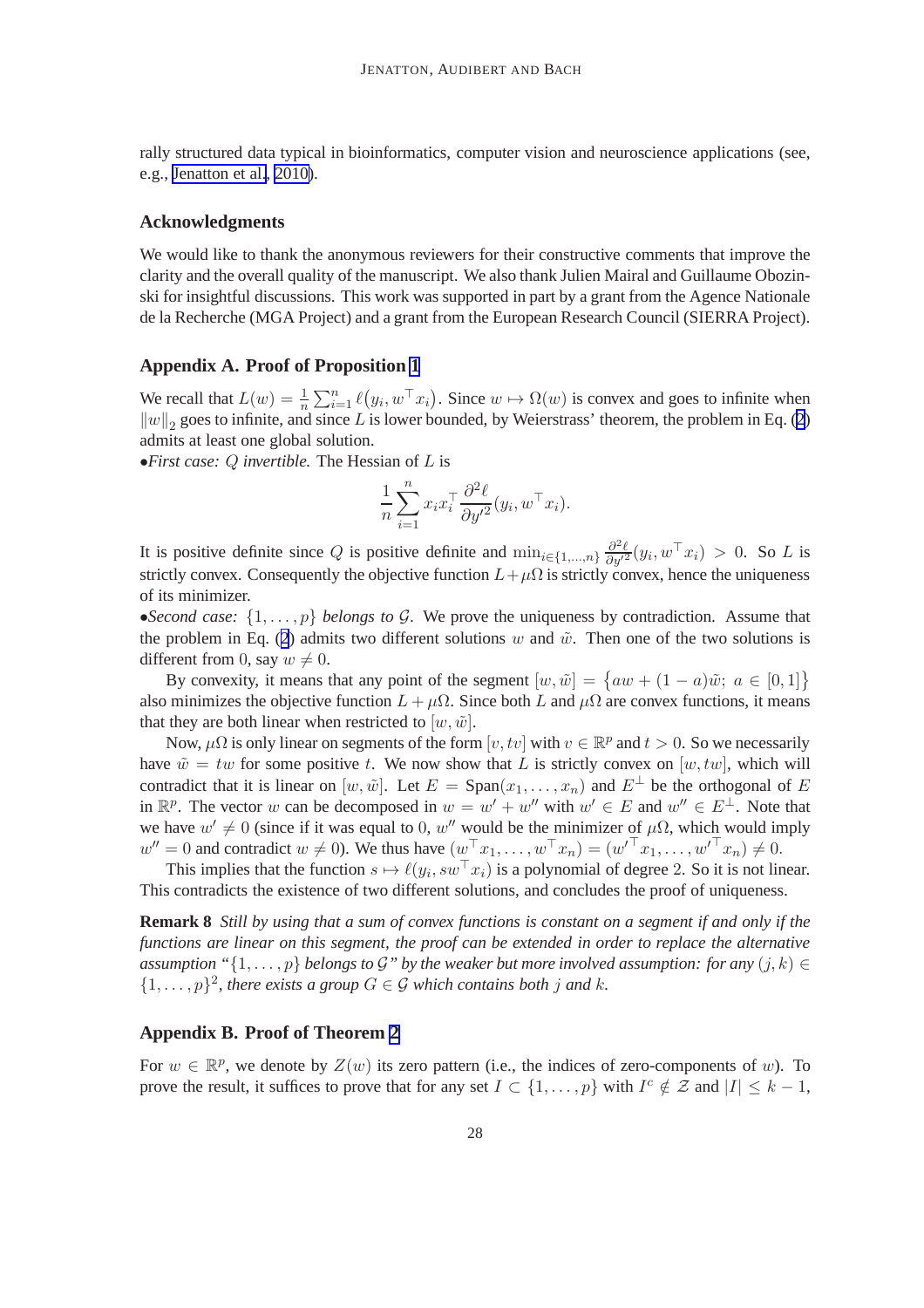the probability of

 $\mathcal{E}_I = \{ Y \in \mathbb{R}^n : \text{ there exists } w \text{ solution of the problem in Eq. (2) with } Z(w) = I^c \}$  $\mathcal{E}_I = \{ Y \in \mathbb{R}^n : \text{ there exists } w \text{ solution of the problem in Eq. (2) with } Z(w) = I^c \}$  $\mathcal{E}_I = \{ Y \in \mathbb{R}^n : \text{ there exists } w \text{ solution of the problem in Eq. (2) with } Z(w) = I^c \}$ 

is equal to 0. We will prove this by contradiction: assume that there exists a set  $I \subset \{1, \ldots, p\}$  with  $I^c \notin \mathcal{Z}, |I| \leq k - 1$  and  $\mathbb{P}(\mathcal{E}_I) > 0$ . Since  $I^c \notin \mathcal{Z}$ , there exists  $\alpha \in \text{Hull}(I) \setminus I$ . Let  $J = I \cup \{\alpha\}$ and  $\mathcal{G}_I = \{ G \in \mathcal{G} : G \cap I \neq \emptyset \}$  be the set of active groups. Define  $\mathbb{R}^J = \{ w \in \mathbb{R}^p : w_{J^c} = 0 \}$ . The restrictions  $L_J : \mathbb{R}^J \to \mathbb{R}$  and  $\Omega_J : \mathbb{R}^J \to \mathbb{R}$  of L and  $\Omega$  are continuously differentiable functions on  $\{w \in \mathbb{R}^J : w_I \neq 0\}$  with respective gradients

$$
\nabla L_J(w) = \left(\frac{\partial L_J}{\partial w_j}(w)\right)_{j\in J}^{\top} \quad \text{and} \quad \nabla \Omega_J(w) = \left(w_j\bigg(\sum_{\substack{G\in \mathcal{G}_I,\\G\ni j}} (d_j^G)^2\left\|d^G\circ w\right\|_2^{-1}\bigg)\right)_{j\in J}^{\top}.
$$

Let  $f(w, Y) = \nabla L_J(w) + \mu \nabla \Omega_J(w)$ , where the dependence in Y of  $f(w, Y)$  is hidden in  $\nabla L_J(w)$ 1  $\frac{1}{n} \sum_{i=1}^{n} (x_i) J \frac{\partial \ell}{\partial y'}(y_i, w^\top x_i).$ 

For  $Y \in \mathcal{E}_I$ , there exists  $w \in \mathbb{R}^J$  with  $Z(w) = I^c$ , which minimizes the convex function  $L_J + \mu \Omega_J$ . The vector w satisfies  $f(w, Y) = 0$ . So we have proved  $\mathcal{E}_I \subset \mathcal{E}'_I$ , where

$$
\mathcal{E}'_I = \left\{ Y \in \mathbb{R}^n : \text{ there exists } w \in \mathbb{R}^J \text{ with } Z(w) = I^c \text{ and } f(w, Y) = 0 \right\}.
$$

Let  $\tilde{y} \in \mathcal{E}_I$ . Consider the equation  $f(w, \tilde{y}) = 0$  on  $\{w \in \mathbb{R}^J : w_j \neq 0 \text{ for any } j \in I\}$ . By construction, we have  $|J| \leq k$ , and thus, by assumption, the matrix  $X^J = ((x_1)_J, ..., (x_n)_J)^T \in$  $\mathbb{R}^{n\times |J|}$  has rank |J|. As in the proof of Proposition [1,](#page-5-0) this implies that the function  $L_J$  is strictly convex, and then, the uniqueness of the minimizer of  $L_J + \mu\Omega$ , and also the uniqueness of the point at which the gradient of this function vanishes. So the equation  $f(w, \tilde{y}) = 0$  on  $\{w \in \mathbb{R}^J : w_j \neq \emptyset\}$ 0 for any  $j \in I$  has a unique solution, which we will write  $w^{\tilde{y}}$ .

On a small enough ball around  $(w_J^{\tilde y})$  $J^y$ ,  $\tilde{y}$ ), f is continuously differentiable since none of the norms vanishes at  $w_J^{\tilde{y}}$  $\tilde{y}$ . Let  $(f_j)_{j \in J}$  be the components of f and  $H_{JJ} = \left(\frac{\partial f_j}{\partial w_k}\right)_{j \in J, k \in J}$ . The matrix  $H_{JJ}$  is actually the sum of:

- a) the Hessian of  $L_J$ , which is positive definite (still from the same argument as in the proof of Theorem [1\)](#page-5-0),
- b) the Hessian of the norm  $\Omega_J$  around  $(w_J^{\tilde{y}})$  $J^y$ ,  $\tilde{y}$ ) that is positive semidefinite on this small ball according to the Hessian characterization of convexity [\(Borwein and Lewis](#page-44-0), [2006,](#page-44-0) Theorem 3.1.11).

Consequently,  $H_{JJ}$  is invertible. We can now apply the implicit function theorem to obtain that for Y in a neighborhood of  $\tilde{v}$ ,

$$
w^Y = \psi(Y),
$$

with  $\psi = (\psi_i)_{i \in J}$  a continuously differentiable function satisfying the matricial relation

$$
(\ldots, \nabla \psi_j, \ldots) H_{JJ} + (\ldots, \nabla_y f_j, \ldots) = 0.
$$

Let  $C_{\alpha}$  denote the column vector of  $H_{JJ}^{-1}$  corresponding to the index  $\alpha$ , and let D the diagonal matrix whose  $(i, i)$ -th element is  $\frac{\partial^2 \ell}{\partial y \partial y'}(y_i, w^\top x_i)$ . Since  $n(\ldots, \nabla_y f_j, \ldots) = DX^J$ , we have

$$
n\nabla\psi_{\alpha} = -DX^{J}C_{\alpha}.
$$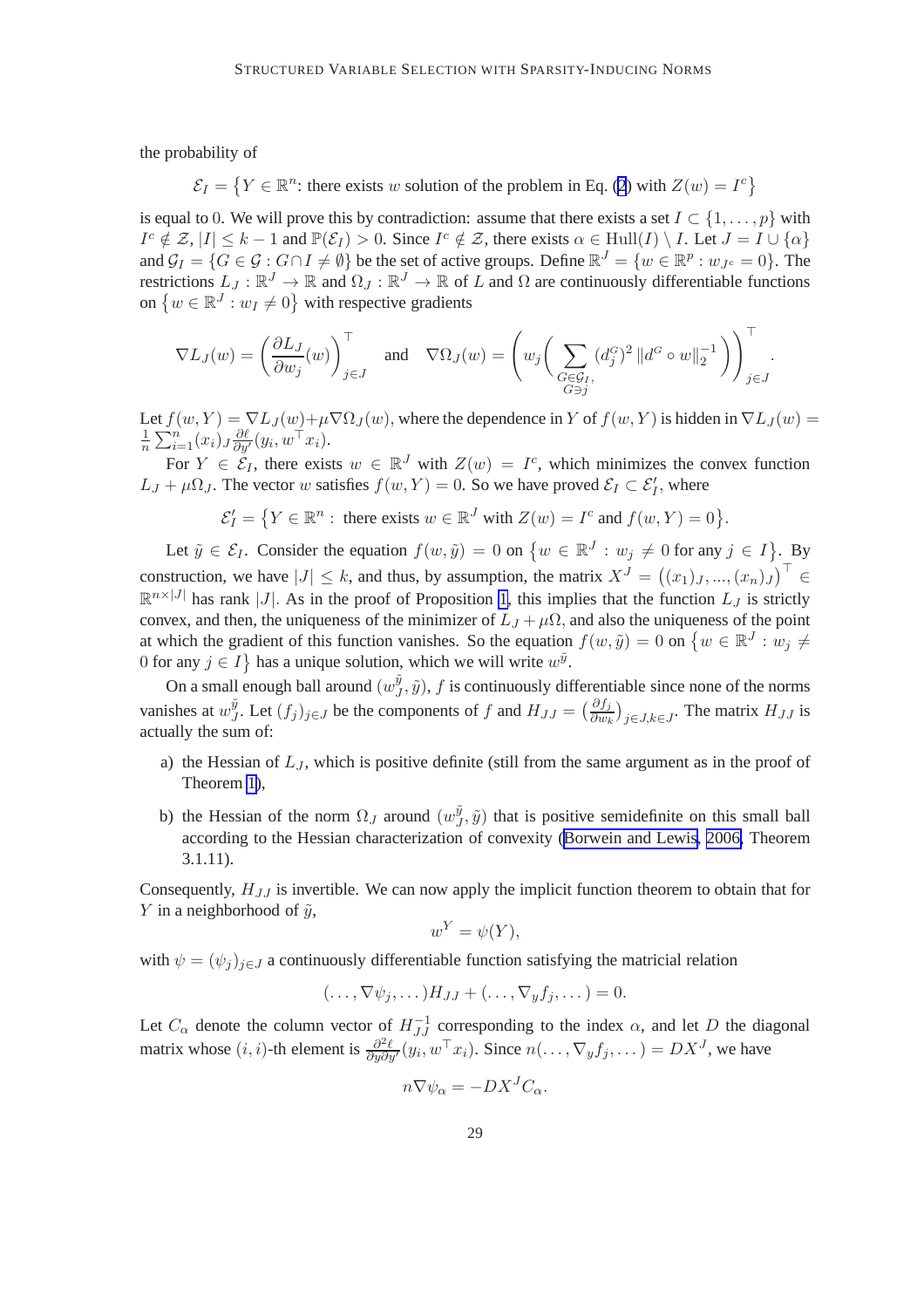<span id="page-30-0"></span>Now, since  $X<sup>J</sup>$  has full rank,  $C_{\alpha} \neq 0$  and none of the diagonal elements of D is null (by assumption on  $\ell$ ), we have  $\nabla \psi_{\alpha} \neq 0$ . Without loss of generality, we may assume that  $\partial \psi_{\alpha}/\partial y_1 \neq 0$  on a neighborhood of  $\tilde{y}$ .

We can apply again the implicit function theorem to show that on an open ball in  $\mathbb{R}^n$  centered at  $\tilde{y}$ , say  $\mathcal{B}_{\tilde{y}}$ , the solution to  $\psi_{\alpha}(Y) = 0$  can be written  $y_1 = \varphi(y_2, \ldots, y_n)$  with  $\varphi$  a continuously differentiable function.

By Fubini's theorem and by using the fact that the Lebesgue measure of a singleton in  $\mathbb{R}^n$  equals zero, we get that the set  $A(\tilde{y}) = \{Y \in \mathcal{B}_{\tilde{y}} : \psi_{\alpha}(Y) = 0\}$  has thus zero probability. Let  $\mathcal{S} \subset \mathcal{E}_I$  be a compact set. We thus have  $S \subset \mathcal{E}'_I$ .

By compacity, the set S can be covered by a finite number of ball  $\mathcal{B}_{\tilde{y}}$ . So there exist  $\tilde{y}_1, \ldots, \tilde{y}_m$ such that we have  $S \subset A(\tilde{y}_1) \cup \cdots \cup A(\tilde{y}_m)$ . Consequently, we have  $\mathbb{P}(\mathcal{S}) = 0$ .

Since this holds for any compact set in  $\mathcal{E}_I$  and since the Lebesgue measure is regular, we have  $\mathbb{P}(\mathcal{E}_I) = 0$ , which contradicts the definition of I, and concludes the proof.

#### **Appendix C. Proof of the minimality of the Backward procedure (see Algorithm [1](#page-9-0))**

There are essentially two points to show:

- $\mathcal G$  spans  $\mathcal Z$ .
- $\bullet$  G is minimal.

The first point can be shown by a proof by recurrence on the depth of the DAG. At step  $t$ , the base  $\mathcal{G}^{(t)}$  verifies  $\{\bigcup_{G\in\mathcal{G}'} G, \ \forall \mathcal{G}' \subseteq \mathcal{G}^{(t)}\} = \{G \in \mathcal{Z}, |G| \leq t\}$  because an element  $G \in \mathcal{Z}$  is either the union of itself or the union of elements strictly smaller. The initialization  $t = \min_{G \in \mathcal{Z}} |G|$  is easily verified, the leafs of the DAG being necessarily in  $G$ .

As for the second point, we proceed by contradiction. If there exists another base  $\mathcal{G}^*$  that spans  $\mathcal Z$  such that  $\mathcal G^* \subset \mathcal G$ , then

$$
\exists e \in \mathcal{G}, e \notin \mathcal{G}^*.
$$

By definition of the set Z, there exists in turn  $\mathcal{G}' \subseteq \mathcal{G}^*, \mathcal{G}' \neq \{e\}$  (otherwise, e would belong to  $G^*$ ), verifying  $e = \bigcup_{G \in \mathcal{G}'} G$ , which is impossible by construction of  $\mathcal G$  whose members cannot be the union of elements of  $Z$ .

#### **Appendix D. Proof of Proposition [3](#page-13-0)**

The proposition comes from a classic result of Fenchel Duality [\(Borwein and Lewis, 2006](#page-44-0), Theorem 3.3.5 and Exercise 3.3.9) when we consider the convex function

$$
h_J: w_J \mapsto \frac{\lambda}{2} \left[ \Omega_J(w_J) \right]^2,
$$

whose Fenchel conjugate  $h_J^*$  is given by  $\kappa_J \mapsto \frac{1}{2\lambda} [\Omega_J^*(\kappa_J)]^2$  [\(Boyd and Vandenberghe, 2004](#page-44-0), example 3.27). Since the set

$$
\{w_J \in \mathbb{R}^{|J|}; h_J(w_J) < \infty\} \cap \{w_J \in \mathbb{R}^{|J|}; L_J(w_J) < \infty \text{ and } L_J \text{ is continuous at } w_J\}
$$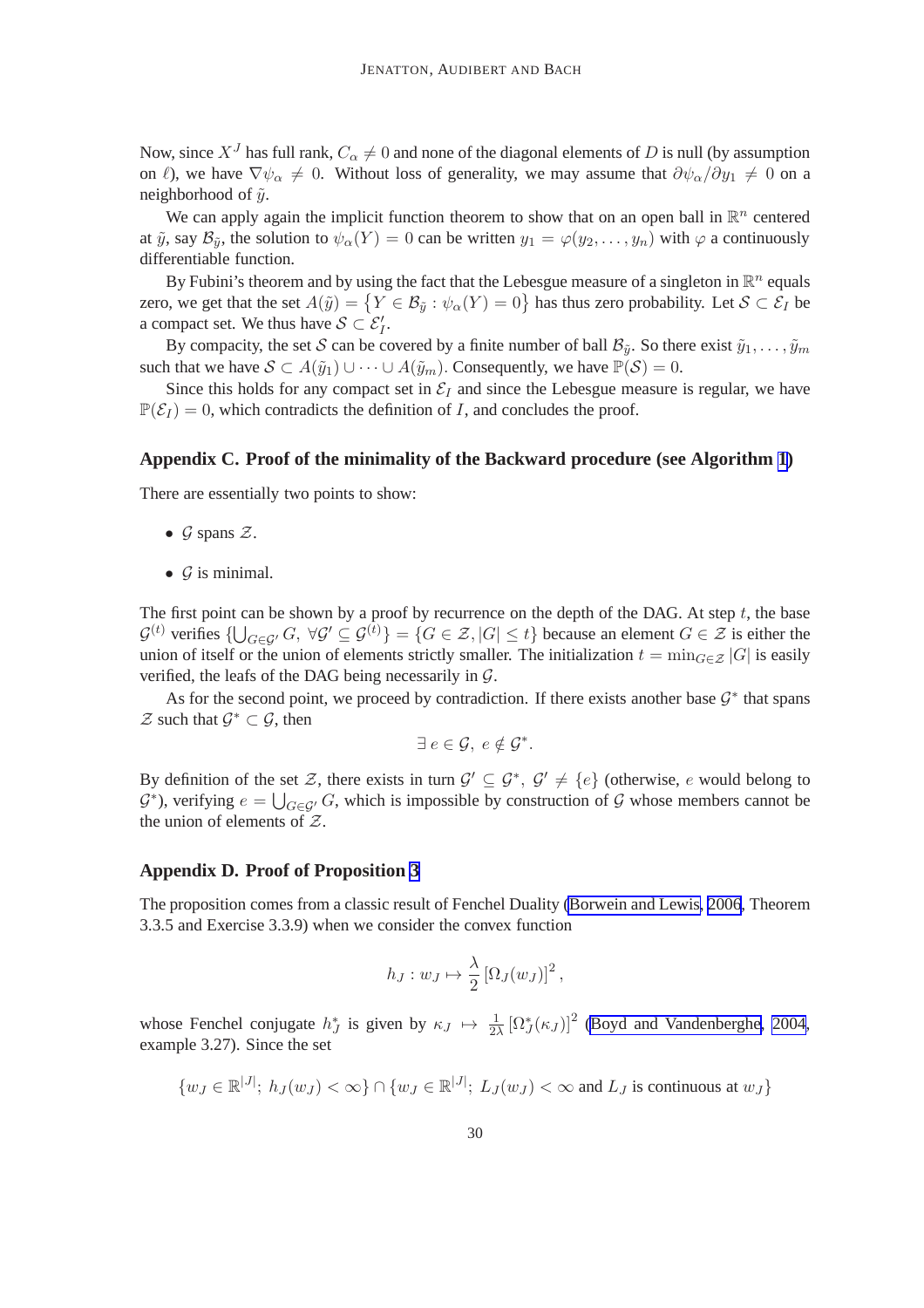<span id="page-31-0"></span>is not empty, we get the first part of the proposition. Moreover, the primal-dual variables  $\{w_J, \kappa_J\}$ is optimal if and only if

$$
\begin{cases}\n-\kappa_J & \in & \partial L_J(w_J), \\
\kappa_J & \in & \partial[\frac{\lambda}{2} \left[\Omega_J(w_J)\right]^2] = \lambda \Omega_J(w_J) \partial \Omega_J(w_J),\n\end{cases}
$$

where  $\partial \Omega_J(w_J)$  denotes the subdifferential of  $\Omega_J$  at w<sub>J</sub>. The differentiability of L<sub>J</sub> at w<sub>J</sub> then gives  $\partial L_J(w_J) = \{\nabla L_J(w_J)\}\.$  It now remains to show that

$$
\kappa_J \in \lambda \Omega_J(w_J) \partial \Omega_J(w_J) \tag{8}
$$

is equivalent to

$$
w_J^{\top} \kappa_J = \frac{1}{\lambda} \left[ \Omega_J^* (\kappa_J) \right]^2 = \lambda \left[ \Omega_J (w_J) \right]^2. \tag{9}
$$

As a starting point, the Fenchel-Young inequality (Borwein [and Lewis](#page-44-0), [2006](#page-44-0), Proposition 3.3.4) gives the equivalence between Eq. (8) and

$$
\frac{\lambda}{2} \left[ \Omega_J(w_J) \right]^2 + \frac{1}{2\lambda} \left[ \Omega_J^*(\kappa_J) \right]^2 = w_J^\top \kappa_J. \tag{10}
$$

In addition, we have [\(Rockafellar, 1970](#page-45-0))

$$
\partial \Omega_J(w_J) = \{ u_J \in \mathbb{R}^{|J|}; u_J^\top w_J = \Omega_J(w_J) \text{ and } \Omega_J^*(u_J) \le 1 \}. \tag{11}
$$

Thus, if  $\kappa_J \in \lambda \Omega_J(w_J) \partial \Omega_J(w_J)$  then  $w_J^{\top} \kappa_J = \lambda [\Omega_J(w_J)]^2$ . Combined with Eq. (10), we obtain  $w_J^{\top} \kappa_J = \frac{1}{\lambda}$  $\frac{1}{\lambda} \left[ \Omega_J^*(\kappa_J) \right]^2$ .

Reciprocally, starting from Eq. (9), we notably have

$$
w_J^{\top} \kappa_J = \lambda \left[ \Omega_J(w_J) \right]^2.
$$

In light of Eq. (11), it suffices to check that  $\Omega_J^*(\kappa_J) \leq \lambda \Omega_J(w_J)$  in order to have Eq. (8). Combining Eq. (9) with the definition of the dual norm, it comes

$$
\frac{1}{\lambda} \left[ \Omega_J^*(\kappa_J) \right]^2 = w_J^\top \kappa_J \leq \Omega_J^*(\kappa_J) \Omega_J(w_J),
$$

which concludes the proof of the equivalence between Eq. (8) and Eq. (9).

#### **Appendix E. Proofs of Propositions [4](#page-16-0) and [5](#page-16-0)**

In order to check that the reduced solution  $w_j$  is optimal for the full problem in Eq. ([5](#page-13-0)), we complete with zeros on  $J^c$  to define w, compute  $\kappa = -\nabla L(w)$ , which is such that  $\kappa J = -\nabla L_J(w_J)$ , and get a duality gap for the full problem equal to

$$
\frac{1}{2\lambda} \left( \left[ \Omega^*(\kappa) \right]^2 - \lambda w_J^\top \kappa_J \right).
$$

By designing upper and lower bounds for  $\Omega^*(\kappa)$ , we get sufficient and necessary conditions.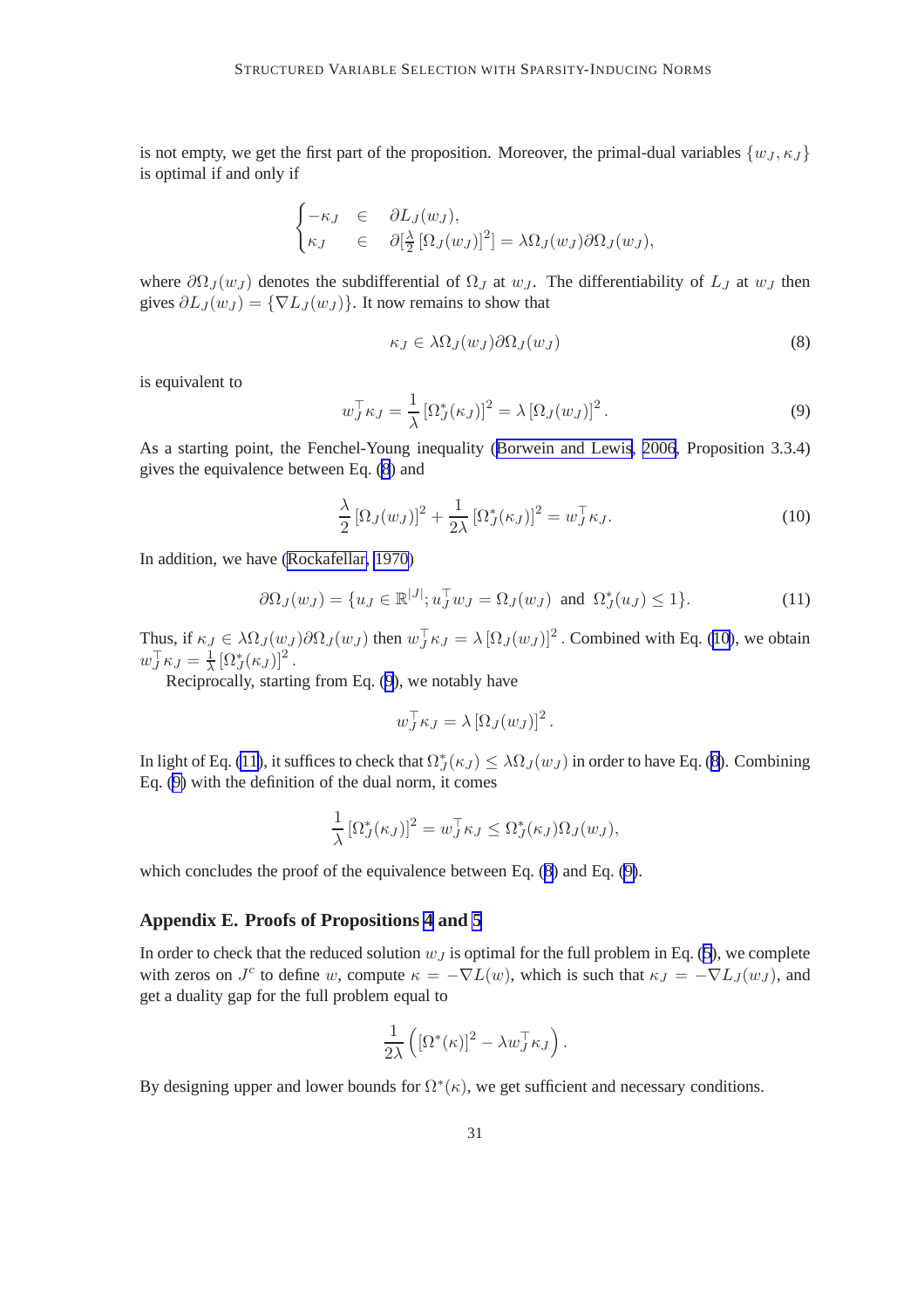#### **E.1 Proof of Proposition [4](#page-16-0)**

Let us suppose that  $w^* = \begin{pmatrix} w^* \\ 0_{Jc} \end{pmatrix}$  is optimal for the full problem in Eq. ([5\)](#page-13-0). Following the same derivation as in Lemma [14](#page-42-0) (up to the squaring of the regularization  $\Omega$ ), we have that  $w^*$  is a solution of Eq. [\(5](#page-13-0)) if and only if for all  $u \in \mathbb{R}^p$ ,

$$
u^{\top} \nabla L(w^*) + \lambda \Omega(w^*)(u_J^{\top} r_J + (\Omega_J^c)[u_{J^c}]) \ge 0,
$$

with

$$
r = \sum_{G \in \mathcal{G}_J} \frac{d^G \circ d^G \circ w^*}{\|d^G \circ w^*\|_2}.
$$

We project the optimality condition onto the variables that can possibly enter the active set, i.e., the variables in  $\Pi_{\mathcal{P}}(J)$ . Thus, for each  $K \in \Pi_{\mathcal{P}}(J)$ , we have for all  $u_{K \setminus J} \in \mathbb{R}^{|K \setminus J|}$ ,

$$
u_{K\backslash J}^{\top} \nabla L(w^*)_{K\backslash J} + \lambda \Omega(w^*) \sum_{G \in \mathcal{G}_{K\backslash J} \cap (\mathcal{G}_J)^c} \left\| d_{K\backslash J}^G \circ u_{G \cap K\backslash J} \right\|_2 \geq 0.
$$

By combining Lemma [13](#page-42-0) and the fact that  $\mathcal{G}_{K\setminus J} \cap (\mathcal{G}_J)^c = \mathcal{G}_K \setminus \mathcal{G}_J$ , we have for all  $G \in \mathcal{G}_K \setminus \mathcal{G}_J$ ,  $K\setminus J\subseteq G$  and therefore  $u_{G\cap K\setminus J}=u_{K\setminus J}$ . Since we cannot compute the dual norm of  $u_{K\setminus J}\mapsto$  $||d_{K\setminus J}^{G} \circ u_{K\setminus J}||_2$  in closed-form, we instead use the following upperbound

$$
\left\| d_{K\setminus J}^G \circ u_{K\setminus J} \right\|_2 \leq \left\| d_{K\setminus J}^G \right\|_\infty \left\| u_{K\setminus J} \right\|_2,
$$

so that we get for all  $u_{K\setminus J} \in \mathbb{R}^{|K\setminus J|}$ ,

$$
u_{K\setminus J}^{\top} \nabla L(w^*)_{K\setminus J} + \lambda \Omega(w^*) \sum_{G \in \mathcal{G}_K \setminus \mathcal{G}_J} \left\| d_{K\setminus J}^G \right\|_{\infty} \left\| u_{K\setminus J} \right\|_2 \ge 0.
$$

Finally, Proposition [3](#page-13-0) gives  $\lambda \Omega(w^*) = \{-\lambda w^{*T} \nabla L(w^*)\}^{\frac{1}{2}}$ , which leads to the desired result.

#### **E.2 Proof of Proposition [5](#page-16-0)**

The goal of the proof is to upper bound the dual norm  $\Omega^*(\kappa)$  by taking advantage of the structure of  $\mathcal{G}$ ; we first show how we can upper bound  $\Omega^*(\kappa)$  by  $(\Omega_{\mathcal{J}}^c)^*[\kappa_{\mathcal{J}^c}]$ . We indeed have:

$$
\Omega^*(\kappa) = \max_{\sum_{G \in \mathcal{G}_J} ||d^G \circ v||_2 + \sum_{G \in (\mathcal{G}_J)^c} ||d^G \circ v||_2 \le 1} v^{\top} \kappa
$$
  
\n
$$
\leq \max_{\sum_{G \in \mathcal{G}_J} ||d^G_J \circ v_J||_2 + \sum_{G \in (\mathcal{G}_J)^c} ||d^G \circ v||_2 \le 1} v^{\top} \kappa
$$
  
\n
$$
= \max_{\Omega_J(v_J) + (\Omega^c_J)(v_{J^c}) \le 1} v^{\top} \kappa
$$
  
\n
$$
= \max \{ \Omega^*_J(\kappa_J), (\Omega^c_J)^* [\kappa_{J^c}] \},
$$

where in the last line, we use Lemma [15.](#page-43-0) Thus the duality gap is less than

$$
\frac{1}{2\lambda}\left(\left[\Omega^*(\kappa)\right]^2-\left[\Omega^*_J(\kappa_J)\right]^2\right)\leq \frac{1}{2\lambda}\max\{0,\left[\left(\Omega_J^c\right)^*\left[\kappa_{J^c}\right]\right]^2-\left[\Omega_J^*(\kappa_J)\right]^2\},\
$$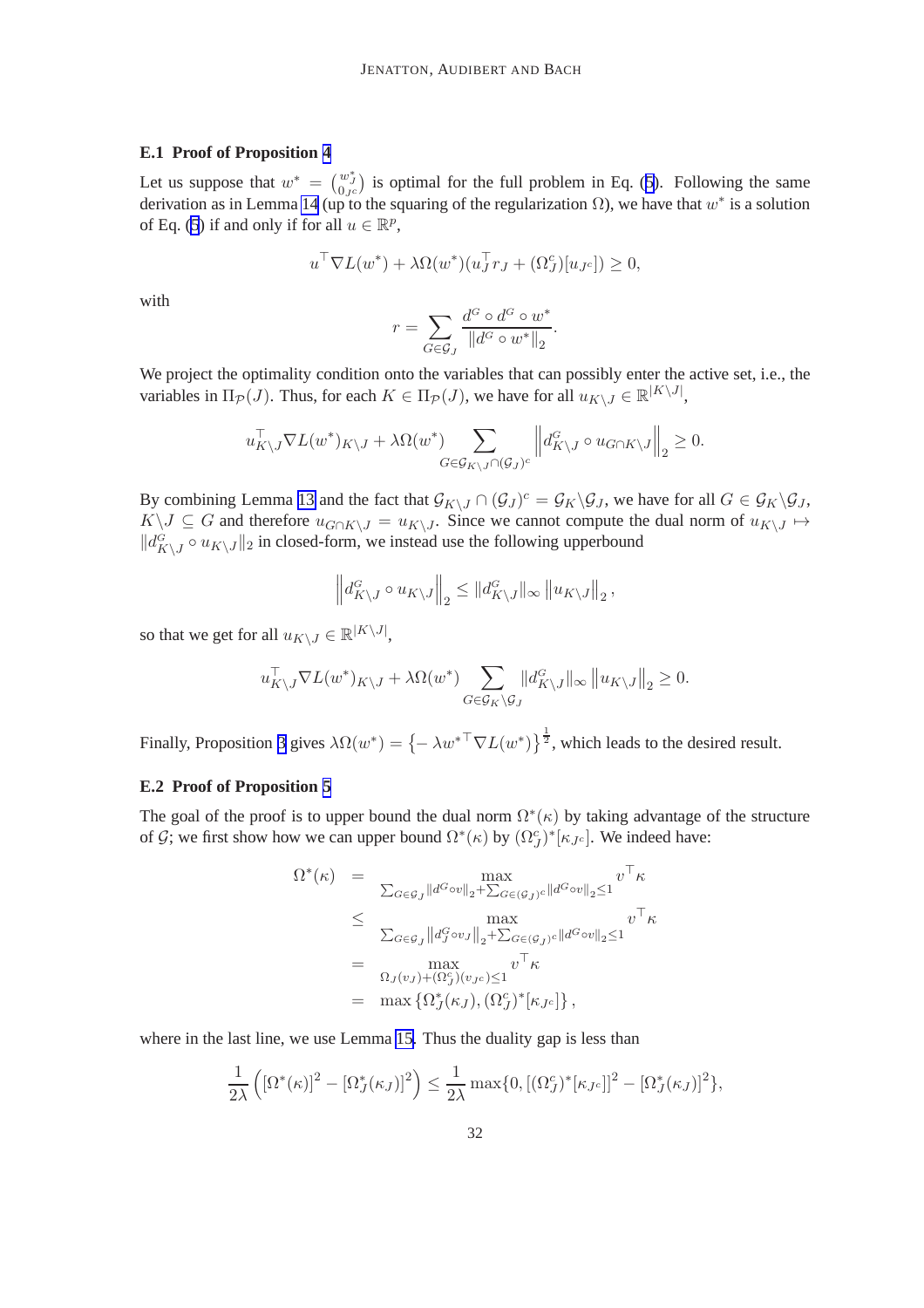<span id="page-33-0"></span>and a sufficient condition for the duality gap to be smaller than  $\varepsilon$  is

$$
(\Omega_J^c)^* [\kappa_{J^c}] \leq (2\lambda \varepsilon + [\Omega_J^*(\kappa_J)]^2)^{\frac{1}{2}}.
$$

Using Proposition [3](#page-13-0), we have  $-\lambda w^{\top} \nabla L(w) = [\Omega_{J}^{*}(\kappa_{J})]^{2}$  and we get the right-hand side of Propo-sition [5](#page-16-0). It now remains to upper bound  $(\Omega_J^c)^*[\kappa_{J^c}]$ . To this end, we call upon Lemma [11](#page-41-0) to obtain:

$$
(\Omega_J^c)^*[\kappa_{J^c}] \le \max_{G \in (\mathcal{G}_J)^c} \left\{ \sum_{j \in G} \left\{ \frac{\kappa_j}{\sum_{H \in j, H \in (\mathcal{G}_J)^c} d_j^H} \right\}^2 \right\}^{\frac{1}{2}}.
$$

Among all groups  $G \in (\mathcal{G}_J)^c$ , the ones with the maximum values are the largest ones, i.e., those in the fringe groups  $\mathcal{F}_J = \{G \in (\mathcal{G}_J)^c : \, \nexists G' \in (\mathcal{G}_J)^c, G \subseteq G'\}$ . This argument leads to the result of Proposition [5](#page-16-0).

#### **Appendix F. Proof of Theorem [6](#page-20-0)**

*Necessary condition:* We mostly follow the proof of [Bach](#page-44-0) [\(2008b](#page-44-0)); [Zou](#page-46-0) ([2006](#page-46-0)). Let  $\hat{w} \in \mathbb{R}^p$  be the unique solution of

$$
\min_{w \in \mathbb{R}^p} L(w) + \mu \Omega(w) = \min_{w \in \mathbb{R}^p} F(w).
$$

The quantity  $\hat{\Delta} = (\hat{w} - \mathbf{w})/\mu$  is the minimizer of  $\tilde{F}$  defined as

$$
\tilde{F}(\Delta) = \frac{1}{2} \Delta^{\top} Q \Delta - \mu^{-1} q^{\top} \Delta + \mu^{-1} [\Omega(\mathbf{w} + \mu \Delta) - \Omega(\mathbf{w})],
$$

where  $q = \frac{1}{n}$  $\frac{1}{n} \sum_{i=1}^{n} \varepsilon_i x_i$ . The random variable  $\mu^{-1} q^\top \Delta$  is a centered Gaussian with variance  $\sqrt{\Delta^{\top} Q \Delta} / (n \mu^2)$ . Since  $Q \to \mathbf{Q}$ , we obtain that for all  $\Delta \in \mathbb{R}^p$ ,

$$
\mu^{-1} q^{\top} \Delta = o_p(1).
$$

Since  $\mu \to 0$ , we also have by taking the directional derivative of  $\Omega$  at w in the direction of  $\Delta$ 

$$
\mu^{-1} [\Omega(\mathbf{w} + \mu \Delta) - \Omega(\mathbf{w})] = \mathbf{r}_{\mathbf{J}}^{\top} \Delta_{\mathbf{J}} + \Omega_{\mathbf{J}}^{c} (\Delta_{\mathbf{J}^{c}}) + o(1),
$$

so that for all  $\Delta \in \mathbb{R}^p$ 

$$
\tilde{F}(\Delta) = \Delta^{\top} \mathbf{Q} \Delta + \mathbf{r}_{\mathbf{J}}^{\top} \Delta_{\mathbf{J}} + \Omega_{\mathbf{J}}^{c}(\Delta_{\mathbf{J}^{c}}) + o_{p}(1) = \tilde{F}_{\text{lim}}(\Delta) + o_{p}(1).
$$

The limiting function  $\tilde{F}_{\text{lim}}$  being stricly convex (because  $\mathbf{Q} \succ 0$ ) and  $\tilde{F}$  being convex, we have that the minimizer  $\hat{\Delta}$  of  $\tilde{F}$  tends in probability to the unique minimizer of  $\tilde{F}_{\text{lim}}$  ([Fu and Knight](#page-44-0), [2000](#page-44-0)) referred to as  $\Delta^*$ .

By assumption, with probability tending to one, we have  $J = \{j \in \{1, ..., p\}, \hat{w}_j \neq 0\}$ , hence for any  $j \in \mathbf{J}^c$   $\mu \hat{\Delta}_j = (\hat{w} - \mathbf{w})_j = 0$ . This implies that the nonrandom vector  $\Delta^*$  verifies  $\Delta_{\mathbf{J}^c}^* = 0$ .

As a consequence,  $\Delta_J^*$  minimizes  $\Delta_J^{\top} Q_{JJ} \Delta_J + r_J^{\top} \Delta_J$ , hence  $r_J = -Q_{JJ} \Delta_J^*$ . Besides, since  $\Delta^*$  is the minimizer of  $\tilde{F}_{\text{lim}}$ , by taking the directional derivatives as in the proof of Lemma [14](#page-42-0), we have

$$
(\Omega^c_{\mathbf{J}})^*[\mathbf{Q}_{\mathbf{J}^c\mathbf{J}}\Delta^*_{\mathbf{J}}] \leq 1.
$$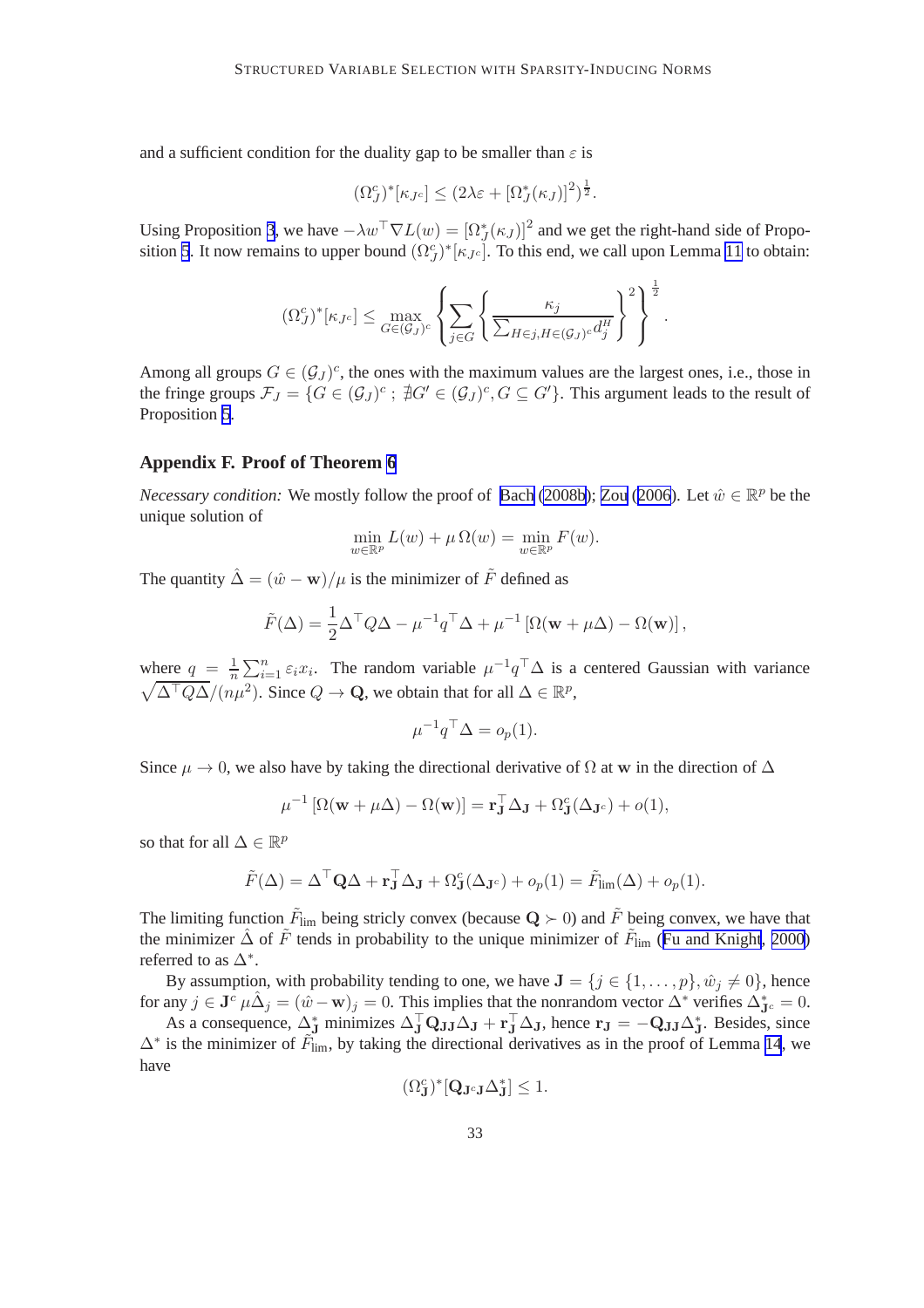<span id="page-34-0"></span>This gives the necessary condition.

*Sufficient condition:* We turn to the sufficient condition. We first consider the problem reduced to the hull J,

$$
\min_{w \in \mathbb{R}^{|\mathbf{J}|}} L_{\mathbf{J}}(w_{\mathbf{J}}) + \mu \Omega_{\mathbf{J}}(w_{\mathbf{J}}).
$$

that is strongly convex since  $Q_{JJ}$  is positive definite and thus admits a unique solution  $\hat{w}_J$ . With similar arguments as the ones used in the necessary condition, we can show that  $\hat{w}_{J}$  tends in probability to the true vector  $w_J$ . We now consider the vector  $\hat{w} \in \mathbb{R}^p$  which is the vector  $\hat{w}_J$  padded with zeros on  $\mathbf{J}^c$ . Since, from Theorem [2](#page-6-0), we almost surely have  $\text{Hull}(\{j \in \{1, ..., p\}, \hat{w}_j \neq 0\}) =$  ${j \in \{1, \ldots, p\}, \hat{w}_j \neq 0\}$ , we have already that the vector  $\hat{w}$  consistently estimates the hull of w and we have that  $\hat{w}$  tends in probability to w. From now on, we consider that  $\hat{w}$  is sufficiently close to **w**, so that for any  $G \in \mathcal{G}_{J}$ ,  $||d^{G} \circ \hat{w}||_{2} \neq 0$ . We may thus introduce

$$
\hat{r} = \sum_{G \in \mathcal{G}_{\mathbf{J}}} \frac{d^G \circ d^G \circ \hat{w}}{\|d^G \circ \hat{w}\|_2}.
$$

It remains to show that  $\hat{w}$  is indeed optimal for the full problem (that admits a unique solution due to the positiveness of Q). By construction, the optimality condition (see Lemma [14](#page-42-0)) relative to the active variables J is already verified. More precisely, we have

$$
\nabla L(\hat{w})\mathbf{J} + \mu \,\hat{r}\mathbf{J} = Q\mathbf{J}\mathbf{J}(\hat{w}\mathbf{J} - \mathbf{w}\mathbf{J}) - q\mathbf{J} + \mu \,\hat{r}\mathbf{J} = 0.
$$

Moreover, for all  $u_{\mathbf{J}^c} \in \mathbb{R}^{|\mathbf{J}^c|}$ , by using the previous expression and the invertibily of Q, we have

$$
u_{\mathbf{J}^c}^\top \nabla L(\hat{w})_{\mathbf{J}^c} = u_{\mathbf{J}^c}^\top \left\{ -\mu \, Q_{\mathbf{J}^c \mathbf{J}} Q_{\mathbf{J} \mathbf{J}}^{-1} \hat{r}_{\mathbf{J}} + Q_{\mathbf{J}^c \mathbf{J}} Q_{\mathbf{J} \mathbf{J}}^{-1} q_{\mathbf{J}} - q_{\mathbf{J}^c} \right\}.
$$

The terms related to the noise vanish, having actually  $q = o_p(1)$ . Since  $Q \to \mathbf{Q}$  and  $\hat{r}_J \to \mathbf{r}_J$ , we get for all  $u_{\mathbf{J}^c} \in \mathbb{R}^{|\mathbf{J}^c|}$ 

$$
u_{\mathbf{J}^c}^\top \nabla L(\hat{w})_{\mathbf{J}^c} = -\mu \, u_{\mathbf{J}^c}^\top \left\{ \mathbf{Q}_{\mathbf{J}^c \mathbf{J}} \mathbf{Q}_{\mathbf{J} \mathbf{J}}^{-1} \mathbf{r}_{\mathbf{J}} \right\} + o_p(\mu).
$$

Since we assume  $(\Omega_J^c)^*[\mathbf{Q}_{\mathbf{J}^c\mathbf{J}}\mathbf{Q}_{\mathbf{J}\mathbf{J}}^{-1}\mathbf{r}_{\mathbf{J}}] < 1$ , we obtain

$$
-u_{\mathbf{J}^c}^\top \nabla L(\hat{w})_{\mathbf{J}^c} < \mu(\Omega_{\mathbf{J}}^c)[u_{\mathbf{J}^c}] + o_p(\mu),
$$

which proves the optimality condition of Lemma [14](#page-42-0) relative to the inactive variables:  $\hat{w}$  is therefore optimal for the full problem.

#### **Appendix G. Proof of Theorem [7](#page-20-0)**

Since our analysis takes place in a finite-dimensional space, all the norms defined on this space are equivalent. Therefore, we introduce the equivalence parameters  $a(\mathbf{J})$ ,  $A(\mathbf{J}) > 0$  such that

$$
\forall u \in \mathbb{R}^{|\mathbf{J}|}, \ a(\mathbf{J}) \left\|u\right\|_{1} \leq \Omega_{\mathbf{J}}[u] \leq A(\mathbf{J}) \left\|u\right\|_{1}.
$$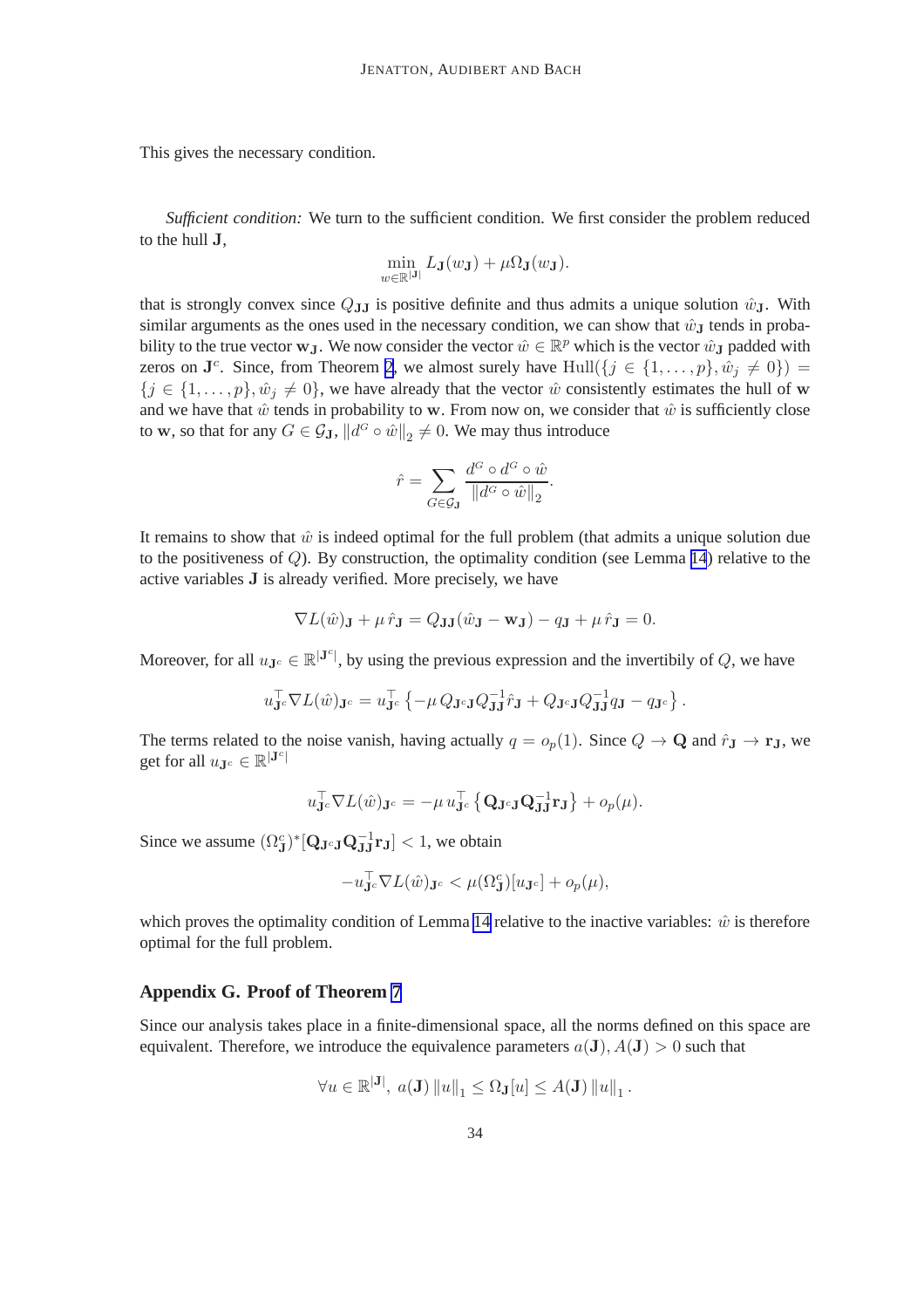<span id="page-35-0"></span>We similarly define  $a(\mathbf{J}^c)$ ,  $A(\mathbf{J}^c) > 0$  for the norm  $(\Omega^c_{\mathbf{J}})$  on  $\mathbb{R}^{|\mathbf{J}^c|}$ . In addition, we immediatly get by order-reversing:

$$
\forall u \in \mathbb{R}^{|J|}, \ A(\mathbf{J})^{-1} \|u\|_{\infty} \leq (\Omega_{\mathbf{J}})^{*}[u] \leq a(\mathbf{J})^{-1} \|u\|_{\infty}.
$$

For any matrix Γ, we also introduce the operator norm  $||\Gamma||_{m,s}$  defined as

$$
\|\Gamma\|_{m,s} = \sup_{\|u\|_s \le 1} \|\Gamma u\|_m.
$$

Moreover, our proof will rely on the control of the *expected dual norm for isonormal vectors*:  $\mathbb{E}[(\Omega_{\mathbf{J}}^c)^*(W)]$  with W a centered Gaussian random variable with unit covariance matrix. In the case of the Lasso, it is of order  $(\log p)^{1/2}$ .

Following [Bach](#page-44-0) ([2008b\)](#page-44-0) and [Nardi and Rinaldo](#page-45-0) [\(2008\)](#page-45-0), we consider the reduced problem on J,

$$
\min_{w \in \mathbb{R}^p} L_{\mathbf{J}}(w_{\mathbf{J}}) + \mu \Omega_{\mathbf{J}}(w_{\mathbf{J}})
$$

with solution  $\hat{w}_{J}$ , which can be extended to  $J<sup>c</sup>$  with zeros. From optimality conditions (see Lemma [14\)](#page-42-0), we know that

$$
\Omega_{\mathbf{J}}^*[Q_{\mathbf{J}\mathbf{J}}(\hat{w}_{\mathbf{J}} - \mathbf{w}_{\mathbf{J}}) - q_{\mathbf{J}}] \le \mu,\tag{12}
$$

where the vector  $q \in \mathbb{R}^p$  is defined as  $q = \frac{1}{n} \sum_{i=1}^n \varepsilon_i x_i$ . We denote by  $\nu = \min\{|\mathbf{w}_j|; \mathbf{w}_j \neq 0\}$ the smallest nonzero components of w. We first prove that we must have with high probability  $\|\hat{w}_G\|_{\infty} > 0$  for all  $G \in \mathcal{G}_J$ , proving that the hull of the active set of  $\hat{w}_J$  is exactly J (i.e., no active group is missing).

We have

$$
\|\hat{w}_{\mathbf{J}} - \mathbf{w}_{\mathbf{J}}\|_{\infty} \le \|Q_{\mathbf{J}\mathbf{J}}^{-1}\|_{\infty,\infty} \|Q_{\mathbf{J}\mathbf{J}}(\hat{w}_{\mathbf{J}} - \mathbf{w}_{\mathbf{J}})\|_{\infty} \le |{\mathbf{J}}|^{1/2} \kappa^{-1} \left( \|Q_{\mathbf{J}\mathbf{J}}(\hat{w}_{\mathbf{J}} - \mathbf{w}_{\mathbf{J}}) - q_{\mathbf{J}}\|_{\infty} + \|q_{\mathbf{J}}\|_{\infty} \right),
$$

hence from (12) and the definition of  $A(\mathbf{J})$ ,

$$
\|\hat{w}_{\mathbf{J}} - \mathbf{w}_{\mathbf{J}}\|_{\infty} \leq |\mathbf{J}|^{1/2} \kappa^{-1} \left(\mu A(\mathbf{J}) + \|q_{\mathbf{J}}\|_{\infty}\right). \tag{13}
$$

Thus, if we assume  $\mu \leq \frac{\kappa \nu}{3|\mathbf{J}|^{1/2} A(\mathbf{J})}$  and

$$
||q_{\mathbf{J}}||_{\infty} \le \frac{\kappa \nu}{3|\mathbf{J}|^{1/2}},\tag{14}
$$

we get

$$
\left\|\hat{w}_{\mathbf{J}} - \mathbf{w}_{\mathbf{J}}\right\|_{\infty} \le 2\nu/3,\tag{15}
$$

so that for all  $G \in \mathcal{G}_{\mathbf{J}}$ ,  $\|\hat{w}_G\|_{\infty} \geq \frac{\nu}{3}$ , hence the hull is indeed selected. This also ensures that  $\hat{w}_{\text{J}}$  satisfies the equation (see Lemma [14\)](#page-42-0)

$$
Q_{\mathbf{J}\mathbf{J}}\left(\hat{w}_{\mathbf{J}} - \mathbf{w}_{\mathbf{J}}\right) - q_{\mathbf{J}} + \mu \hat{r}_{\mathbf{J}} = 0, \tag{16}
$$

where

$$
\hat{r} = \sum_{G \in \mathcal{G}_{\mathbf{J}}} \frac{d^G \circ d^G \circ \hat{w}}{\|d^G \circ \hat{w}\|_2}.
$$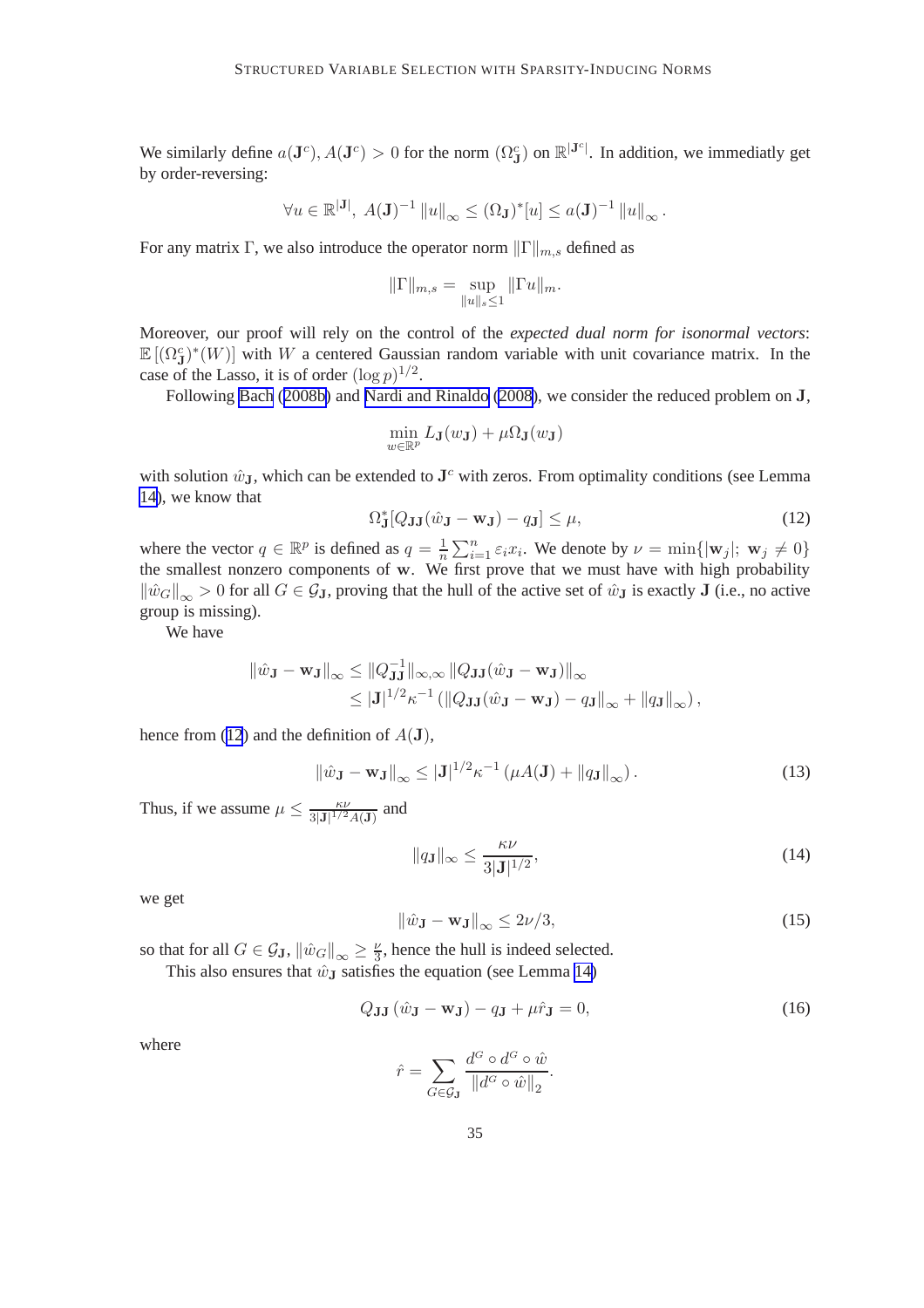<span id="page-36-0"></span>We now prove that the  $\hat{w}$  padded with zeros on  $J^c$  is indeed optimal for the full problem with high probability. According to Lemma [14,](#page-42-0) since we have already proved ([16\)](#page-35-0), it suffices to show that

$$
(\Omega^c_{\mathbf{J}})^*[\nabla L(\hat{w})_{\mathbf{J}^c}] \leq \mu.
$$

Defining  $q_{\mathbf{J}^c|\mathbf{J}} = q_{\mathbf{J}^c} - Q_{\mathbf{J}^c\mathbf{J}} Q_{\mathbf{J}\mathbf{J}}^{-1} q_{\mathbf{J}}$ , we can write the gradient of L on  $\mathbf{J}^c$  as

$$
\nabla L(\hat{w})_{\mathbf{J}^c} = -q_{\mathbf{J}^c|\mathbf{J}} - \mu Q_{\mathbf{J}^c\mathbf{J}} Q_{\mathbf{J}\mathbf{J}}^{-1} \hat{r}_{\mathbf{J}} = -q_{\mathbf{J}^c|\mathbf{J}} - \mu Q_{\mathbf{J}^c\mathbf{J}} Q_{\mathbf{J}\mathbf{J}}^{-1} (\hat{r}_{\mathbf{J}} - \mathbf{r}_{\mathbf{J}}) - \mu Q_{\mathbf{J}^c\mathbf{J}} Q_{\mathbf{J}\mathbf{J}}^{-1} \mathbf{r}_{\mathbf{J}},
$$

which leads us to control the difference  $\hat{r}_{\mathbf{J}} - \mathbf{r}_{\mathbf{J}}$ . Using Lemma [12,](#page-41-0) we get

$$
\|\hat{r}_{\mathbf{J}} - \mathbf{r}_{\mathbf{J}}\|_1 \leq \|\hat{w}_{\mathbf{J}} - \mathbf{w}_{\mathbf{J}}\|_{\infty} \left( \sum_{G \in \mathcal{G}_{\mathbf{J}}} \frac{\|d_{\mathbf{J}}^G\|_2^2}{\|d^G \circ w\|_2} + \sum_{G \in \mathcal{G}_{\mathbf{J}}} \frac{\|d^G \circ d^G \circ w\|_1^2}{\|d^G \circ w\|_2^3} \right),
$$

where  $w = t_0\hat{w} + (1 - t_0)\mathbf{w}$  for some  $t_0 \in (0, 1)$ .

Let  $\overline{\mathbf{J}} = \{k \in \mathbf{J} : \mathbf{w}_k \neq 0\}$  and let  $\varphi$  be defined as

$$
\varphi = \sup_{u \in \mathbb{R}^p : \mathbf{J} \subset \{k \in \mathbf{J} : u_k \neq 0\} \subset \mathbf{J}} \frac{\|d^G \circ d^G \circ u\|_1}{\|d^G_{\mathbf{J}} \circ d^G_{\mathbf{J}} \circ u_{\mathbf{J}}\|_1} \ge 1.
$$

The term  $\varphi$  basically measures how close J and  $\overline{J}$  are, i.e., how relevant the prior encoded by  $\mathcal G$ about the hull  $J$  is. By using  $(15)$  $(15)$ , we have

$$
||d^G \circ w||_2^2 \ge ||d_{\overline{\mathbf{J}}}^G \circ w_{\overline{\mathbf{J}}}\|_2^2 \ge ||d_{\overline{\mathbf{J}}}^G \circ d_{\overline{\mathbf{J}}}^G \circ w_{\overline{\mathbf{J}}}\|_1 \frac{\nu}{3} \ge ||d^G \circ d^G \circ w||_1 \frac{\nu}{3\varphi},
$$
  

$$
||d^G \circ w||_2 \ge ||d_{\overline{\mathbf{J}}}^G \circ w_{\overline{\mathbf{J}}}\|_2 \ge ||d_{\overline{\mathbf{J}}}^G||_2 \frac{\nu}{3} \ge ||d_{\overline{\mathbf{J}}}^G||_2 \frac{\nu}{3\sqrt{\varphi}}
$$

and

$$
||w||_{\infty} \leq \frac{5}{3} ||\mathbf{w}||_{\infty}.
$$

Therefore we have

$$
\|\hat{r}_{\mathbf{J}} - \mathbf{r}_{\mathbf{J}}\|_{1} \leq \|\hat{w}_{\mathbf{J}} - \mathbf{w}_{\mathbf{J}}\|_{\infty} \sum_{G \in \mathcal{G}_{\mathbf{J}}} \left(\frac{\|d_{\mathbf{J}}^G\|_2^2}{\|d^G \circ w\|_2} + \frac{5\varphi}{\nu} \frac{\|\mathbf{w}\|_{\infty} \|d_{\mathbf{J}}^G \circ d_{\mathbf{J}}^G\|_1}{\|d^G \circ w\|_2}\right)
$$

$$
\leq \frac{3\sqrt{\varphi} \|\hat{w}_{\mathbf{J}} - \mathbf{w}_{\mathbf{J}}\|_{\infty}}{\nu} \left(1 + \frac{5\varphi \|\mathbf{w}\|_{\infty}}{\nu}\right) \sum_{G \in \mathcal{G}_{\mathbf{J}}} \|d_{\mathbf{J}}^G\|_2.
$$

Introducing  $\alpha = \frac{18\varphi^{3/2}||\mathbf{W}||_{\infty}}{\mu^2}$  $\frac{\sum_{\mathbf{C}}^{\mathbf{C}} \mathbf{w} \mathbf{w}}{\mathbf{w}^2} \sum_{\mathbf{C} \in \mathcal{G}_{\mathbf{J}}} \|d_{\mathbf{J}}^{\mathbf{C}}\|_2$  , we thus have proved

$$
\|\hat{r}_{\mathbf{J}} - \mathbf{r}_{\mathbf{J}}\|_{1} \leq \alpha \|\hat{w}_{\mathbf{J}} - \mathbf{w}_{\mathbf{J}}\|_{\infty}.
$$
 (17)

By writing the Schur complement of Q on the block matrices  $Q_{\mathbf{J}^c\mathbf{J}^c}$  and  $Q_{\mathbf{J}\mathbf{J}}$ , the positiveness of Q implies that the diagonal terms  $diag(Q_{\mathbf{J}^c\mathbf{J}}Q_{\mathbf{J}\mathbf{J}}^{-1}Q_{\mathbf{J}\mathbf{J}^c})$  are less than one, which results in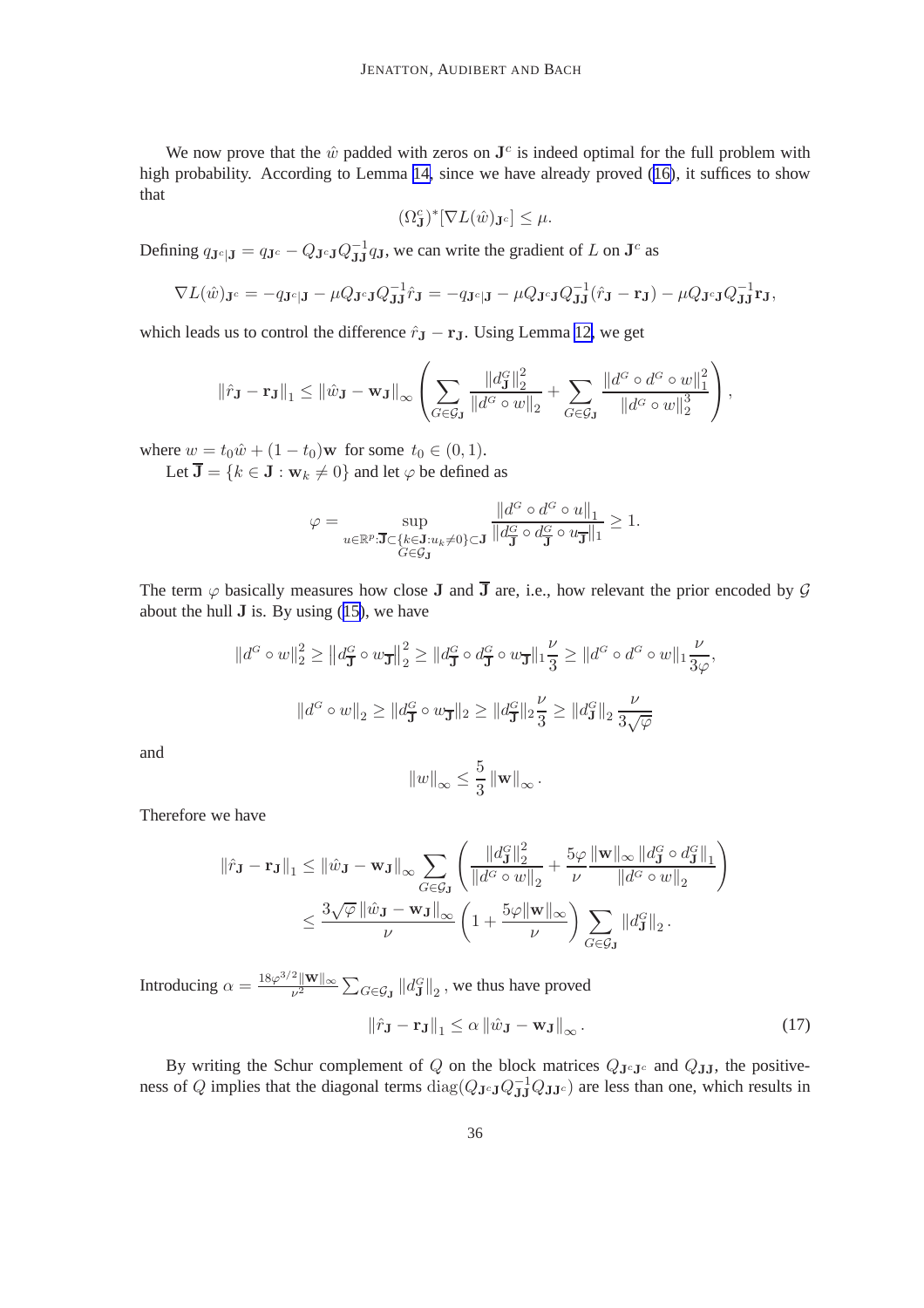$||Q_{\mathbf{J}^c\mathbf{J}}Q_{\mathbf{J}\mathbf{J}}^{-1/2}||_{\infty,2} \leq 1$ . We then have

$$
\left\|Q_{\mathbf{J}^c\mathbf{J}}Q_{\mathbf{J}\mathbf{J}}^{-1}(\hat{r}_{\mathbf{J}}-\mathbf{r}_{\mathbf{J}})\right\|_{\infty} = \left\|Q_{\mathbf{J}^c\mathbf{J}}Q_{\mathbf{J}\mathbf{J}}^{-1/2}Q_{\mathbf{J}\mathbf{J}}^{-1/2}(\hat{r}_{\mathbf{J}}-\mathbf{r}_{\mathbf{J}})\right\|_{\infty}
$$
(18)

$$
\leq \|Q_{\mathbf{J}^c \mathbf{J}} Q_{\mathbf{J} \mathbf{J}}^{-1/2} \|_{\infty,2} \|Q_{\mathbf{J} \mathbf{J}}^{-1/2}\|_2 \|\hat{r}_{\mathbf{J}} - \mathbf{r}_{\mathbf{J}}\|_2 \tag{19}
$$

$$
\leq \kappa^{-1/2} \left\| \hat{r}_{\mathbf{J}} - \mathbf{r}_{\mathbf{J}} \right\|_1 \tag{20}
$$

$$
\leq \ \kappa^{-3/2} \alpha |\mathbf{J}|^{1/2} \left( \mu A(\mathbf{J}) + ||q_{\mathbf{J}}||_{\infty} \right), \tag{21}
$$

where the last line comes from Eq. ([13\)](#page-35-0) and [\(17\)](#page-36-0). We get

$$
(\Omega_{\mathbf{J}}^c)^*[Q_{\mathbf{J}^c\mathbf{J}}Q_{\mathbf{J}\mathbf{J}}^{-1}(\hat{r}_{\mathbf{J}}-\mathbf{r}_{\mathbf{J}})] \leq \frac{\alpha|\mathbf{J}|^{1/2}}{\kappa^{3/2}a(\mathbf{J}^c)}\left(\mu A(\mathbf{J}) + \|q_{\mathbf{J}}\|_{\infty}\right).
$$

Thus, if the following inequalities are verified

$$
\frac{\alpha|\mathbf{J}|^{1/2}A(\mathbf{J})}{\kappa^{3/2}a(\mathbf{J}^c)}\mu \le \frac{\tau}{4},\tag{22}
$$

$$
\frac{\alpha |\mathbf{J}|^{1/2}}{\kappa^{3/2} a(\mathbf{J}^c)} \|q_{\mathbf{J}}\|_{\infty} \le \frac{\tau}{4},\tag{23}
$$

$$
(\Omega_{\mathbf{J}}^c)^*[q_{\mathbf{J}^c|\mathbf{J}}] \le \frac{\mu\tau}{2},\tag{24}
$$

we obtain

$$
\begin{aligned} (\Omega_{\mathbf{J}}^c)^* [\nabla L(\hat{w})_{\mathbf{J}^c}] &\leq (\Omega_{\mathbf{J}}^c)^* [-q_{\mathbf{J}^c|\mathbf{J}} - \mu Q_{\mathbf{J}^c \mathbf{J}} Q_{\mathbf{J}\mathbf{J}}^{-1} \mathbf{r}_{\mathbf{J}}] \\ &\leq (\Omega_{\mathbf{J}}^c)^* [-q_{\mathbf{J}^c|\mathbf{J}}] + \mu (1 - \tau) + \mu \tau / 2 \leq \mu, \end{aligned}
$$

i.e., J is exactly selected.

Combined with earlier constraints, this leads to the first part of the desired proposition.

We now need to make sure that the conditions  $(14)$  $(14)$ ,  $(23)$  and  $(24)$  hold with high probability. To this end, we upperbound, using Gaussian concentration inequalities, two tail-probabilities. First,  $q_{Jc}$  is a centered Gaussian random vector with covariance matrix

$$
\mathbb{E}\big[q_{\mathbf{J}^c|\mathbf{J}}q_{\mathbf{J}^c|\mathbf{J}}^\top\big] = \mathbb{E}\Big[q_{\mathbf{J}^c}q_{\mathbf{J}^c}^\top - q_{\mathbf{J}^c}q_{\mathbf{J}}^\top Q_{\mathbf{J}\mathbf{J}}^{-1}Q_{\mathbf{J}\mathbf{J}^c} - Q_{\mathbf{J}^c\mathbf{J}}Q_{\mathbf{J}\mathbf{J}}^{-1}q_{\mathbf{J}}q_{\mathbf{J}^c}^\top + Q_{\mathbf{J}^c\mathbf{J}}Q_{\mathbf{J}\mathbf{J}}^{-1}q_{\mathbf{J}}q_{\mathbf{J}}^\top Q_{\mathbf{J}\mathbf{J}}^{-1}Q_{\mathbf{J}\mathbf{J}^c}\Big]
$$
  
= 
$$
\frac{\sigma^2}{n}Q_{\mathbf{J}^c\mathbf{J}^c|\mathbf{J}},
$$

where  $Q_{\mathbf{J}^c\mathbf{J}^c|\mathbf{J}} = Q_{\mathbf{J}^c\mathbf{J}^c} - Q_{\mathbf{J}^c\mathbf{J}}Q_{\mathbf{J}\mathbf{J}}^{-1}Q_{\mathbf{J}\mathbf{J}^c}$ . In particular,  $(\Omega_{\mathbf{J}}^c)^*[q_{\mathbf{J}^c|\mathbf{J}}]$  has the same distribution as  $\psi(W)$ , with  $\psi: u \mapsto (\Omega_{\mathbf{J}}^c)^*(\sigma n^{-1/2}Q_{\mathbf{J}^c\mathbf{J}^c\mathbf{J}}^{1/2}u)$  and W a centered Gaussian random variable with unit covariance matrix.

Since for any u we have  $u^\top Q_{\mathbf{J}^c \mathbf{J}^c \mathbf{J}^d} \leq u^\top Q_{\mathbf{J}^c \mathbf{J}^c} u \leq ||Q^{1/2}||$ 2  $\frac{2}{2}$   $\|u\|_2^2$  $2^2$ , by using Sudakov-Fernique inequality [\(Adler](#page-44-0), [1990](#page-44-0), Theorem 2.9), we get:

$$
\mathbb{E}[(\Omega_{\mathbf{J}}^c)^*[q_{\mathbf{J}^c|\mathbf{J}}] = \mathbb{E} \sup_{\Omega_{\mathbf{J}}^c(u)\leq 1} u^\top q_{\mathbf{J}^c|\mathbf{J}} \leq \sigma n^{-1/2} ||Q||_2^{1/2} \mathbb{E} \sup_{\Omega_{\mathbf{J}}^c(u)\leq 1} u^\top W
$$
  

$$
\leq \sigma n^{-1/2} ||Q||_2^{1/2} \mathbb{E}[(\Omega_{\mathbf{J}}^c)^*(W)].
$$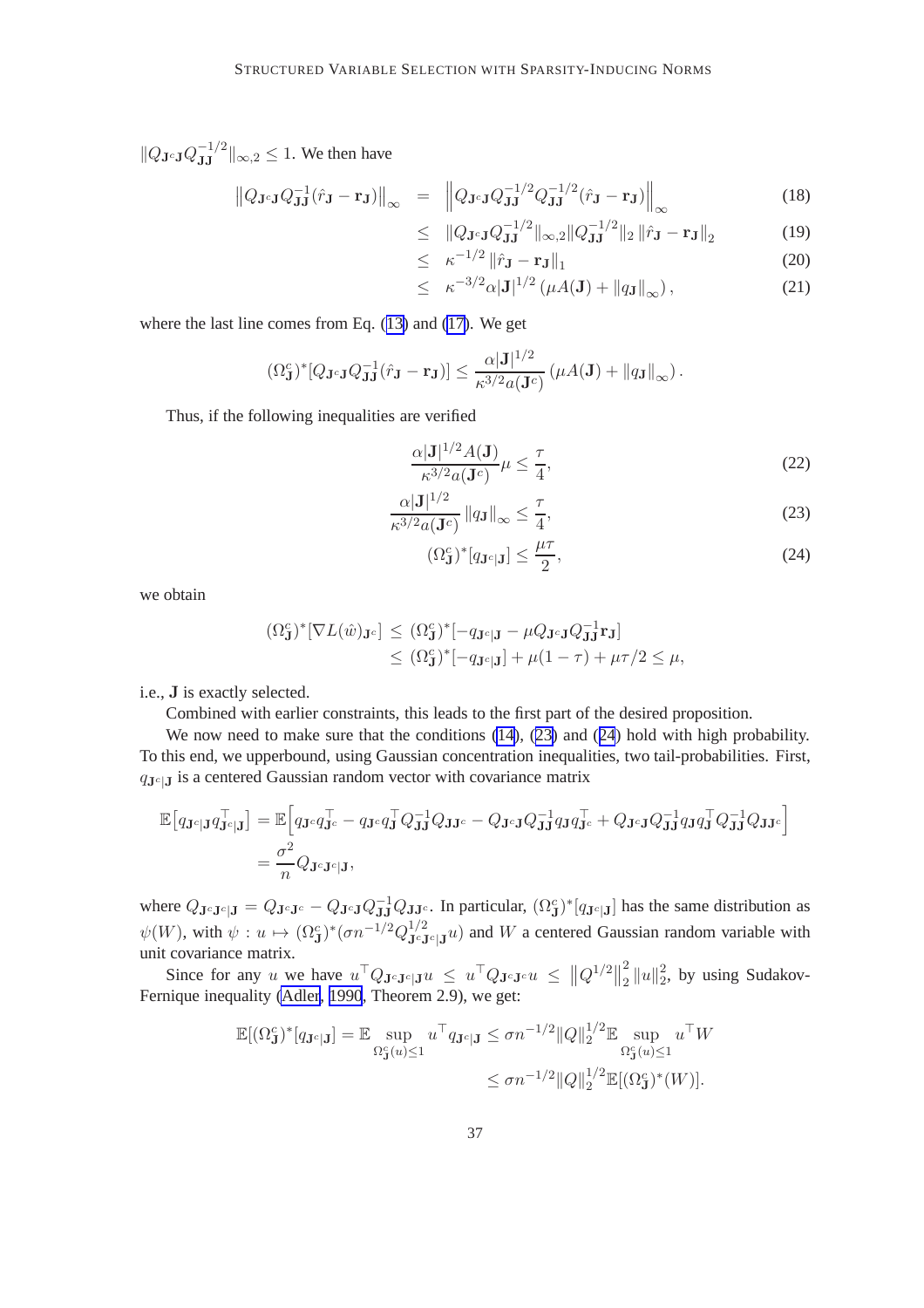In addition, we have

$$
|\psi(u) - \psi(v)| \le \psi(u - v) \le \sigma n^{-1/2} a(\mathbf{J}^c)^{-1} \|Q_{\mathbf{J}^c \mathbf{J}^c \mathbf{J}}^{1/2} (u - v) \|_{\infty}.
$$

On the other hand, since Q has unit diagonal and  $Q_{J^cJ}Q_{JJ}^{-1}Q_{JJ^c}$  has diagonal terms less than one,  $Q_{\mathbf{J}^c\mathbf{J}^c|\mathbf{J}}$  also has diagonal terms less than one, which implies that  $||Q_{\mathbf{J}^c\mathbf{J}^c|\mathbf{J}}^{1/2}||_{\infty,2} \le 1$ . Hence  $\psi$  is a Lipschitz function with Lipschitz constant upper bounded by  $\sigma n^{-1/2} a(\mathbf{J}^c)^{-1}$ . Thus by concentration of Lipschitz functions of multivariate standard random variables [\(Massart, 2003,](#page-45-0) Theorem 3.4), we have for  $t > 0$ :

$$
\mathbb{P}\Big[(\Omega_{\mathbf{J}}^c)^*[q_{\mathbf{J}^c|\mathbf{J}}] \geq t + \sigma n^{-1/2} \|Q\|_2^{1/2} \mathbb{E}\left[(\Omega_{\mathbf{J}}^c)^*(W)\right] \Big] \leq \exp\left(-\frac{nt^2 a (\mathbf{J}^c)^2}{2\sigma^2}\right).
$$

Applied for  $t = \mu \tau/2 \ge 2\sigma n^{-1/2} ||Q||_2^{1/2} \mathbb{E} [(\Omega_J^c)^*(W)]$ , we get (because  $(u - 1)^2 \ge u^2/4$  for  $u \geq 2$ :

$$
\mathbb{P}\big[(\Omega_{\mathbf{J}}^c)^*[q_{\mathbf{J}^c|\mathbf{J}}] \geq t\big] \leq \exp\left(-\frac{n\mu^2\tau^2a(\mathbf{J}^c)^2}{32\sigma^2}\right).
$$

It finally remains to control the term  $\mathbb{P}(\|q_J\|_{\infty} \geq \xi)$ , with

$$
\xi = \frac{\kappa \nu}{3} \min \left\{ 1, \frac{3\tau \kappa^{1/2} a(\mathbf{J}^c)}{4\alpha \nu} \right\}.
$$

We can apply classical inequalities for standard random variables ([Massart, 2003,](#page-45-0) Theorem 3.4) that directly lead to

$$
\mathbb{P}(\|q_{\mathbf{J}}\|_{\infty} \geq \xi) \leq 2|\mathbf{J}| \exp\left(-\frac{n\xi^2}{2\sigma^2}\right).
$$

To conclude, Theorem [7](#page-20-0) holds with

$$
C_1(\mathcal{G}, \mathbf{J}) = \frac{a(\mathbf{J}^c)^2}{16}, \tag{25}
$$

$$
C_2(\mathcal{G}, \mathbf{J}) = \left( \frac{\kappa \nu}{3} \min \left\{ 1, \frac{\tau \kappa^{1/2} a(\mathbf{J}^c) \nu}{24 \varphi^{3/2} ||\mathbf{w}||_{\infty} \sum_{G \in \mathcal{G}_{\mathbf{J}}} ||d_{\mathbf{J}}^G||_2} \right\} \right)^2, \tag{26}
$$

$$
C_3(\mathcal{G}, \mathbf{J}) = 4||Q||_2^{1/2} \mathbb{E}[(\Omega_{\mathbf{J}}^c)^*(W)], \qquad (27)
$$

and

$$
C_4(\mathcal{G}, \mathbf{J}) = \frac{\kappa \nu}{3A(\mathbf{J})} \min \left\{ 1, \frac{\tau \kappa^{1/2} a(\mathbf{J}^c) \nu}{24\varphi^{3/2} \|\mathbf{w}\|_{\infty} \sum_{G \in \mathcal{G}_{\mathbf{J}}} \|d_{\mathbf{J}}^G\|_2} \right\},
$$

where we recall the definitions: W a centered Gaussian random variable with unit covariance matrix,  $\overline{\mathbf{J}} = \{j \in \mathbf{J} : \mathbf{w}_j \neq 0\}, \nu = \min\{|\mathbf{w}_j|; j \in \overline{\mathbf{J}}\},\$ 

$$
\varphi = \sup_{u \in \mathbb{R}^p : \mathbf{J} \subset \{k \in \mathbf{J} : u_k \neq 0\} \subset \mathbf{J}} \frac{\|d^G \circ d^G \circ u\|_1}{\|d^G_{\mathbf{J}} \circ d^G_{\mathbf{J}} \circ u_{\mathbf{J}}\|_1},
$$

 $\kappa = \lambda_{\min}(Q_{\mathbf{J}\mathbf{J}}) > 0$  and  $\tau > 0$  such that  $(\Omega_{\mathbf{J}}^c)^* [Q_{\mathbf{J}^c\mathbf{J}} Q_{\mathbf{J}\mathbf{J}}^{-1} \mathbf{r}] < 1 - \tau$ .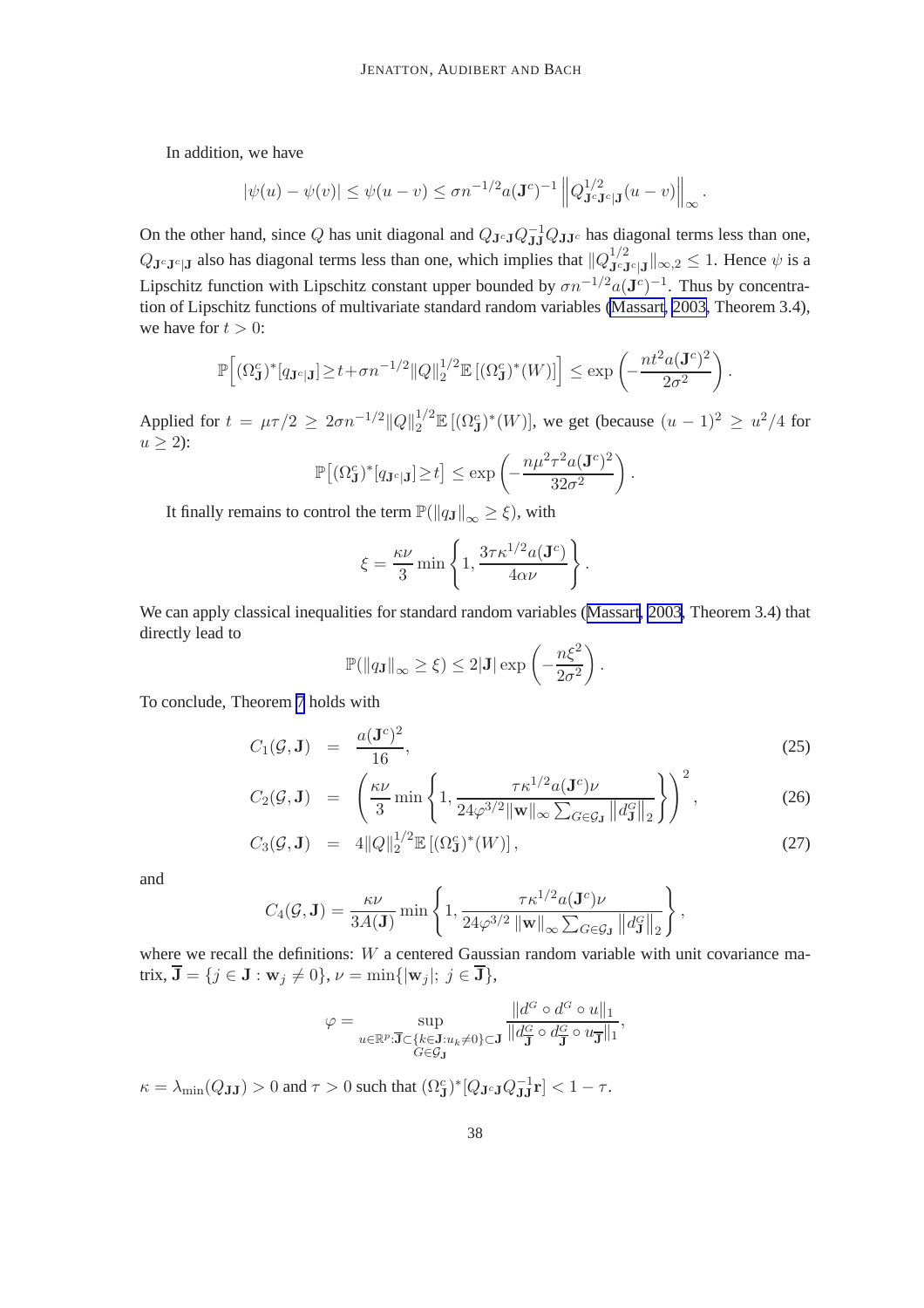#### <span id="page-39-0"></span>**Appendix H. A first order approach to solve Eq. ([2\)](#page-4-0) and Eq. [\(5](#page-13-0))**

Both regularized minimization problems Eq. ([2](#page-4-0)) and Eq. ([5](#page-13-0)) (that just differ in the squaring of  $\Omega$ ) can be solved by using generic toolboxes for second-order cone programming (SOCP) (Boyd and Vandenberghe, [2004\)](#page-44-0). We propose here a first order approach that takes up ideas from [Bach](#page-44-0) [\(2008b](#page-44-0)); [Micchelli and Pontil](#page-45-0) [\(2006\)](#page-45-0) and that is based on the following variational equalities: for  $x \in \mathbb{R}^p$ , we have

$$
||x||_1^2 = \min_{\substack{z \in \mathbb{R}_+^p, \\ \sum_{j=1}^p z_j \le 1}} \sum_{j=1}^p \frac{x_j^2}{z_j},
$$

whose minimum is uniquely attained for  $z_j = |x_j| / ||x||_1$ . Similarly, we have

$$
2\left\|x\right\|_1=\min_{z\in\mathbb{R}^p_+}\sum_{j=1}^p\frac{x_j^2}{z_j}+\left\|z\right\|_1,
$$

whose minimun is uniquely obtained for  $z_i = |x_i|$ . Thus, we can equivalently rewrite Eq. [\(2\)](#page-4-0) as

$$
\min_{\substack{w \in \mathbb{R}^p, \\ (\eta^G)_{G \in \mathcal{G}} \in \mathbb{R}_+^{|\mathcal{G}|}}} \frac{1}{n} \sum_{i=1}^n \ell(y_i, w^\top x_i) + \frac{\mu}{2} \sum_{j=1}^p w_j^2 \zeta_j^{-1} + \frac{\mu}{2} ||(\eta^G)_{G \in \mathcal{G}}||_1, \tag{28}
$$

with  $\zeta_j = (\sum_{G \ni j} (d_j^G)^2 (\eta^G)^{-1})^{-1}$ . In the same vein, Eq. [\(5](#page-13-0)) is equivalent to

$$
\min_{\substack{w \in \mathbb{R}^p, \\ (\eta^G)_{G \in \mathcal{G}} \in \mathbb{R}_+^{|{\mathcal{G}}|}, \\ \sum_{G \in \mathcal{G}} \eta^G \le 1}} \frac{1}{n} \sum_{i=1}^n \ell(y_i, w^\top x_i) + \frac{\lambda}{2} \sum_{j=1}^p w_j^2 \zeta_j^{-1},
$$
\n(29)

where  $\zeta_j$  is defined as above. The reformulations Eq. (28) and Eq. (29) lend themselves well to a simple alternating optimization scheme between  $w$  (for instance,  $w$  can be computed in closed-form when the square loss is used) and  $(\eta^G)_{G \in \mathcal{G}}$  (whose optimal value is always a closed-form solution).

This first order approach is computationally appealing since it allows *warm-restart*, which can dramatically speed up the computation over regularization paths.

#### **Appendix I. Technical lemmas**

In this last section of the appendix, we give several technical lemmas. We consider  $I \subseteq \{1, \ldots, p\}$ and  $\mathcal{G}_I = \{G \in \mathcal{G}; G \cap I \neq \emptyset\} \subseteq \mathcal{G}$ , i.e., the set of active groups when the variables I are selected.

We begin with a dual formulation of  $\Omega^*$  obtained by conic duality ([Boyd and Vandenberghe,](#page-44-0) [2004\)](#page-44-0):

**Lemma 9** *Let*  $u_I \in \mathbb{R}^{|I|}$ *. We have* 

$$
(\Omega_I)^*[u_I] = \min_{\substack{(\xi_I^G)_{G \in \mathcal{G}_I} \ G \in \mathcal{G}_I}} \max_{G \in \mathcal{G}_I} \|\xi_I^G\|_2
$$
  
s.t.  $u_j + \sum_{G \in \mathcal{G}_I, G \ni j} d_j^G \xi_j^G = 0 \text{ and } \xi_j^G = 0 \text{ if } j \notin G.$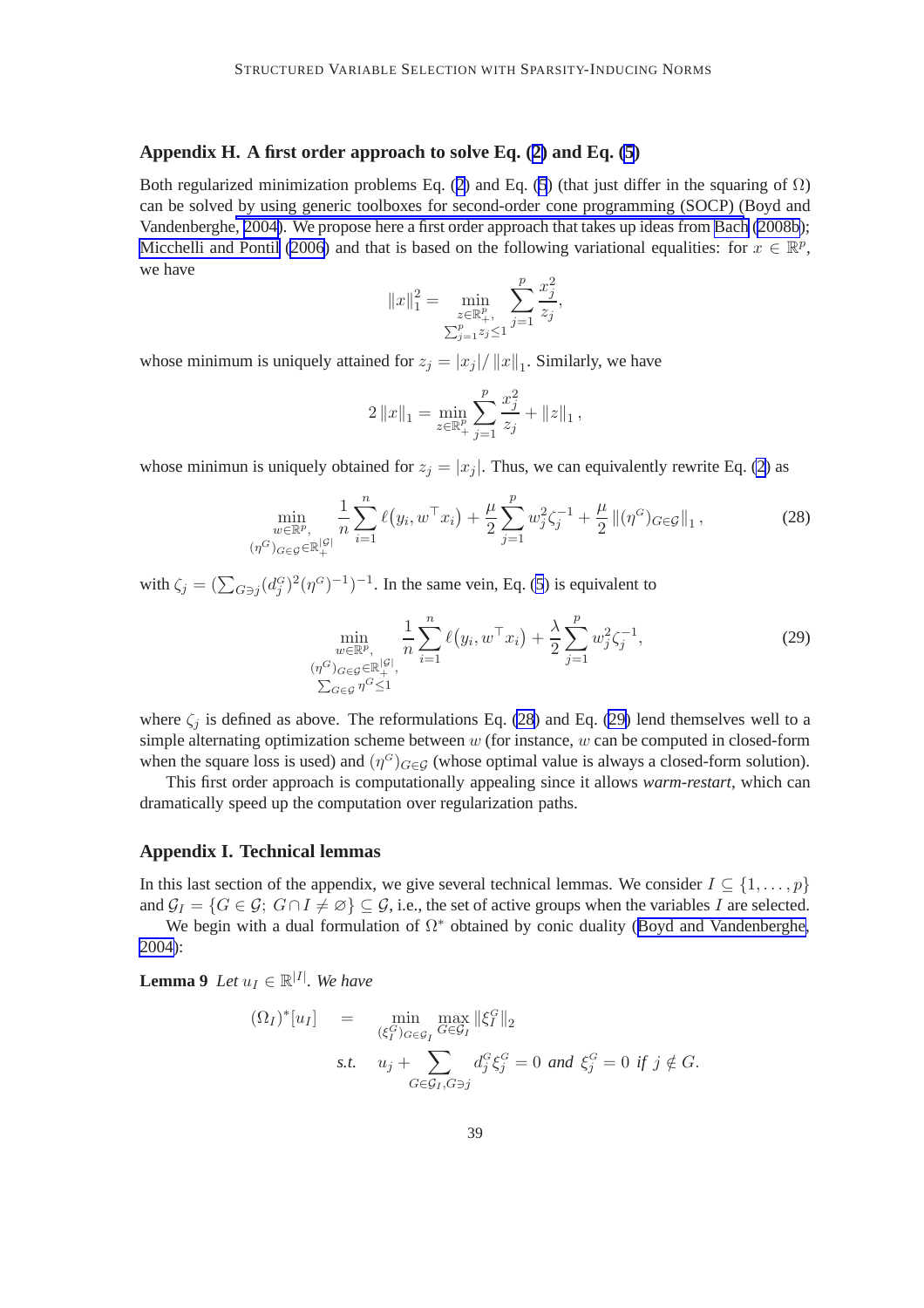<span id="page-40-0"></span>**Proof** By definiton of  $(\Omega_I)^*[u_I]$ , we have

$$
(\Omega_I)^*[u_I] = \max_{\Omega_I(v_I)\leq 1} u_I^\top v_I.
$$

By introducing the primal variables  $(\alpha_G)_{G \in \mathcal{G}_I} \in \mathbb{R}^{|\mathcal{G}_I|}$ , we can rewrite the previous maximization problem as

$$
(\Omega_I)^*[u_I] = \max_{\sum_{G \in \mathcal{G}_I} \alpha_G \le 1} u_I^{\top} v_I, \quad \text{s.t.} \quad \forall G \in \mathcal{G}_I, \|d_I^G \circ u_{G \cap I}\|_2 \le \alpha_G,
$$

which is a second-order cone program (SOCP) with  $|\mathcal{G}_I|$  second-order cone constraints. This primal problem is convex and satisfies Slater's conditions for generalized conic inequalities, which implies that strong duality holds ([Boyd and Vandenberghe](#page-44-0), [2004](#page-44-0)). We now consider the Lagrangian  $\mathcal L$ defined as

$$
\mathcal{L}(v_I, \alpha_G, \gamma, \tau_G, \xi_I^G) = u_I^{\top} v_I + \gamma (1 - \sum_{G \in \mathcal{G}_I} \alpha_G) + \sum_{G \in \mathcal{G}_I} \left( \begin{matrix} \alpha_G \\ d_I^G \circ u_{G \cap I} \end{matrix} \right)^{\top} \left( \begin{matrix} \tau_G \\ \xi_I^G \end{matrix} \right),
$$

with the dual variables  $\{\gamma, (\tau_G)_{G \in \mathcal{G}_I}, (\xi_I^G)_{G \in \mathcal{G}_I}\}\in \mathbb{R}_+ \times \mathbb{R}^{|\mathcal{G}_I|} \times \mathbb{R}^{|I| \times |\mathcal{G}_I|}$  such that for all  $G \in \mathcal{G}_I$ ,  $\xi_j^G = 0$  if  $j \notin G$  and  $\|\xi_j^G\|_2 \leq \tau_G$ . The dual function is obtained by taking the derivatives of  $\mathcal L$ with respect to the primal variables  $v_I$  and  $(\alpha_G)_{G \in \mathcal{G}_I}$  and equating them to zero, which leads to

$$
\forall j \in I, \quad u_j + \sum_{G \in \mathcal{G}_I, G \ni j} d_j^G \xi_j^G = 0
$$
  

$$
\forall G \in \mathcal{G}_I, \qquad \gamma - \tau_G = 0.
$$

After simplifying the Lagrangian, the dual problem then reduces to

$$
\min_{\gamma, (\xi_I^G)_{G \in \mathcal{G}_I}} \gamma \quad \text{s.t. } \begin{cases} \forall j \in I, u_j + \sum_{G \in \mathcal{G}_I, G \ni j} d_j^G \xi_j^G = 0 \text{ and } \xi_j^G = 0 \text{ if } j \notin G, \\ \forall G \in \mathcal{G}_I, \|\xi_I^G\|_2 \le \gamma, \end{cases}
$$

which is equivalent to the displayed result.

Since we cannot compute in closed-form the solution of the previous optimization problem, we focus on a different *but closely related* problem, i.e., when we replace the objective  $\max_{G \in \mathcal{G}_I} ||\xi_I^G||_2$ by  $\max_{G \in \mathcal{G}_I} ||\xi_I^G||_{\infty}$ , to obtain a *meaningful* feasible point:

 $\Box$ 

**Lemma 10** *Let*  $u_I \in \mathbb{R}^{|I|}$ *. The following problem* 

$$
\min_{(\xi_I^G)_{G \in \mathcal{G}_I}} \max_{G \in \mathcal{G}_I} \|\xi_I^G\|_{\infty}
$$
  
s.t.  $u_j + \sum_{G \in \mathcal{G}_I, G \ni j} d_j^G \xi_j^G = 0$  and  $\xi_j^G = 0$  if  $j \notin G$ ,

*is minimized for*  $(\xi_j^G)^* = -\frac{u_j}{\sum_{H \in \mathfrak{z} \mid H}}$  $H\in j, H\in {\cal G}_I^{\cal U}_j^H$ .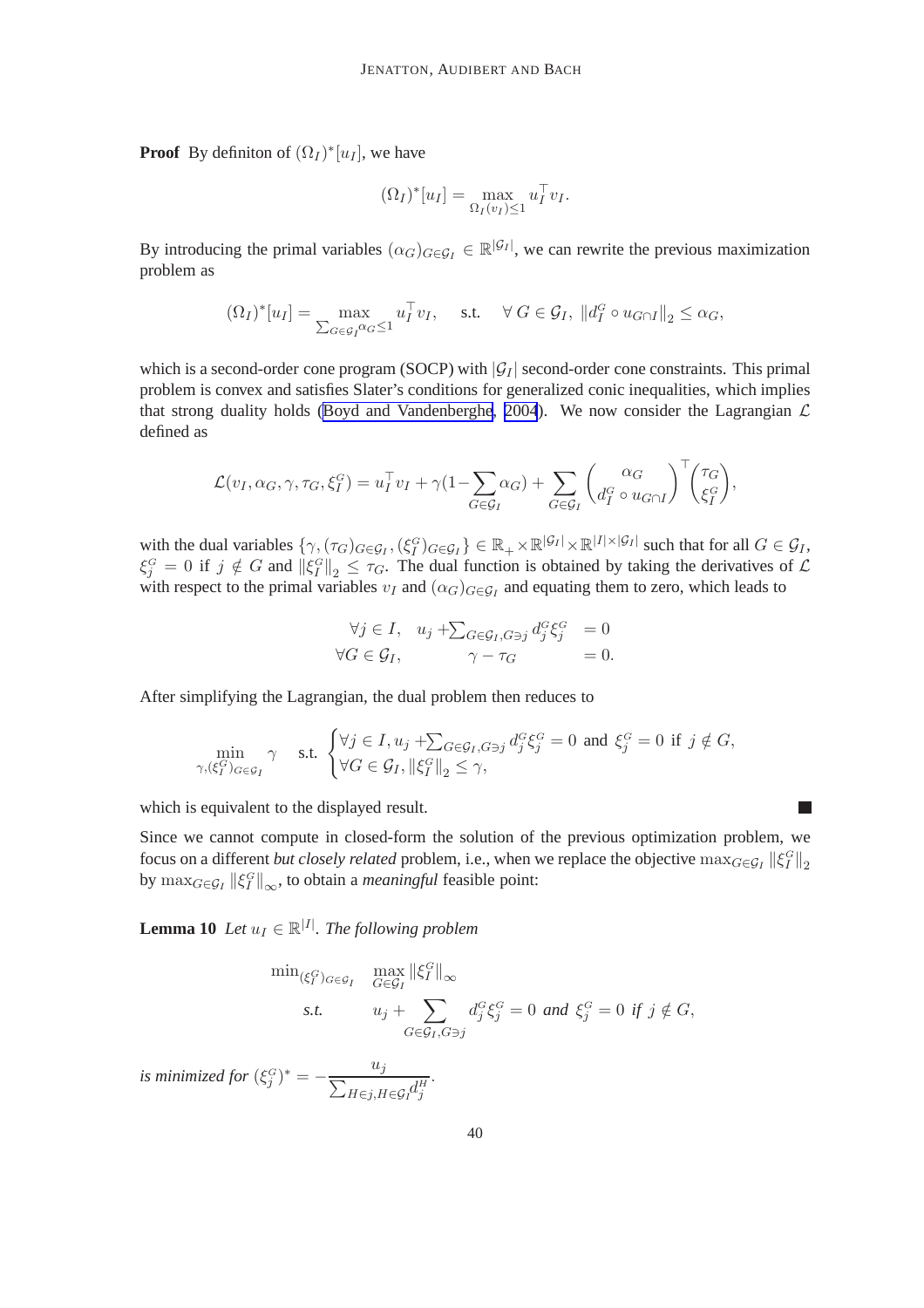<span id="page-41-0"></span>**Proof** We proceed by contradiction. Let us assume there exists  $(\xi_i^G)_{G \in \mathcal{G}_I}$  such that

$$
\max_{G \in \mathcal{G}_I} ||\xi_I^G||_{\infty} < \max_{G \in \mathcal{G}_I} ||(\xi_I^G)^*||_{\infty}
$$
  
= 
$$
\max_{G \in \mathcal{G}_I} \max_{j \in G} \frac{|u_j|}{\sum_{H \in j, H \in \mathcal{G}_I} d_j^H}
$$
  
= 
$$
\frac{|u_{j_0}|}{\sum_{H \in j_0, H \in \mathcal{G}_I} d_{j_0}^H},
$$

where we denote by  $j_0$  an argmax of the latter maximization. We notably have for all  $G \ni j_0$ :

$$
|\xi_{j_0}^G| < \frac{|u_{j_0}|}{\sum_{H \in j_0, H \in \mathcal{G}_I} d_{j_0}^H}.
$$

By multiplying both sides by  $d_{j_0}^G$  and by summing over  $G \ni j_0$ , we get

$$
|u_{j_0}| = |\sum_{G \in \mathcal{G}_I, G \ni j_0} d_{j_0}^G \xi_{j_0}^G| \le \sum_{G \ni j_0} d_{j_0}^G |\xi_{j_0}^G| < |u_{j_0}|,
$$

H

 $\mathbb{R}^n$ 

which leads to a contradiction.

We now give an upperbound on  $\Omega^*$  based on Lemma [9](#page-39-0) and Lemma [10:](#page-40-0)

**Lemma 11** *Let*  $u_I \in \mathbb{R}^{|I|}$ *. We have* 

$$
(\Omega_I)^*[u_I] \leq \max_{G \in \mathcal{G}_I} \left\{ \sum_{j \in G} \left\{ \frac{u_j}{\sum_{H \in j, H \in \mathcal{G}_I} d_j^H} \right\}^2 \right\}^{\frac{1}{2}}.
$$

**Proof** We simply plug the minimizer obtained in Lemma [10](#page-40-0) into the problem of Lemma [9.](#page-39-0)

We now derive a lemma to control the difference of the gradient of  $\Omega_J$  evaluated in two points:

**Lemma 12** Let  $u_J, v_J$  be two nonzero vectors in  $\mathbb{R}^{|J|}$ . Let us consider the mapping  $w_J \mapsto r(w_J) =$  $\sum_{G\in {\cal G}_J}$  $d_J^G$ o $d_J^G$ ow J  $\frac{d^G_j \circ d^G_j \circ w_J}{\|d^G_j \circ w_J\|_2} \in \mathbb{R}^{|J|}$ . *There exists*  $z_J = t_0 u_J + (1-t_0)v_J$  *for some*  $t_0 \in (0,1)$  *such that* 

$$
||r(u_J) - r(v_J)||_1 \le ||u_J - v_J||_{\infty} \left( \sum_{G \in \mathcal{G}_J} \frac{||d_J^G||_2^2}{||d_J^G \circ z_J||_2} + \sum_{G \in \mathcal{G}_J} \frac{||d_J^G \circ d_J^G \circ z_J||_1^2}{||d_J^G \circ z_J||_2^3} \right).
$$

**Proof** For  $j, k \in J$ , we have

$$
\frac{\partial r_j}{\partial w_k}(w_J) = \sum_{G \in \mathcal{G}_J} \frac{(d_j^G)^2}{\left\| d_J^G \circ w_J \right\|_2} \mathbb{I}_{j=k} - \sum_{G \in \mathcal{G}_J} \frac{(d_j^G)^2 w_j}{\left\| d_J^G \circ w_J \right\|_2^3} (d_k^G)^2 w_k,
$$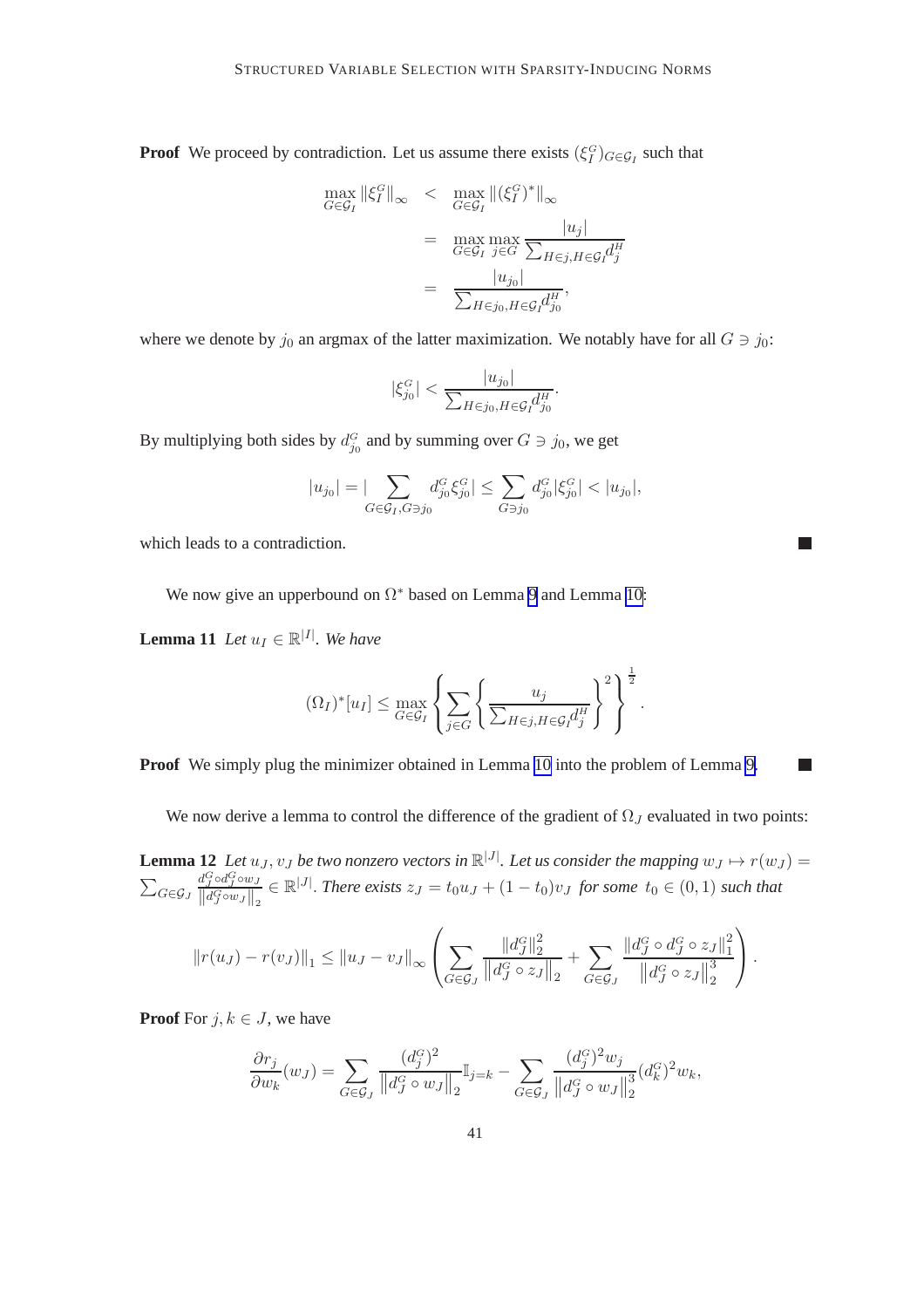<span id="page-42-0"></span>with  $\mathbb{I}_{j=k} = 1$  if  $j = k$  and 0 otherwise. We then consider  $t \in [0,1] \mapsto h_j(t) = r_j (tu_J + (1-t)v_J)$ . The mapping  $h_j$  being continuously differentiable, we can apply the mean-value theorem: there exists  $t_0 \in (0, 1)$  such that

$$
h_j(1) - h_j(0) = \frac{\partial h_j(t)}{\partial t}(t_0).
$$

We then have

$$
|r_j(u_J) - r_j(v_J)| \leq \sum_{k \in J} \left| \frac{\partial r_j}{\partial w_k}(z) \right| |u_k - v_k|
$$
  

$$
\leq ||u_J - v_J||_{\infty} \left( \sum_{G \in \mathcal{G}_J} \frac{(d_j^G)^2}{||d_j^G \circ z_J||_2} + \sum_{k \in J} \sum_{G \in \mathcal{G}_J} \frac{(d_j^G)^2 |z_j|}{||d_j^G \circ z_J||_2^3} (d_k^G)^2 |z_k| \right),
$$

which leads to

$$
||r(u_J) - r(v_J)||_1 \le ||u_J - v_J||_{\infty} \left( \sum_{G \in \mathcal{G}_J} \frac{||d_J^G||_2^2}{||d_J^G \circ z_J||_2} + \sum_{G \in \mathcal{G}_J} \frac{||d_J^G \circ d_J^G \circ z_J||_1^2}{||d_J^G \circ z_J||_2^3} \right).
$$

Given an active set  $J \subset \{1, \ldots, p\}$  and a direct parent  $K \in \Pi_{\mathcal{P}}(J)$  of J in the DAG of nonzero patterns, we have the following result:

**Lemma 13** *For all*  $G \in \mathcal{G}_K \backslash \mathcal{G}_J$ *, we have* 

 $K\backslash J\subseteq G$ 

**Proof** We proceed by contradiction. We assume there exists  $G_0 \in \mathcal{G}_K \backslash \mathcal{G}_J$  such that  $K \backslash J \nsubseteq G_0$ . Given that  $K \in \mathcal{P}$ , there exists  $\mathcal{G}' \subseteq \mathcal{G}$  verifying  $K = \bigcap_{G \in \mathcal{G}'} G^c$ . Note that  $G_0 \notin \mathcal{G}'$  since by definition  $G_0 \cap K \neq \emptyset$ .

We can now build the pattern  $\tilde{K} = \bigcap_{G \in \mathcal{G}' \cup \{G_0\}} G^c = K \cap G_0^c$  that belongs to  $\mathcal{P}$ . Moreover,  $\tilde{K} = K \cap G_0^c \subset K$  since we assumed  $G_0^c \cap K \neq \emptyset$ . In addition, we have that  $J \subset K$  and  $J \subset G_0^c$ because  $K \in \Pi_{\mathcal{P}}(J)$  and  $G_0 \in \mathcal{G}_K \backslash \mathcal{G}_J$ . This results in

$$
J\subset \tilde{K}\subset K,
$$

which is impossible by definition of K.

We give below an important Lemma to characterize the solutions of ([2](#page-4-0)).

**Lemma 14** *The vector*  $\hat{w} \in \mathbb{R}^p$  *is a solution of* 

$$
\min_{w \in \mathbb{R}^p} L(w) + \mu \Omega(w)
$$

*if and only if*

$$
\begin{cases} \nabla L(\hat{w})_{\hat{J}} + \mu \,\hat{r}_{\hat{J}} = 0 \\ (\Omega_{\hat{J}}^c)^* [\nabla L(\hat{w})_{\hat{J}^c}] \leq \mu, \end{cases}
$$

 $\Box$ 

 $\Box$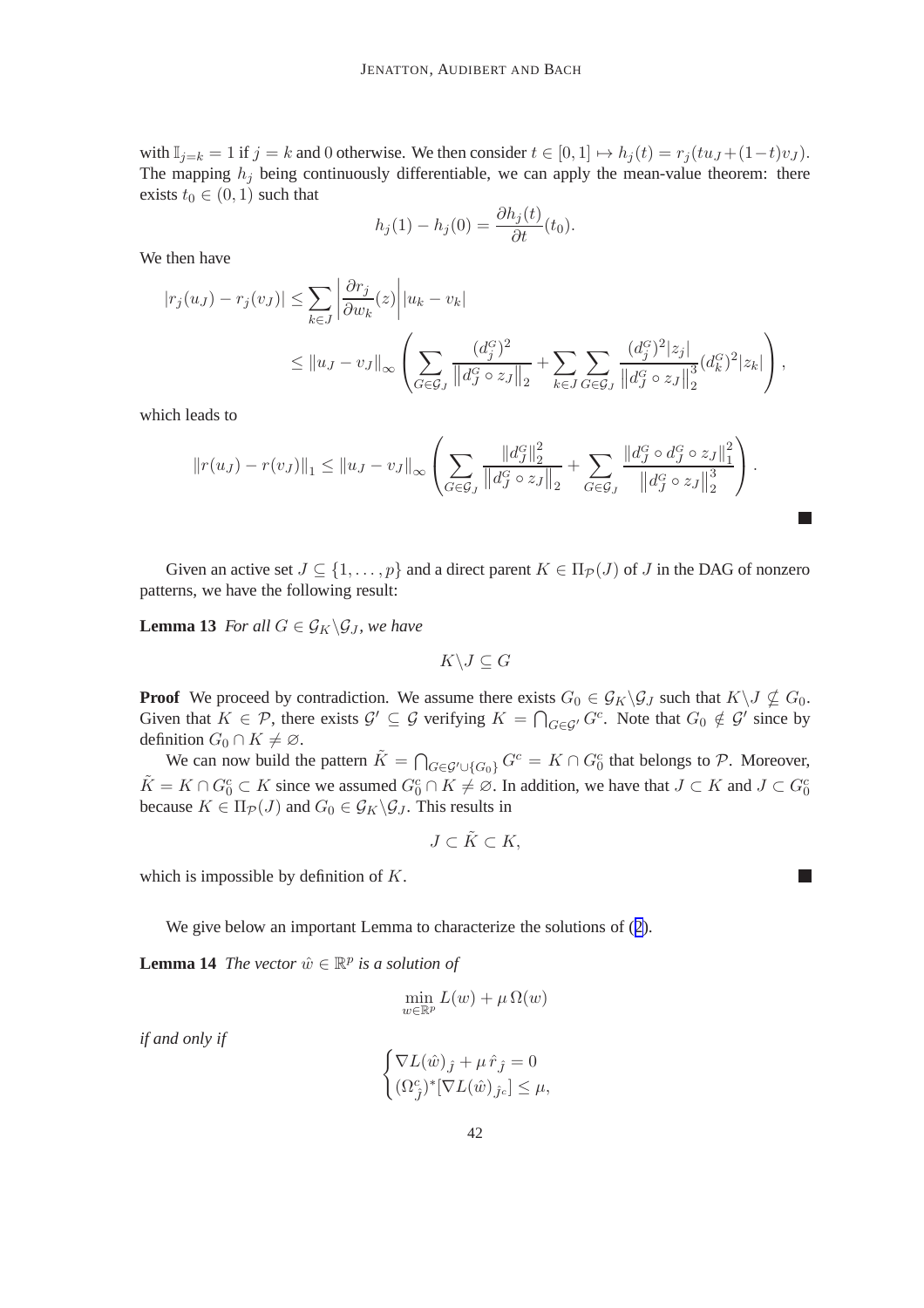<span id="page-43-0"></span>with  $\hat{J}$  the hull of  $\{j \in \{1, \ldots, p\}, \hat{w}_j \neq 0\}$  and the vector  $\hat{r} \in \mathbb{R}^p$  defined as

$$
\hat{r} = \sum_{G \in \mathcal{G}_j} \frac{d^G \circ d^G \circ \hat{w}}{\|d^G \circ \hat{w}\|_2}.
$$

*In addition, the solution*  $\hat{w}$  *satisfies* 

$$
\Omega^*[\nabla L(\hat{w})] \leq \mu.
$$

**Proof** The problem

$$
\min_{w \in \mathbb{R}^p} L(w) + \mu \Omega(w) = \min_{w \in \mathbb{R}^p} F(w)
$$

being convex, the directional derivative optimality condition are necessary and sufficient (Borwein and Lewis, [2006,](#page-44-0) Propositions 2.1.1-2.1.2). Therefore, the vector  $\hat{w}$  is a solution of the previous problem if and only if for all directions  $u \in \mathbb{R}^p$ , we have

$$
\lim_{\substack{\varepsilon \to 0 \\ \varepsilon > 0}} \frac{F(\hat{w} + \varepsilon u) - F(\hat{w})}{\varepsilon} \ge 0.
$$

Some algebra leads to the following equivalent formulation

$$
\forall u \in \mathbb{R}^p, u^{\top} \nabla L(\hat{w}) + \mu u_j^{\top} \hat{r}_j + \mu (\Omega_j^c) [u_{j_c}] \ge 0.
$$
 (30)

П

The first part of the lemma then comes from the projections on  $\hat{J}$  and  $\hat{J}^c$ .

An application of the Cauchy-Schwartz inequality on  $u_j^{\top} \hat{r}_j$  gives for all  $u \in \mathbb{R}^p$ 

$$
u_j^\top \hat{r}_j \le (\Omega_j)[u_j].
$$

Combined with the equation (30), we get

$$
\forall u \in \mathbb{R}^p, u^{\top} \nabla L(\hat{w}) + \mu \Omega(u) \ge 0,
$$

hence the second part of the lemma.

We end up with a lemma regarding the dual norm of the sum of two *disjoint* norms (see Rockafellar, [1970\)](#page-45-0):

**Lemma 15** *Let* A *and* B *be a partition of*  $\{1, \ldots, p\}$ *, i.e.,*  $A \cap B = \emptyset$  *and*  $A \cup B = \{1, \ldots, p\}$ *. We consider two norms*  $u_A \in \mathbb{R}^{|A|} \mapsto ||u_A||_A$  *and*  $u_B \in \mathbb{R}^{|B|} \mapsto ||u_B||_B$ , with dual norms  $||u_A||_A^*$ and  $||v_B||_B^*$ . We have

$$
\max_{\|u_A\|_A + \|u_B\|_B \le 1} u^\top v = \max\left\{ \|v_A\|_A^*, \|v_B\|_B^* \right\}.
$$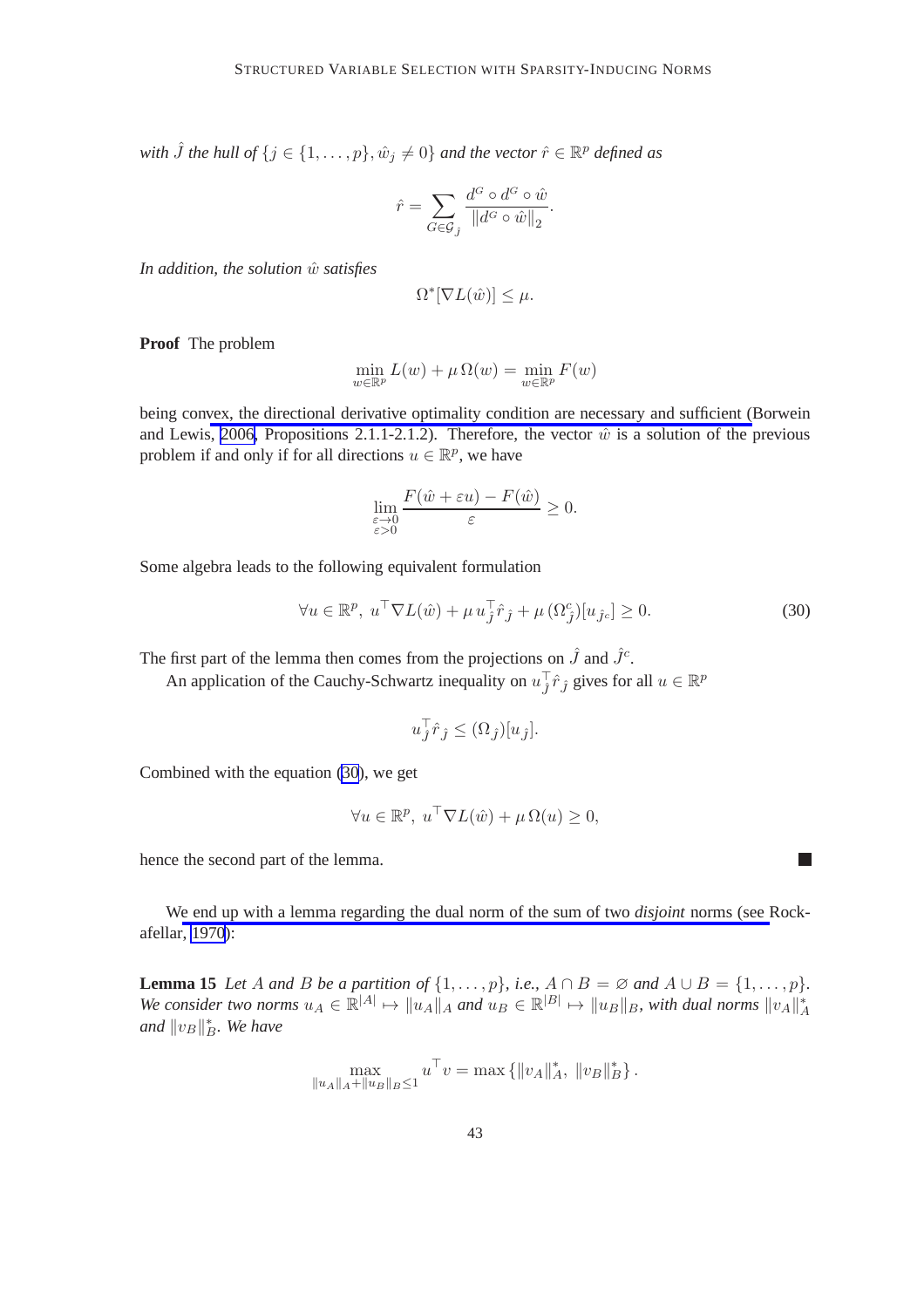#### <span id="page-44-0"></span>**References**

- R. J. Adler. *An Introduction to Continuity, Extrema, and Related Topics for General Gaussian Processes*. IMS, 1990.
- A. Argyriou, T. Evgeniou, and M. Pontil. Convex multi-task feature learning. *Machine Learning*, 73(3):243–272, 2008.
- F. Bach. Bolasso: model consistent Lasso estimation through the bootstrap. In *Proceedings of the 25th International Conference on Machine learning*, 2008a.
- F. Bach. Consistency of the group Lasso and multiple kernel learning. *Journal of Machine Learning Research*, 9:1179–1225, 2008b.
- F. Bach. Self-concordant analysis for logistic regression. Technical report, arXiv:0910.4627, 2009a.
- F. Bach. High-dimensional non-linear variable selection through hierarchical kernel learning. Technical report, arXiv:0909.0844, 2009b.
- R. G. Baraniuk, V. Cevher, M. F. Duarte, and C. Hegde. Model-based compressive sensing. Technical report, 2008. Submitted to IEEE Transactions on Information Theory.
- P. Bickel, Y. Ritov, and A. Tsybakov. Simultaneous analysis of Lasso and Dantzig selector. *Annals of Statistics*, 37(4):1705–1732, 2009.
- J. M. Borwein and A. S. Lewis. *Convex Analysis and Nonlinear Optimization: Theory and Examples*. Springer, 2006.
- S. P. Boyd and L. Vandenberghe. *Convex Optimization*. Cambridge University Press, 2004.
- P. J. Cameron. *Combinatorics: Topics, Techniques, Algorithms*. Cambridge University Press, 1994.
- F. R. K. Chung. *Spectral Graph Theory*. American Mathematical Society, 1997.
- N. Dalal, B. Triggs, and C. Schmid. Human detection using oriented histograms of flow and appearance. In *European Conference on Computer Vision*, 2006.
- J. P. Doignon and J. C. Falmagne. *Knowledge Spaces*. Springer-Verlag, 1998.
- C. Dossal. A necessary and sufficient condition for exact recovery by l1 minimization. Technical report, HAL-00164738:1, 2007.
- B. Efron, T. Hastie, I. Johnstone, and R. Tibshirani. Least angle regression. *Annals of statistics*, 32 (2):407–451, 2004.
- W. Fu and K. Knight. Asymptotics for Lasso-type estimators. *Annals of Statistics*, 28(5):1356– 1378, 2000.
- A. Gramfort and M. Kowalski. Improving M/EEG source localization with an inter-condition sparse prior. In *IEEE International Symposium on Biomedical Imaging*, 2009.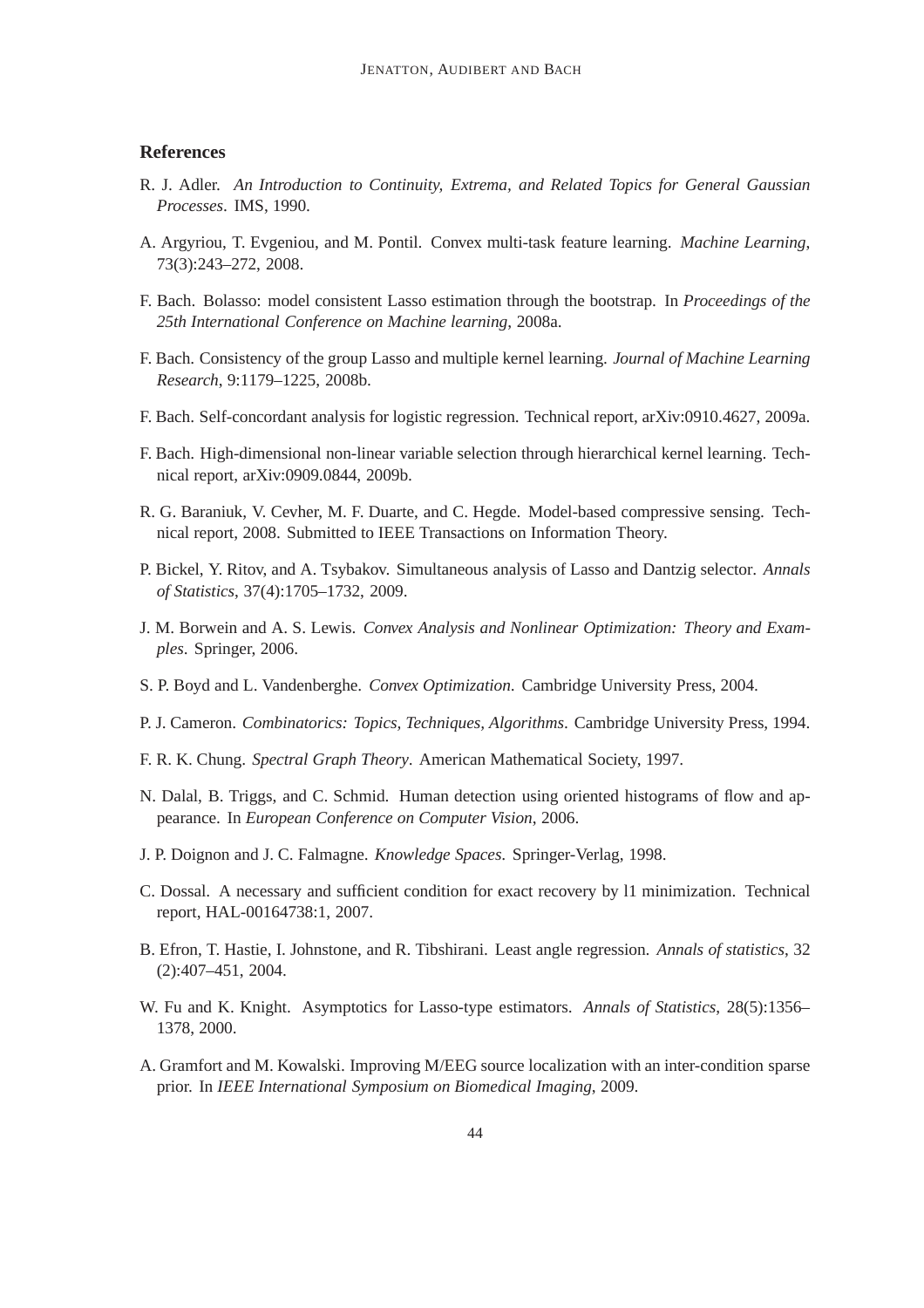- <span id="page-45-0"></span>H. Harzallah, F. Jurie, and C. Schmid. Combining efficient object localization and image classification. In *International Conference on Computer Vision*, 2009.
- L. He and L. Carin. Exploiting structure in wavelet-based Bayesian compressive sensing. *IEEE Transactions on Signal Processing*, 57:3488–3497, 2009.
- J. Huang and T. Zhang. The benefit of group sparsity. Technical report, arXiv: 0901.2962, 2009.
- J. Huang, T. Zhang, and D. Metaxas. Learning with structured sparsity. In *Proceedings of the 26th International Conference on Machine Learning*, 2009.
- L. Jacob, G. Obozinski, and J.-P. Vert. Group Lasso with overlaps and graph Lasso. In *Proceedings of the 26th International Conference on Machine learning*, 2009.
- R. Jenatton, G. Obozinski, and F. Bach. Structured sparse principal component analysis. In *International Conference on Artificial Intelligence and Statistics (AISTATS)*, 2010.
- S. Kim and E. P. Xing. Tree-guided group Lasso for multi-task regression with structured sparsity. Technical report, arXiv:0909.1373, 2009.
- H. Lee, A. Battle, R. Raina, and A.Y. Ng. Efficient sparse coding algorithms. In *Advances in Neural Information Processing Systems*, 2007.
- J. Mairal, F. Bach, J. Ponce, and G. Sapiro. Online learning for matrix factorization and sparse coding. *Journal of Machine Learning Research*, 11(1):19–60, 2010.
- P. Massart. *Concentration Inequalities and Model Selection: Ecole d'été de Probabilités de Saint-Flour 23*. Springer, 2003.
- N. Meinshausen and P. Bühlmann. Stability selection. Technical report, arXiv: 0809.2932, 2008.
- C. A. Micchelli and M. Pontil. Learning the kernel function via regularization. *Journal of Machine Learning Research*, 6(2):1099, 2006.
- Y. Nardi and A. Rinaldo. On the asymptotic properties of the group Lasso estimator for linear models. *Electronic Journal of Statistics*, 2:605–633, 2008.
- G. Obozinski, B. Taskar, and M.I. Jordan. Joint covariate selection and joint subspace selection for multiple classification problems. *Statistics and Computing*, pages 1–22, 2009.
- M. R. Osborne, B. Presnell, and B. A. Turlach. On the Lasso and its dual. *Journal of Computational and Graphical Statistics*, 9:319–337, 2000.
- F. Rapaport, E. Barillot, and J.-P. Vert. Classification of arrayCGH data using fused SVM. *Bioinformatics*, 24(13):i375–i382, Jul 2008.
- R. T. Rockafellar. *Convex Analysis*. Princeton University Press, 1970.
- S. Rosset, J. Zhu, and T. Hastie. Boosting as a regularized path to a maximum margin classifier. *Journal of Machine Learning Research*, 5:941–973, 2004.